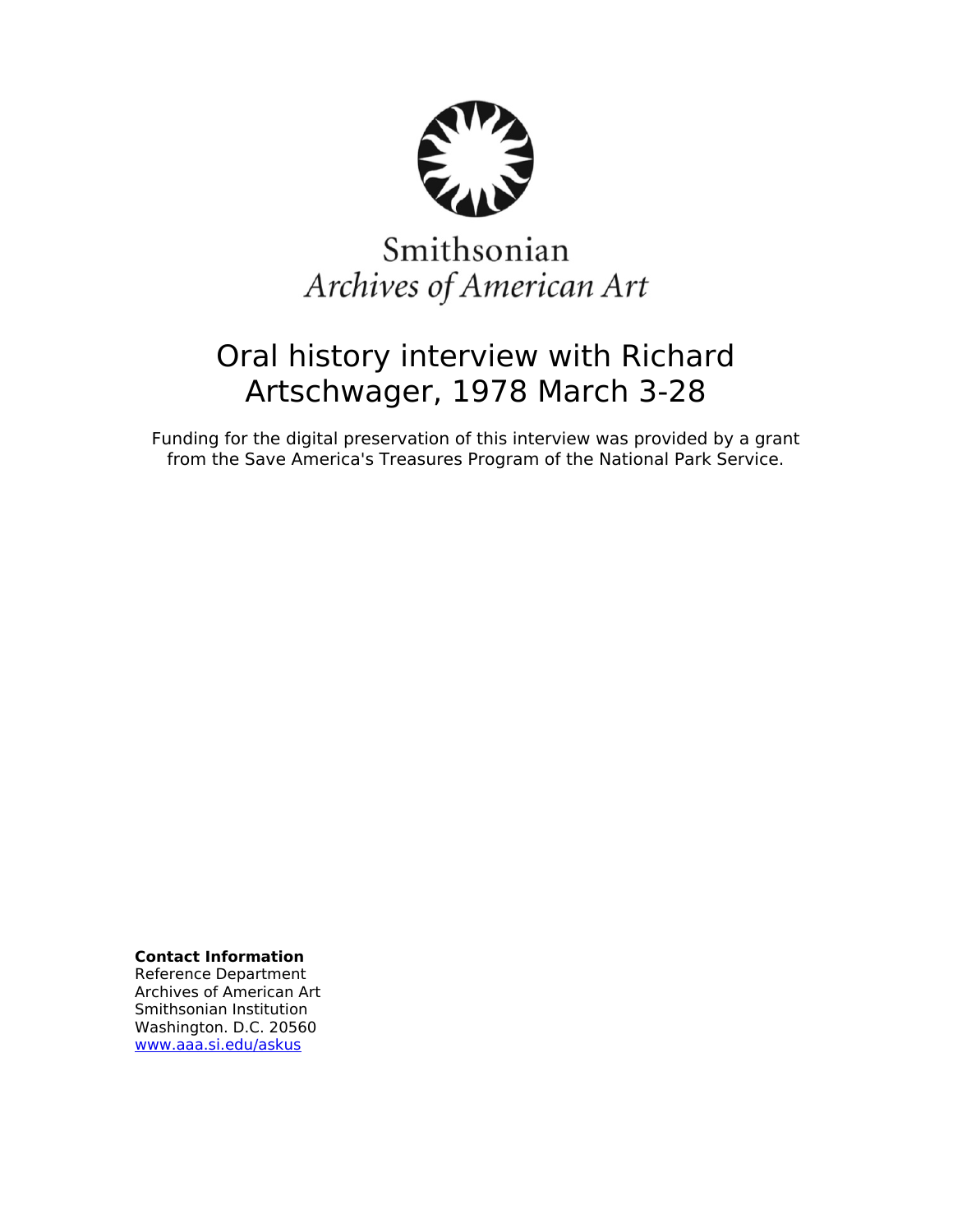## **Transcript**

## **Interview**

## **ORAL HISTORY INTERVIEW INTERVIEW WITH RICHARD ARTSCHWAGER AT HIS STUDIO IN NEW YORK CITY MARCH 3 & 22, 1978 INTERVIEWER: PAUL CUMMINGS**

**RA:** RICHARD ARTSCHWAGER **PC:** PAUL CUMMINGS

**PC:** Let me say it's the third of March, 1978. Paul Cummings talking to Richard Artschwager in his studio on 103 Franklin Street, New York City.

**PC:** You were born in 1924 in Washington, D.C., right?

**RA:** '23.

**PC:** '23?

**RA:** Yeah.

**PC:** Oh. Where did I get '24?

**RA:** Um, hmm.

**PC:** Somewhere.

**RA:** I want this released after my death.

**PC:** [laughs]

**RA:** Okay?

**PC:** That one year makes a difference?

RA: Uh, at one point it seemed like I needed a year because it was just.... I think it was Jack Benny's proverbial 39.

**PC:** Oh, right.

**RA:** That's exactly what it was. I can't, you know....

**PC:** No. Anyway. [laughs]

**RA:** If this is revelation time, so be it.

**PC:** So. But you grew up there, went to school, high school, grammar school, in Washington, D.C.?

**RA:** Grammar school?

**PC:** Grammar school.

**RA:** No, some of it in New Mexico.

**PC:** Oh, how did New Mexico come into it?

**RA:** All right, my father was a pathologist for the Department of Agriculture. Pathologist, you know, of just plants.

**PC:** Right.

**RA:** A plant person, and he was working mainly with sugar plants. . . . Sugar beets and sugar cane, which would take him to places like Okeechobee, Florida, Baton Rouge, once or twice to Cuba. And then....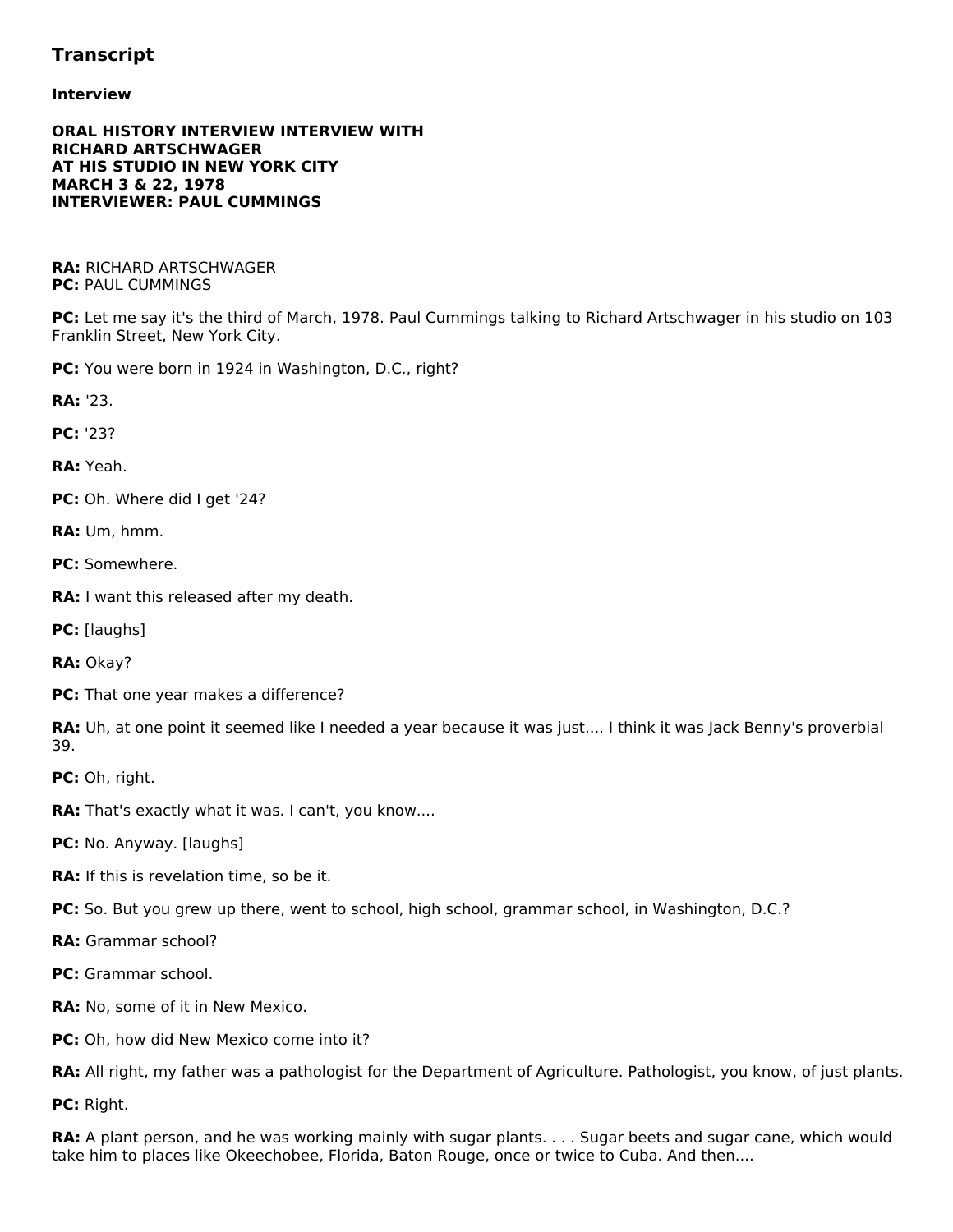**PC:** Sugar beets.

**RA:** Sugar beet seed was [based in, Bateson], Colorado, [also in, Paulson], Colorado, which is where he perched when he first came to this country.

**PC:** From where?

**RA:** From [Lincunin, Ling-koon-in], East Prussia, which is near Tilsit)or what used to be Tilsit.

**PC:** Right.

**RA:** And south central New Mexico was a place where beet seed was raised. For the seed, beets were grown for the seed.

**PC:** Yeah.

**RA:** The climate and conditions were right. So he was working there and came down with tuberculosis. I guess it was rather sudden. Anyway, he was down there, and he wired my mother, "I'm stuck down here, going to be here for a while. Pack it up and come on out here. We're going to be here for a time." And this was in '34.

**PC:** So the Depression was on.

**RA:** Yeah, it was. Not for him exactly because he was working for the government, which was low money but regular.

**PC:** Right.

**RA:** But we traveled out. My sister and I, my mother, someone who had been dragooned into going along because my mother could never manage to get a driver's license in the District of Columbia, which was just as well. [laughs] But in a Model-A Ford from Washington to, actually to El Paso where he was in the hospital. And that brought us out there, and, of course, it stayed out there. Pleased, I think, pleased everybody.

**PC:** So you did stay there until you went in the Army?

**RA:** Yeah, right, I think so.

**PC:** About ten years. Ten years then, about.

**RA:** '43, '44, would have been.

**PC:** Well, what towns did you live in? Where did you go to school at?

**RA:** The town was, first of all, Mesilla, which once was the territorial capital of the New Mexico Territory. But it was just an old village with some sprinkling of

other Anglo farmers, people who taught at the local college. So it was a pretty much rural state of affairs.

**PC:** Well, were you aware of the Depression problems, or it wasn't too difficult because of that?

**RA:** Oh, yeah. From childhood, people coming by the door, or someone who took care of my sister and me, who was a registered nurse as it turned out, and came to the door very embarrassed: "I have had nothing to eat for two days." This was, of course, very ... I don't know how far back your recollection goes, that [far, part]. But I guess that would be one, about my only anchor for the trouble that this country had in Washington. But out there was a way station for a lot of travel from Dust Bowl out to California, Grapes of Wrath.

**PC:** Right straight across.

**RA:** Yeah. So we saw a lot of that, we saw a lot passing through. And it was.... I think it wasn't that startling because there was a lot of little rural poverty around anyway. But, no, it was. It was....

**PC:** It was apparent.

**RA:** Yeah. For the grownups it was scary. It was very scary to have these disenfranchised people passing through there.

**PC:** Um hmm. What kind of school did you go to there?

**RA:** That was a grade school, a brick structure, twelve-holer outhouse.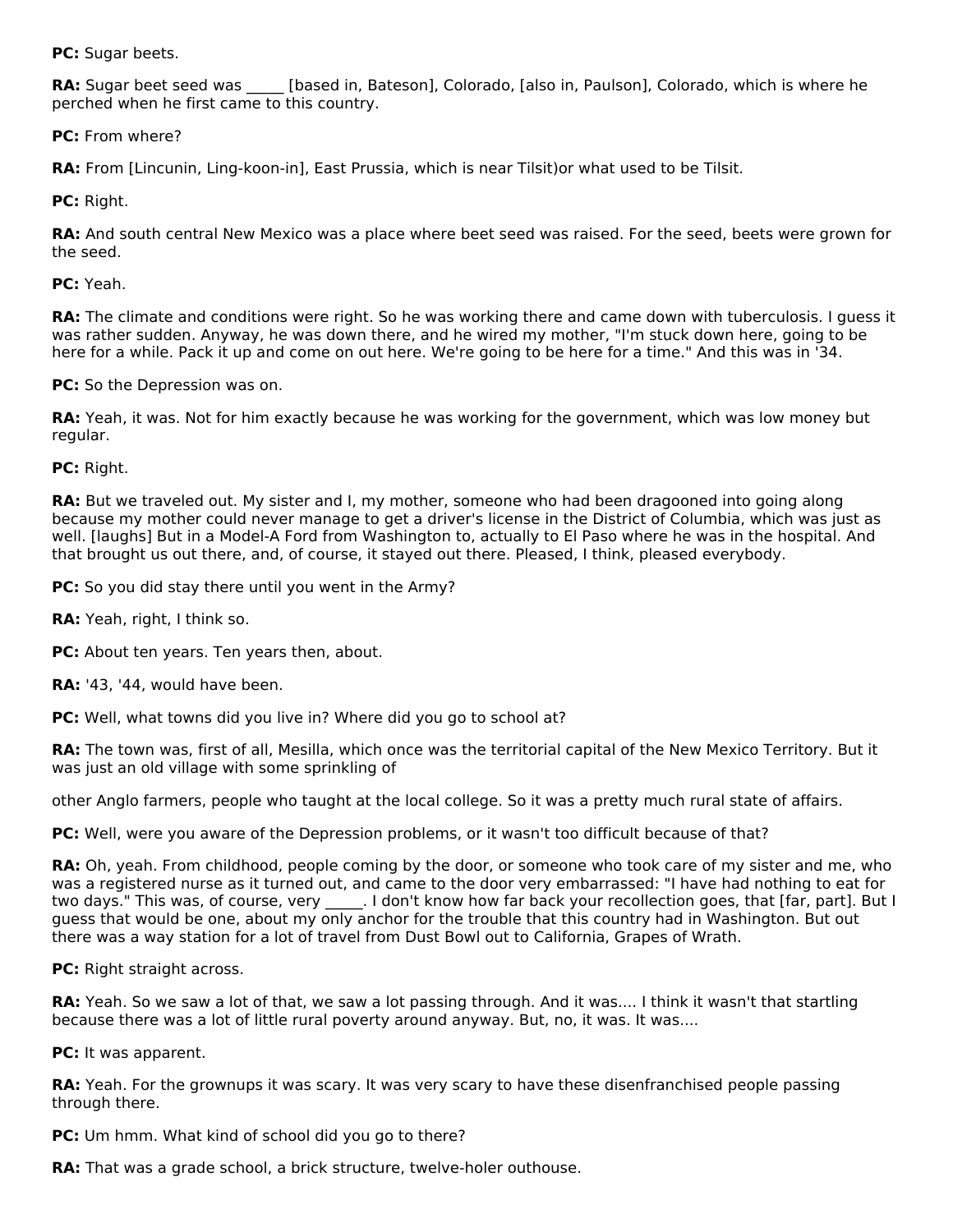**PC:** Very fancy. [laughs]

**RA:** Yeah. A lot of Indian kids who were not recognizable as Indian, but were in fact Indians, lived in a village a couple miles away.

**PC:** What do you mean "not recognizable as"?

**RA:** Well, in that they blended with the other, you know, with their dark skin, black hair, and spoke Spanish. But the Mexicans around there would run to type. I think mostly your Mexican archetype of broad face and short, and that sort of.... In very formal ways, it seems to me in retrospect. And they would.... St. Guadalupe, for instance, is a Mexican feast day that would fall on December 12th, and that would become a larger event. The center of that was in this village, and there would be a ceremony the night of the Feast of Guadalupe, which was a mixture of Catholic and pagan ritual, with dancing, and obviously Indian costumes and drum that just went on. And half these kids, then, would not appear in school the next day, and the half that were there would fall asleep at their desks, because they had been up all night.

**PC:** Right. Did you ever see any of those? I mean visit any of those feasts or activities, dances?

**RA:** Oh, the dance? That and then.... Yeah, I think I came around for that. It was both open and closed.

**PC:** What do you mean, "both open and closed"?

**RA:** I mean, it wasn't like going to the kivas. [This thing] I'm talking about was like the pueblos, because it was.... This had already been coopted by the Spanish centuries ago, but not completely. It was something else. It was a menage. I suppose it would be an example of the way the Spanish were able to cover as much territory as they did.

**PC:** Um hmm. Well, were you interested in art then as a child? Did you draw? Or was that not a part of what was going on?

**RA:** My mother studied art. She had gone to the National Academy, she spent some time in Cleveland, she studied in Washington at the Corcoran, and had a year in Munich at the Munich Academy.

**PC:** Oh, really!

**RA:** So she had some art school. Nothing like a degree. She always wanted a degree. She didn't realize until later. She took a bachelor's at the age of seventy.

**PC:** Oh, really. [chuckles]

**RA:** She felt put down not having a college degree.

**PC:** Well, did she paint? Were there paintings and drawings around the house?

**RA:** She painted the way I would say women in that place in the world paint. Even paint on Sunday, although they didn't have jobs. Those were the Sundays painters that would say more about the status of the painting than it would about what they have to do from day to day, from Monday to Monday. And that was all, that was flavored with, okay, what was going on in Santa Fe, the Taos cult. And so people would paint landscapes, they would paint geriatric Mexicans, and....

**PC:** The colorful characters, that sort of....

**RA:** Um hmm.

**PC:** Did you draw? I mean, you know....

**RA:** I drew.... I'm trying to think if I drew obsessively the way people who are in this trade that I'm in [do].

**PC:** [laughs]

**RA:** No, I drew in the fourth grade when I should have been doing other things. But, yeah, always a little bit of that. My mother, you could say, gave me some pointers. Showed me how to draw glasses, the correction ...

**PC:** Perspective and....

**RA:** Watch the edge. Edges were very important. What one might expect. Not.... Oh, gosh. [walks away from microphone)Trans.]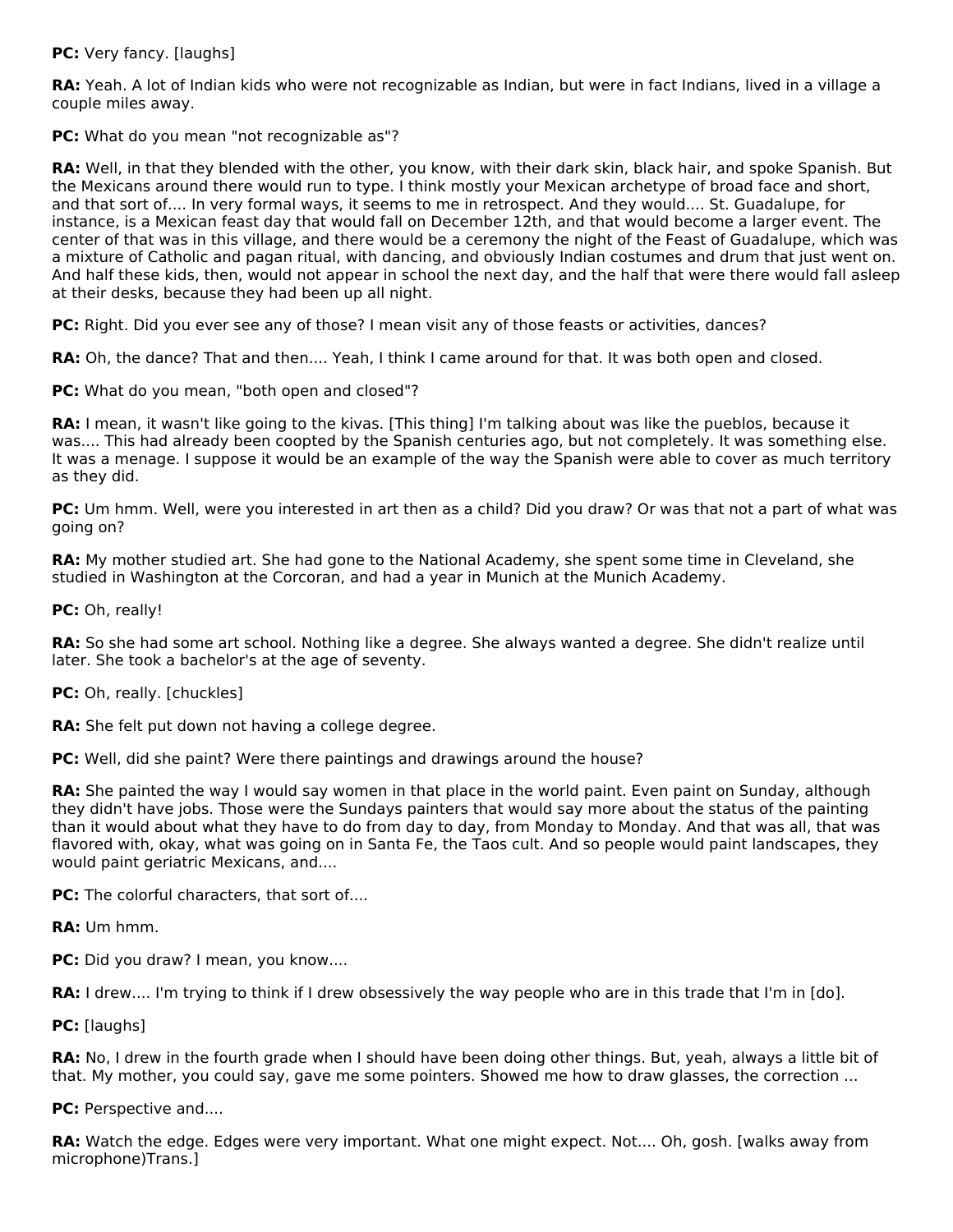[Interruption in taping]

**PC:** No great drawing problems, though. You never sat down and made a still life and drew it?

**RA:** No, that, too. It was an avocation. It was a respected avocation.

**PC:** Right. [phone rings] Out there.... I'll make that a [short one].

[Interruption in taping]

**RA:** Okay, that's what.... Sorry about the interruption. That's what art was out there and what it was for me, for my mother, and the family, and our circle of friends out there, and practically everybody: A respected avocation.

**PC:** Right.

**RA:** A few exceptions, but they.... But it was still a respected avocation, who was....

**PC:** Who were the exceptions?

**RA:** There were a couple of slightly famous people around. Tom Lee, who was in El Paso and who did a mural in our local public library under WPA auspices. Another lady, whose name I can't recall, who did a mural in the biology building. And Peter Hurd [Obert, Over, over]. That name might be familiar.

**PC:** Yeah. I know the....

**RA:** Part of the....

**PC:** The Wyeth....

**RA:** The American genre people. Yeah, married to Henrietta Wyeth, and she was out there, too.

**PC:** So you never ever got involved with Andrew Dasberg or that crowd of people around Taos?

**RA:** Taos was.... One of my mother's friends would go up to Taos from time to time, or Santa Fe. We just never got up there. Santa Fe maybe. I don't think it would have made any difference.

**PC:** Yeah.

**RA:** Because there were equivalents around.

**PC:** Everywhere, pretty much.

**RA:** If you didn't have the, say, pure Dasberg) Dasberg was known, of course)then you had second stringers close in.

**PC:** Right, right. Well, you know, was there an interest in literature and music, or other things, you know? There must have been some interest in science because of your father's activities.

**RA:** Well, science was the thing. Science was what mattered.

**PC:** Um hmm.

**RA:** Not an avocation; a vocation. I make the distinction. What did my father give me? He gave me Schopenhauer. He gave me Will Durant. He had my sister and me, get us to.... He'd get us to memorize passages from Schiller. Kept a little of that going.

**PC:** But a sort of German-oriented point of view.

**RA:** It's what he knew.

**PC:** Right.

**RA:** I didn't get any Chekhov, Pushkin, Tolstoy, which I \_\_\_\_\_ from my mother.

**PC:** Shakespeare.... Yeah.

**RA:** Shakespeare, which I should have gotten from my mother, because she discovered that over here when she came to this country as a child. The program of life was mainly my father's, and my mother could have put something in there but she was more laid back.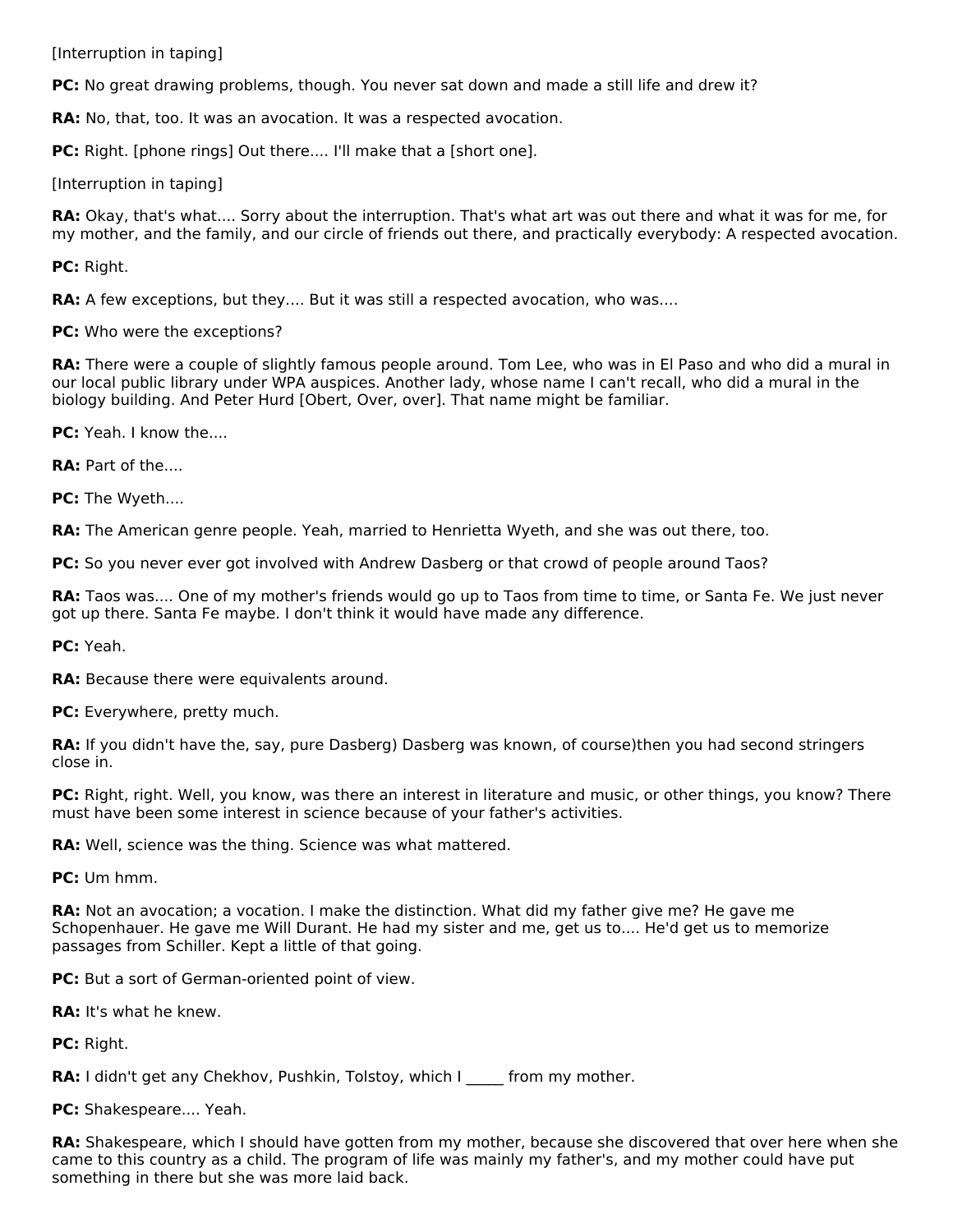**PC:** Did you learn German, for example? Do you speak German?

**RA:** Case in point, learned German. We traveled to Germany a couple times when I was a kid.

**PC:** You mean in the thirties?

**RA:** Yeah. Father took the family over to East Prussia when I was five, and sent my sister and me and my mother over when I was eight to Munich, when she decided)or it was decided for her)I went to attend the academy there)or to go to school in Munich. She had hoped to get into the academy, and in fact she did. So there was a winter in Munich, and I learned German, and did not learn Russian. Germany was easier to get to, of course.

**PC:** Right.

**RA:** But my mother would not have taken me in hand and say, "Now you've got to learn this stuff." She did not.... She wasn't a protagonist for her own culture)or for any culture, for that matter.

**PC:** For what kind of background.

**RA:** [I wasn't, Russian] Jewish.

**PC:** Um hmm. I think it's fascinating that she could just take off one way or another with agreement and go off to Munich and spend a winter painting.

**RA:** Well....

**PC:** It seems very extraordinary at that time.

**RA:** Yeah. With a couple of kids and all.

**PC:** Yeah, yeah.

**RA:** It was. I didn't realize it then, because it was just a lark for us. And it scared her. She was not really equipped for that, because....

**PC:** Well, it must have been a drive, I mean, to do that.

**RA:** Ah, hell, I think it was my father's drive, instead. He said, "You ought to do this," and she said "Okay," and he packed us off. I think he wanted a little vacation.

**PC:** [laughs] Well, do you remember much in Munich?

**RA:** I remembered quite a bit. It certainly was a shock for me to see Munich at the end of the war. I went, of course, looking for the places that I had known.

**PC:** Right.

**RA:** I [only] remembered a couple. The grade school that I attended there for a year. And I asked about it on the street corner there in my)you know, in this grayish green with the steel hat. [laughs]

**PC:** Right. [laughs] And they must have wondered about that question.

**RA:** "Bitte, kennen sie die [Kirkenschuller, Kirkenschüller]?" and the man said, "It's right behind you." Which it was, what was left of it.

**PC:** Yeah.

**RA:** So that was....

**PC:** Well, what did you think of, you know, turning around and seeing your school flattened that you had gone to for a time?

**RA:** Well, I had been around some before then. I came over late in '44, and saw.... I had seen most of the German cities before I saw Munich. I suppose you could say I was toughened up some. It's.... You get brutalized for war. You have to get brutalized to.... Relatively speaking....

**PC:** Yeah, yeah.

**RA:** And mostly it's in steps. Some of the steps were kind of jarring, and certainly seeing that destruction was....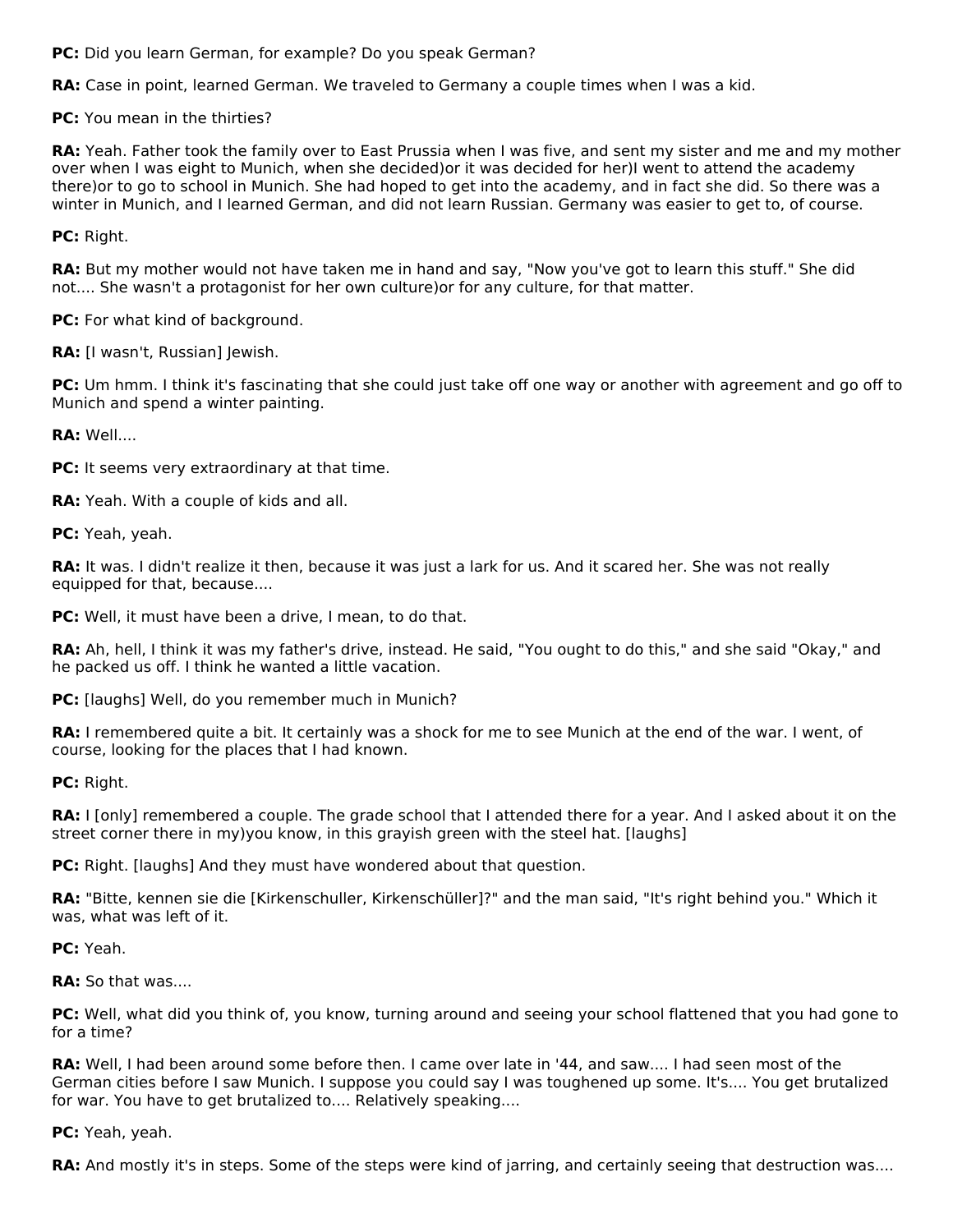Sure I wasn't that brutalized; it was pretty jarring.

**PC:** But what about a student being there in the thirties? You brought a whole other background to those, to that group of students?

**RA:** Okay. Well, it was just kids. I mean, there is a community of children which usually floats over political states of affairs)and oftentimes over economic, too. In the South, black and white children playing together, and then after a certain age, ah hah, no more. So I was eight years old)my sister was five)and I just went to school. It was a little strange, but it was okay. The only, I think, hard moment for me was that I had come in their.... See their achievement for second grade or third grade or first grade was different from ours by about a semester. So I was put in the third grade, which was a semester beyond me, as it turned out. As it turned out it was.... Well, I was behind in computation, all right, and I couldn't catch up. So then I was put back, which of course brought me to tears. Giving up a set of friends that I had just acquired)it wasn't that long)but there was a form of discipline as we.... You know, the stereotype of discipline. But along with it was a lot of gentleness of understanding. It was good school; it was good teaching. There was corporal punishment, this one kid especially. I remember he got the daylights whipped out of him. The teacher turned red in the face. It was kind of a ritual. Takes off his belt, "You come up here." Wham! Sudden.

**PC:** Yeah.

**RA:** But if it's the thing, it's not that bad. If everybody's doing it....

**PC:** That's just part of the scheme, the culture, at that moment.

**RA:** Yeah.

**PC:** Well, what about coming back then to the Southwest. Here you were with a winter....

## **RA:** Pardon?

**PC:** ....a winter of German education and you come back....

**RA:** Oh, then we went back to Washington.

**PC:** Oh, then you went back to Washington.

RA: All it did was set me askew in the learning. I wouldn't say that I.... I had some kind of learning difficulties. I don't know what they were. I was advanced in reading. I had a tough time with computation. I don't know what those things mean, but after, let's say, after moving into fractions in the fifth grade then it got very good. Multiplication, long division, was a pain in the ass. And I didn't get that really smoothed out until, I don't know, probably toward the end of high school.

**PC:** Yeah. So high school was in Washington?

**RA:** No, that was still grade school.

**PC:** No, but I mean after you came back from Germany?

**RA:** Well, this was when I was eight.

**PC:** Right.

**RA:** Then back.... I believe I was into the third grade. And there until, I guess, the sixth grade. And then seventh grade in New Mexico, eighth grade, and so on. And all of that was, oh, let's say.... You know how those things work out. You're in a strange place. Well, I guess that's gonna show up some personality. If you like to move around)I do)you have gypsy feet, and it's another place to go. And that's usually gonna mean, certainly in my case, that personal attachments are light and either not formed at all or in later years easily formed, but still tending to be....

**PC:** Open-door policy, yeah.

**RA:** Yeah. And open door because I could leave at anytime, tune out. That's the later manifestation. But then it was a lot of time with myself.

**PC:** What interested you in the high school years. Were you interested in art or science? What interested you outside of what you were doing in school? Sports or any particular pursuits?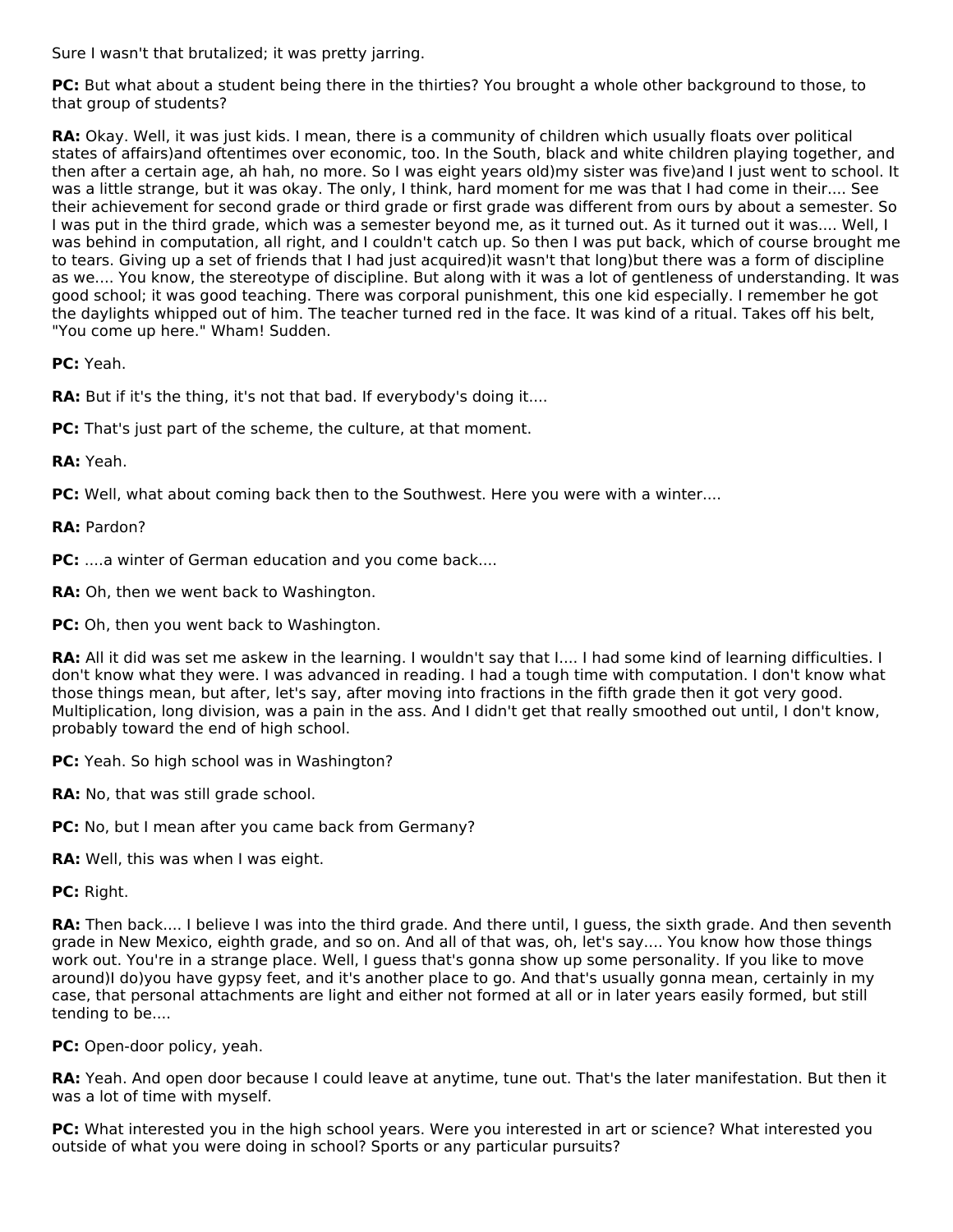**RA:** [pauses] I would say the Wild West. What made, sounded good when the word first came down that we were moving to New Mexico or moving to Texas. A Cezanne-esque landscape, which moved me around a lot at that age. It was.... Okay, it was admired, supposed to be admired, anyway. This is nice scenery, scenery. But I really did. I was really stirred up by it, and moved around in that as much as I could. And you could do a lot at an early age in that part of the country, because that's the way things were done. Kids started in early. They started driving, if they could, when they were eleven or twelve. Sometimes because they were needed to work. And the ones who didn't need [to)Ed.] could point to the example of the others who didn't have to. I got a gun when I was twelve, [or, bought] a .22. I mean, it was that rural thing. And what did I do? I sent away for a correspondence course in taxidermy. Shot and stuffed birds.

**PC:** Oh, really. You really did it. I mean so many people got interested in that.

**RA:** Yeah.

**PC:** There are quite a variety of birds out there, aren't there? I mean, more than six or eight.

**RA:** [coughs] Well, this was like the.... It's like the Nile Valley.

PC: the migration.

**RA:** And the places where migratory birds can perch and get something to eat and drink are not that many. So they tend to channel. This was one of the channels. A lot of traffic, and it was all exotic. That was another part of the Wild West, the exotic west, the wilderness, that I didn't have any inkling of when we left but got into rather quickly. Eagles. You can actually see an eagle. Somebody, go on our bicycles, and we can go see this eagle's nest. Eagle's nest!

**PC:** [laughs] They're there!

**RA:** Yeah.

**PC:** So you spent a lot of time out of doors, as those people did.

**RA:** Yeah.

PC: Yeah. But you still were.... Were you interested in sports in high school, or general student activities, or not too much?

**RA:** That was difficult because I was an outsider. I didn't.... I could function in some places, but not others. I made a poor adolescent. You know, miserable and.... That's in some ways.

**PC:** Um hmm.

**RA:** Okay, in this terrain that I just described)I mean literally, terrain)knew things that I.... I soon learned to know certain things, then I could have some fun that way, and some.... Let's see, no sports. I think just not good enough. Agility there.... It's like physical agility was like my mental agility. Did not seem to.... Just didn't channel in there. I could probably do rock climbing better than anybody around, but I couldn't play baseball worth a damn. But then that was....

**PC:** Right. That's normal.

**RA:** Yeah.

**PC:** So, I'm just trying to get the chronology a little straight. You came back from Germany to New Mexico or to Washington?

**RA:** To Washington.

**PC:** To Washington.

**RA:** That was the second trip to Germany. To Washington, yeah.

**PC:** And so there was still some school there, right?

**RA:** I'll say it was fifth and sixth grades.

**PC:** And then back out to the Southwest.

**RA:** And then.... The first time to the Southwest was after the sixth grade. Hell, what year was that? I think I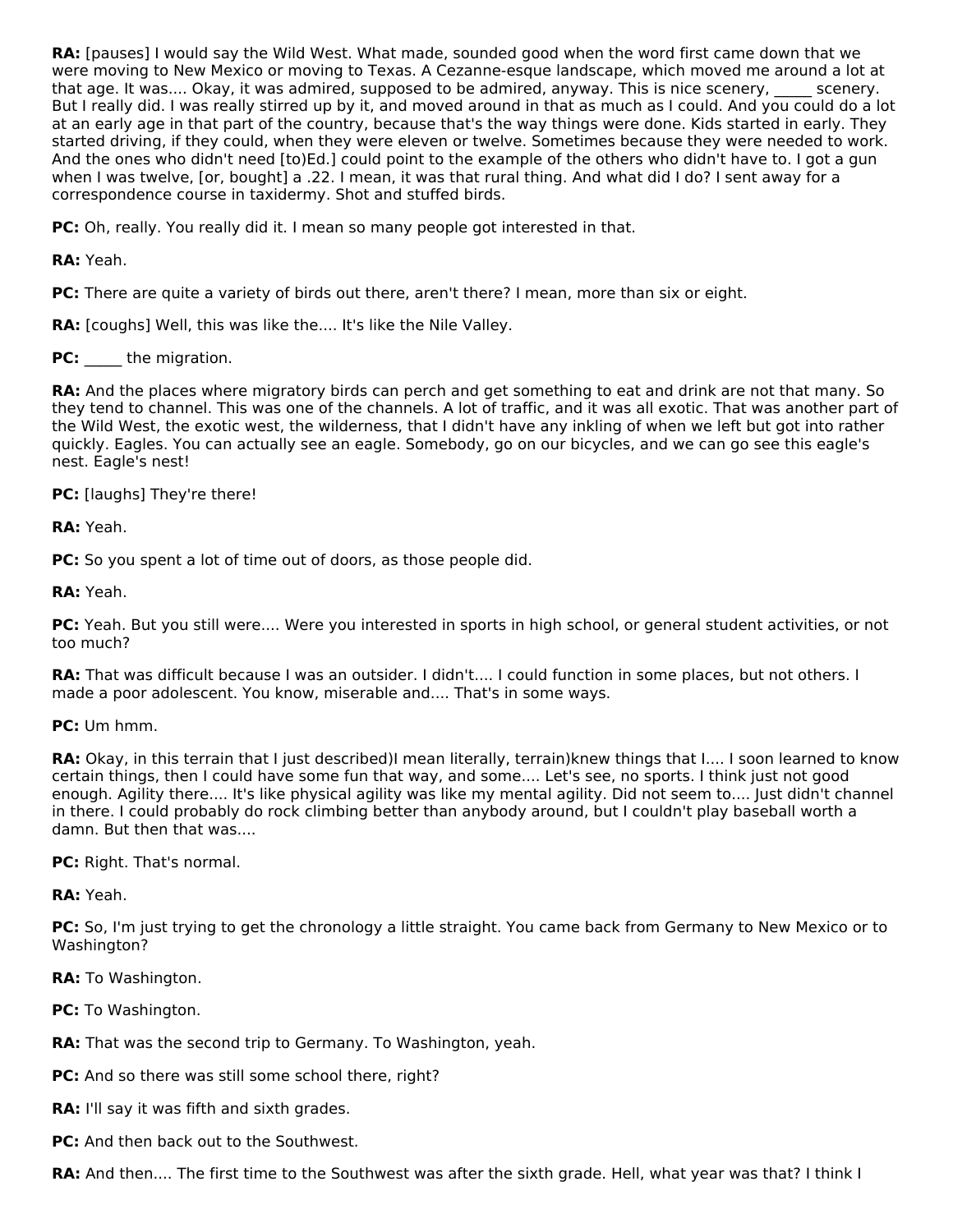already said it was 1934. I'm pretty sure it was 1934.

**PC:** So you had a, lot of moving around.

**RA:** Yeah. Well, the last trip to Europe was more a trip than just a.... Like that, just a trip because it was a period of some months. It was a better part of a year. [pause] It was good. It was good. A little culture shock when you get to the other end, but....

**PC:** [laughs] Did you find that you looked at life here differently after the year in Germany, or nearly a year in Munich? Or wasn't it that....

**RA:** It was a again.... I was in the world of being a child, of being a student in school.

**PC:** Still another school.

**RA:** It was just another school, yeah. Munich was more open in a way because it was a city. We were in a city, which was Washington, but Washington was not a city like Munich. If there's any action in Washington, it's not like what you would find in Munich. And I guess my mother was more interested. She would take us to marionette shows and things like that, and art galleries. There was a little of that in Washington. Smithsonian. I would prowl around the Smithsonian Freer Gallery and National Museum when my father would take me downtown, get me off my mother's hands. But very little of that. No theater. Practically no movies. And I don't know whether it was because they couldn't afford that or.... It was hard scratch, I guess. Or you didn't take the kids to that. There was a little bit of foreign films. Okay, first taste of foreign films, the, Leni Riefenstahl's Blue Light, saw it as a kid. I don't know if you've ever seen it, but, when you are as open to fantasy as you are at that age, that was a dynamite movie. That was a.... At any rate it was something that has stuck in my mind to this day, certainly. But there just wasn't a whole lot of that. More in Munich.

**PC:** More in Munich.

**RA:** But I don't know what I was into there. I think it was everything, kind of at the same level. It was the society, society of children. It was the funny throb of that place which I call "thin].

**PC:** You mean Washington?

**RA:** No, I'm talking now about Munich. Gangs of kids going around. And they move around in a different way)or did move around in a different way in Munich from anything that I was familiar with. It was [tiny, quite, tight]....

**PC:** In what way?

**RA:** Serious.

**PC:** Well, this was 1930 what....

**RA:** It was just before Hitler came in.

**PC:** Yeah.

**RA:** And while we were there Hindenburg was voted in as Chancellor, and Hitler was not. Hitler, I think he campaigned for the first time, came in right after that. But it was, you know, Americans coming into Europe. There were always Americans there, especially in Munic]. And it was a fairly cosmopolitan city.

**PC:** Right. Well, there all the painting schools. Herr Hofmann was there. Well, he'd left by that time.

**RA:** Yeah. But that's a realm that I didn't know anything about, and either my mother didn't or she wasn't curious about. Her appetite then and still is, her taste is for Max Slevogt, Cezanne, of course, and that's kind of the way she paints.

**PC:** Huh. Well, were you introduced to Cezanne early on in those years? Or that's later.

**RA:** No. Nothing until I got ready to go to college. I traveled to.... Let's see, how did that go? I would take the train or a bus to Albuquerque, take the Santa Fe to Chicago, have a three-hour layover in Chicago, three or four hours, and then the New York Central to Ithaca. And I think the first stop in Chicago)Art Institute)and bought a portfolio of reproductions from the collection, from the Hermitage Collection. That was really my first look. But before that, okay....

**PC:** That was going to Cornell.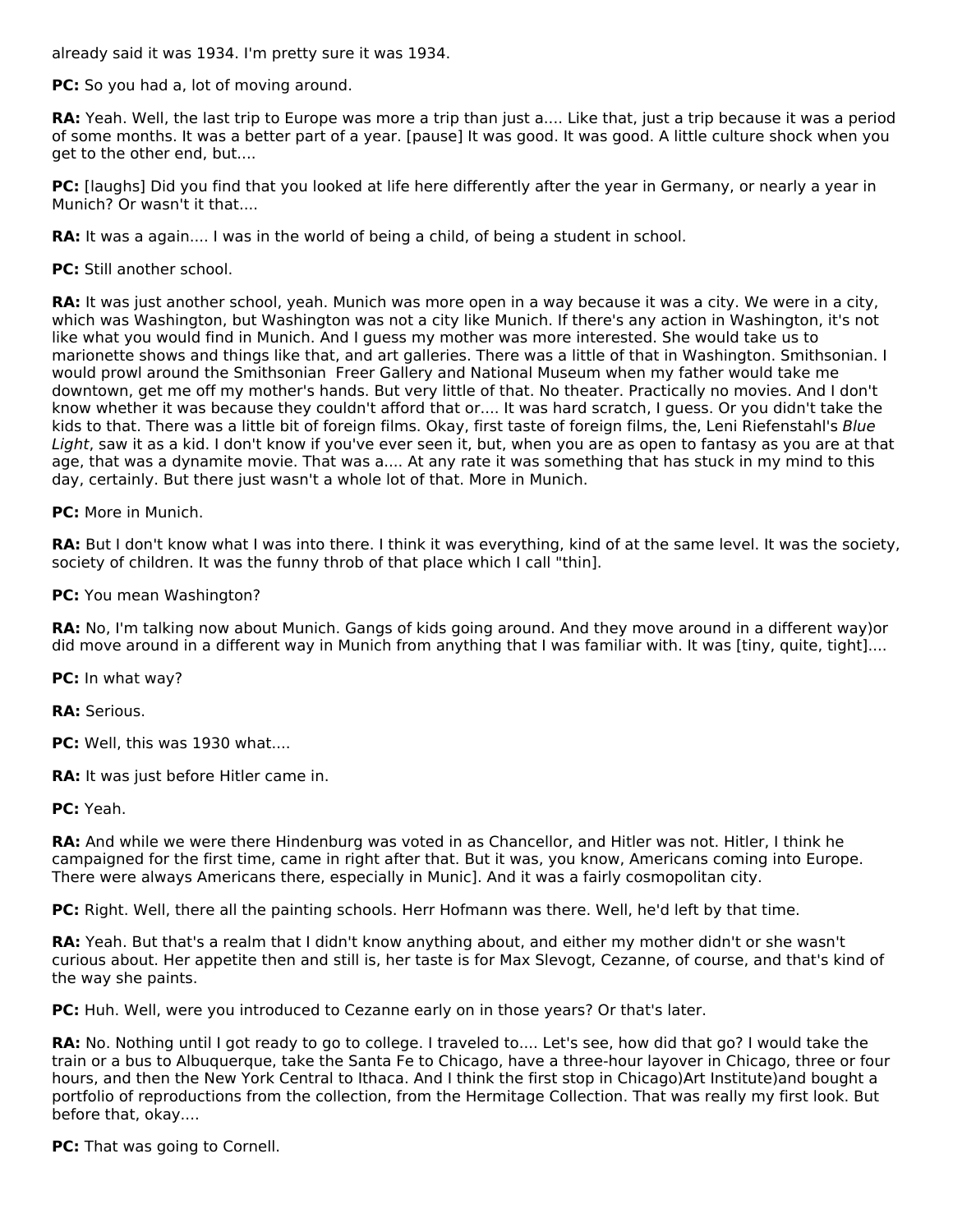**RA:** Yeah.

**PC:** How did you pick Cornell?

**RA:** Oh, not very astutely.

**PC:** [laughs]

**RA:** I wanted to do science. A little bit was peer pressure from my father, but also I was really interested. I tried to make some kind of a selection. I think my last year in high school my father began)typical)suggested that I go to summer school, do a summer school at Cornell, take a couple of courses there so that I could get ahead a little bit, advance the cause, and my mother should go with me. And I think again a little peace and quiet, but it was.... Peace and quiet isn't the right thing. My mother and father had a very good relationship, but he was, I think, quite open about needing a little solitude from time to time)which I do, too, and I prescribe it for everybody. But I think that's what it was)in part. So I then signed up for a course in ornithology, and one botany course, and one art course)drawing course. I saw the trip as my trip, too, one in which I should look around and decide what I'm going to do. Get a little closer to these three terrains.

**PC:** Well, were you, had any specific ideas before that or was this the first sort of picking and choosing?

**RA:** Oh, that moved at that point to be kind of a natural historian, some continuation of something that would keep me out in the wilderness, and more romantic than abstract interest. But I was gonna sniff around and see how it felt. Later I took a different cut on it. I decided on.... I got quite specific. I was gonna work with plants, because I thought the material was easier to work with, and I had a good vision of working in cell chemistry, and preparing myself by taking a lot of physical sciences)math and physical sciences. Which at that time was not that common of a thing to do, and made a lot of sense. And if I had continued I imagine I would have, as a researcher, dug up a thing or two. Then the interest in structures had.... There's some interest in structures and ways of getting at....

**PC:** What do you mean by that, "interest in structures"?

**RA:** Well.... All right, as a kid)or a grownup or whatever)you can watch the geese fly over in October.

**PC:** Right.

**RA:** Or watch the egrets when they come up the Rio Grande. They come up from the lower Rio Grande to feed. And just watch them for just, as pure pleasure. And you can wonder why they do what, what the apparatus is, what the mechanism.... Because the other gets used up in a way. It doesn't just get used up, but it's not a.... It can't be an ongoing plan of projected interest or projected curiosities satisfied the way the other could be.

**PC:** So what crystallized the change, though?

**RA:** Change? From?

**PC:** Well, from the first things you did at Cornell) science and art and drawing and....

**RA:** Well, that was just to get a little preview.

**PC:** I see.

**RA:** My father took a really dim view of it when we got back....

**PC:** [laughs]

**RA:** It was wasting my time. He, well, being normally very open about what I might do with myself, was at the same time hoping that I would do something like he did. [Science, Like].... But I'm not sure I understood your question.

**PC:** Well, you.... Or maybe I didn't understand. You went to Cornell for that one sort of summer thing.

**RA:** That was when I was still in high school.

**PC:** Right.

**RA:** Then there was also a summer at Cold Spring Harbor, and I have difficulty placing these chronologically but...

**PC:** What happened at PC: What happened at All Yeah.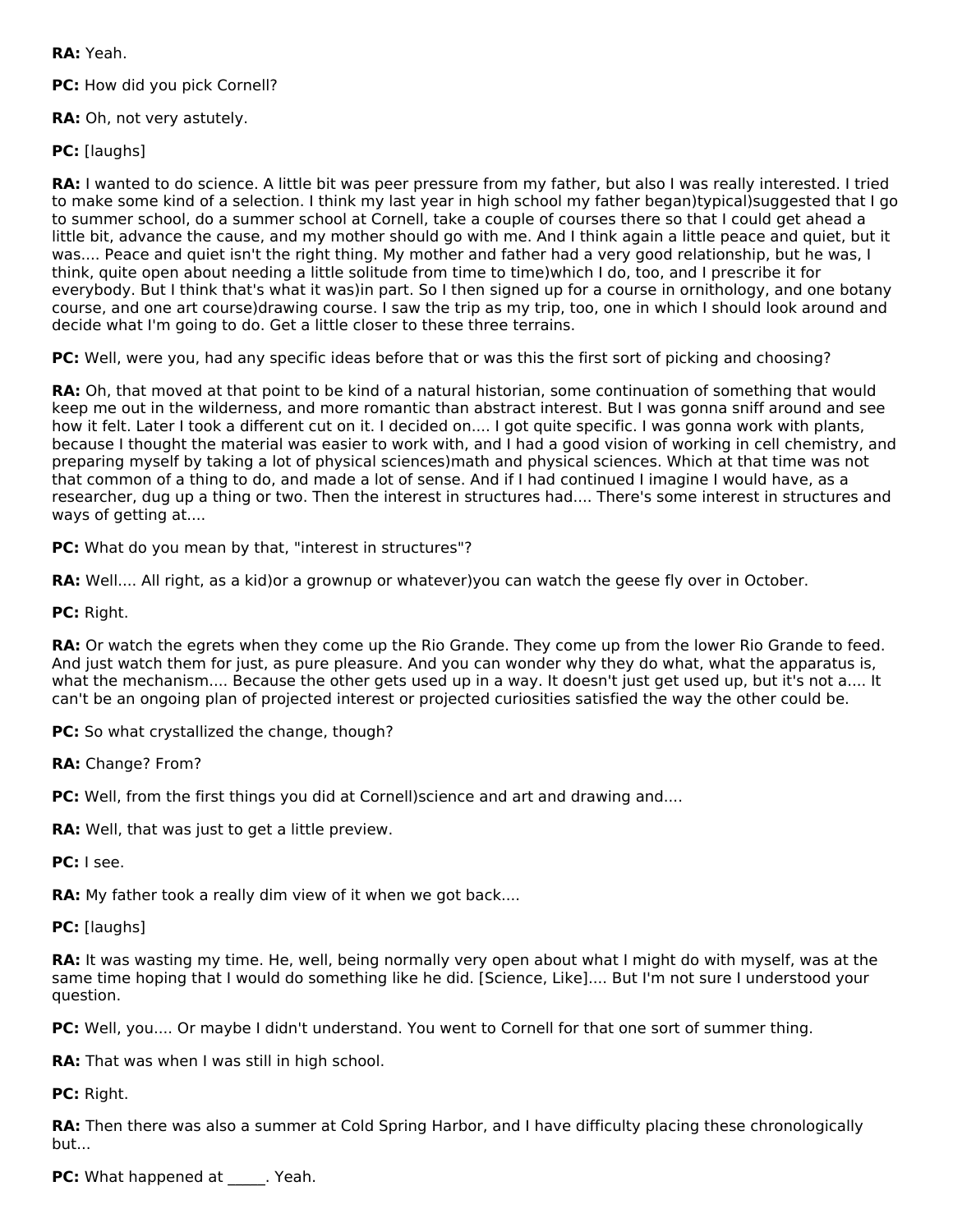**RA:** And I think I was still in high school too. That got me.... I must have learned a lot then because there were people around who.... They were really.... There was real science going on. They were really interesting. Substantially interesting things going on. [Del, Dell, Adele] [Brooke, Brook] was there at the time. [Salvador Edward)Ed.] Luria. Del Brooke was better known than Luria. Anybody read Double Helix might possibly remember the name. Del Brooke is one of the people who was in that running. But I guess that would have been my territory if I'd stayed with the science. So that probably mattered a lot, that summer, those few weeks on the North Shore probably mattered a lot.

**PC:** But you went to Cornell, though. I mean, for, what, four years for a B.A.?

**RA:** How did that go? I guess I went three years, because intervened some private school.

**PC:** Oh.

RA: I got the two years from high school in Las Cruces, and then my father offered to send me to a private school. There was one around there, which as luck would have it was a military school. Well, those schools.... I'll tell you something about those schools. They would be something like going into a, becoming a monk in the Middle Ages. If you want to get some schooling, if you want to learn reading and writing and a lot more.... If you want to be a scholar go into the monastery. If you want a good high school education)I think this is true in a lot of places in this country)it's the fucking military schools.

**PC:** Right.

**RA:** I'd, real good, high school education. So I had two years....

**PC:** What school?

**RA:** No, I had one year! New Mexico School of the Military Arts in Roswell, New Mexico. So, I did.... I know what I did. I did a senior year there, And I did first year of college there. First year of college there.

**PC:** Well, how did you take to that? Because that's regime, isn't it? I mean, uniforms and everything else.

**RA:** Oh, I could handle that very well. I'd say I had an appetite for [it then]. I needed badly.... I wanted to.... I wanted to be an acceptable, macho young man. Or I wanted to.... And it wasn't a bad thing then. You know, the military in the South and in the West is not....

**PC:** Actually, it's a pretty....

**RA:** It's not bad news.

**PC:** No.

**RA:** But it was bad news to a very, very few people, at that time.

**PC:** But it was a very well respected career, I suppose.

**RA:** Sure.

**PC:** Yeah. If you could get in, maintain yourself, and come out of the.... What did they call them? I've forgotten. If you came out of military school you could then go into the army or something.

**RA:** You could join the army and you could....

**PC:** It's like a junior officer, sort of....

**RA:** Oh, I don't know. That wasn't the thing. The first year.... No, I wouldn't say that I became a young fascist there. It was already, you know, grain of salt, but....

**PC:** [chuckles]

**RA:** Ah, hell.

**PC:** But you were still in your same territory, though. I mean, it's New Mexico and it was outdoors.

**RA:** Yeah, that's true. It was a bit of everything there. It was outdoors. Go into town on Saturday night. Playing polo. And also some good school, some good teachers, and even some interesting people. I would say first taste of music. Not first, but.... All right, I heard my first, I heard Stravinsky for the first time. On records, because they had just gotten around to making half-way decent records at that time. Paul Horgan was there. He was an old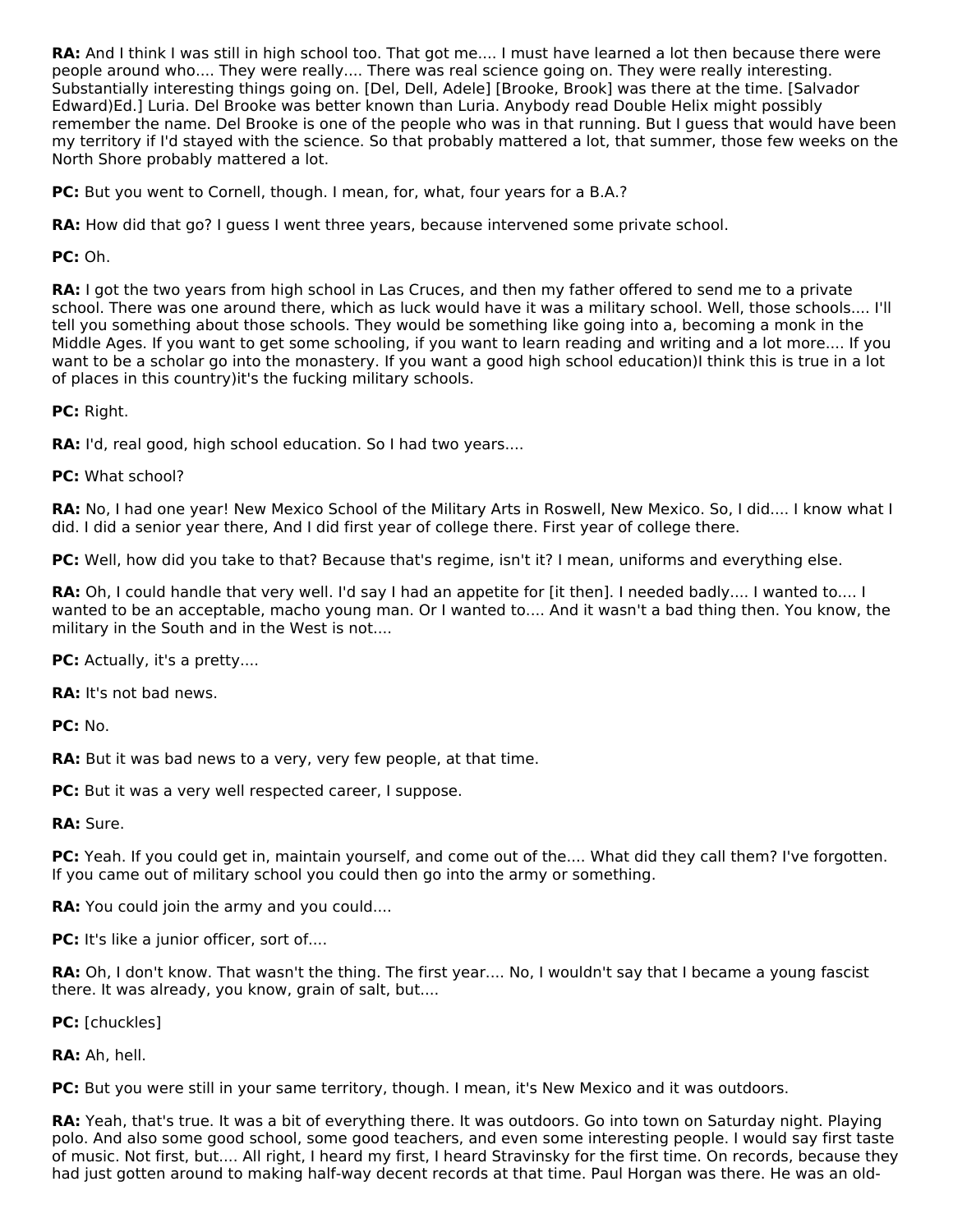timer who wrote a lot about the Southwest. Again, One of those fixtures.

**PC:** Right.

**RA:** And so it was a place where art and arts are acceptable and also get a little mysterious and compelling.

**PC:** What do you mean mysterious?

**RA:** I mean something that asked that you juggle your state a little bit to understand it. And, in understanding it, having.... What do I say? How can I say? Having a, getting a really novel subjective experience.

**PC:** Um hmm.

**RA:** Which I hadn't known about. I had no inkling of that. I mean, that sort of thing can come from society, I suppose. One's first love. Can certainly come from art in the right circumstances. So that's what it was, was the.... Assaulting art and assault by art.

**PC:** But now at military school, you lived at the school, wouldn't you?

**RA:** Yeah.

**PC:** So you got to know everybody to a degree?

**RA:** Um hmm. That's right. It was the Society for.... Okay, where.... Some of the rules were very straightforward. And some of them were complex and ambiguous. But the balance was not bad. You could work your way into the complex and ambiguous and still have some kind of a standoff.

**PC:** Do you remember any of your instructors there? Teachers as being special or out of the ordinary, illuminating [somehow]?

**RA:** I don't think so. I think Paul Horgan would have been the only one. A couple of others who had their.... No, that was.... No.

**PC:** Well, did you go to Cornell before you went in the army or after?

**RA:** The army was in between.

**PC:** The army was in between. How did you pick the army or did the army pick you?

**RA:** Just as a postscript to the last [point he made?) Trans. ]....

**PC:** Um hmm.

**RA:** I was still groping along through my life, looking, not too much, with an occasional glance to right nor left, not making too many waves, I think. So I recall. While I was at Cornell, I was just drafted. I would have been drafted sooner if I hadn't been in college, but I was just drafted. When the hell was that? I guess I was in my third year, I [think I)Ed.] finished my third year, but I'm not sure. But it was around in there.

**PC:** Yeah.

**RA:** Went in the army, came back, married abroad, and went back and finished my degree under the GI Bill.

**PC:** Now part of what you did in the army was.... You were in G-2 or something? How does....

**RA:** Let's see. I was first.... Field artillery. Trained in field artillery, went through the field artillery school at Fort Sill. And then from that I think half a dozen of my group)or maybe it was two; it was just a couple or three people)were sent to the military intelligence school at what has been for many years been called Camp David. So there was another course of instruction there. And then I was sent overseas, and then I ended up assigned to a division)the save division, as it turns out, that Roy Lichtenstein was in.

**PC:** Oh, you're kidding.

**RA:** Yes.

**PC:** Huh!

**RA:** And to work with division G-2, and did what they called tactical intelligence. But that was a situation very much to my liking: A small group that I had charge of, a couple of jeeps, some guns, a typewriter, and a field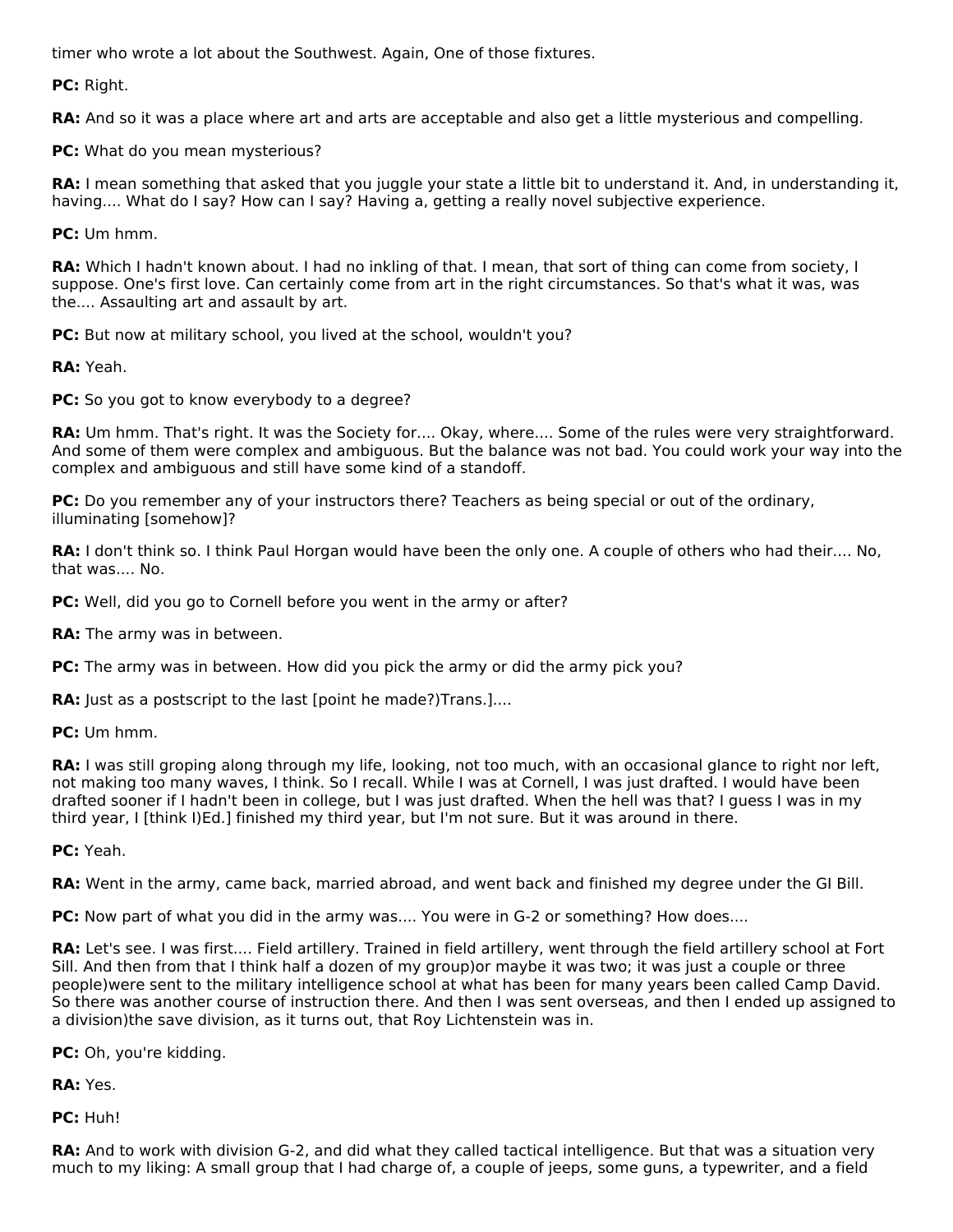desk and.... So we did our work. It was at sort of the latter part of the last German offensive, Battle of the Bulge.

**PC:** Right.

**RA:** And then, let's see, we zipped across, I quess it would be central Germany, as far as Leipzig. No, as far the [Elbe], [Torga]. Met the Russians, had a good time with the Russians, till the men in green put a stop to that. You can pinpoint the cold war, as it was known to Americans, almost to the week.

**PC:** Yeah. What do you mean "the men in green"?

**RA:** The NKVD. The Russian security.

**PC:** Right.

**RA:** But the first contact was boisterous and friendly and all of this. All that's very well known.

**PC:** Then the official rule came down.

RA: Yeah, we just couldn't fraternize anymore. What shall I say? A most interesting time. And a lot of just flirting. I mean, the [connections] were then.... There was more than a.... There was more a grand tour of Europe. It really was a.... I was a grand sabbatical.

**PC:** What kind of rank did you have, if you had several people in jeeps and....

**RA:** Oh, see I came out of the field artillery school, so they made me a second lieutenant. And then I was made a first lieutenant. And then I guess I should have been made a captain, but I was bad. But that was later. When the war was over I had to stay over there, because I didn't have enough points to go back.

**PC:** Oh, right.

**RA:** So I scurried around among friends and found myself a berth in Frankfurt, in Eisenhower's headquarters, and worked away at papers there for a time. You know, courier, moving papers, moving distinguished prisoners. And sniffing around.

**PC:** Who was the distinguished prisoner then?

**RA:** Well, say, I once moved.... I was told to take General von Falconhorst, whom the English had, to Oslo because the Norwegians wanted to try him for war crimes. So, he and I flew to Oslo, chatted.

**PC:** How many would there be of you on a detail like that? Just two of you?

**RA:** Just myself.

PC: Oh, really, just....

**RA:** Yeah. Just get on the plane and.... I was very smooth about it. I didn't carry a.... You know, I didn't carry a big .45. I knew the man. I understood the man. I think I had a little Walter pistol in my pocket. But it was just these two people. Got on the plane. Landed at Greenland. He then saw Greenland from the sky. He hadn't seen that. It was just [flattened]. It was like the recently dug-up ruins of the [Caldean] civilization. He was really shocked.

**PC:** Yeah, yeah.

**RA:** And then brought him in to this address than had been given me in Oslo. And he was greeted there, you know, quite friendly and immediately reminiscing about old times.

**PC:** Amazing!

**RA:** Yeah. So it was.... This wasn't all tongue-in-cheek, but it was some.... I don't know, someone's sense of humanity was allowed to creep in there, and I felt it, and, [I mean, I think] everybody did. It was over and it was too bad what had happened.

**PC:** Yeah. Incredible.

[Interruption in taping]

**PC:** This is side 2. [This interview was originally recorded on a reel-to-reel tape recorder)Trans.] I was going to ask you a couple more things about the army, because you weren't at that point really interested in making art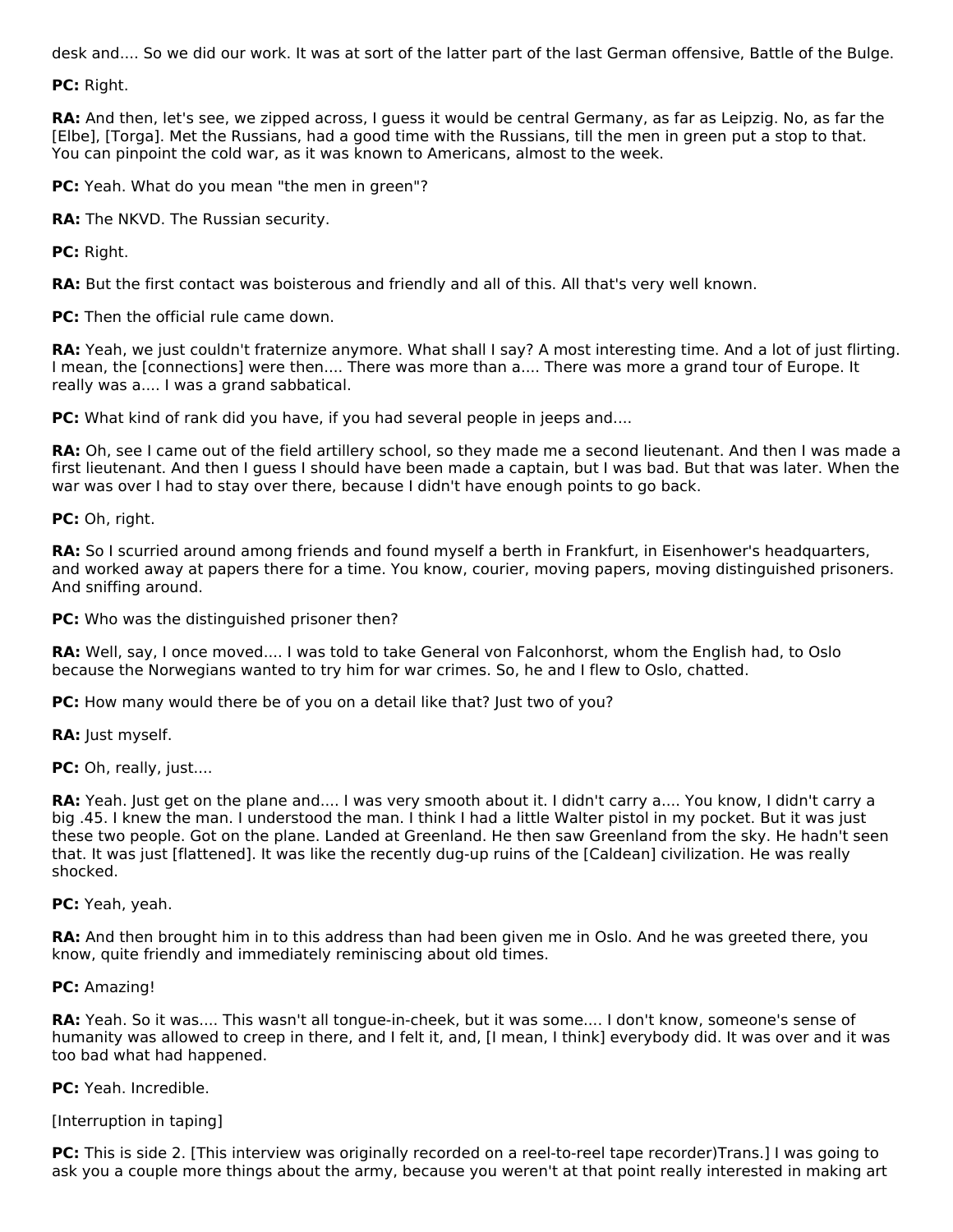### yet, were you? Or were you?

## [Interruption in taping]

## **PC:** No. You were?

**RA:** I was interested in going back to school and being a scientist. And, remembering that this was a sabbatical.... It would have been tragic if they'd have just [ended up that way]. I mean, a lot going on in one's life, a lot of travel. [laughs]

## **PC:** Right.

**RA:** But I wasn't that sealed up. In Europe, I found out on the way that I was in danger of.... That I really had lost was throwing away ordinary sentiments.

**PC:** Now, wait a minute. What does that mean?

**RA:** That there were things in my life that I was pro forma disregarding, which I didn't want to disregard and which I shouldn't disregard. I think what brought that up was seeing.... Oh, seeing degradation and suffering and not wanting to just sit still for that. I mean, it really hadn't gotten toughened up as one did, for that piece of work)where you automatically eliminate any feeling for other people, the way you do when you get on the subway. Except this was really getting out of hand. Running into a variety of strong personalities. A great variety of strong personalities.

**PC:** In the army.

**RA:** In the army and outside the army. People in.... Europeans of all kinds, children, old people, who, like myself)this was beginning to become manifestly clear)put some real value on their life, having escaped with it by so a narrow margin in a lot of cases. In practically every case. And there was an openness that one had to respond to and feel a solidarity with. Which would be, I suppose, something like what.... There was some of that in the Depression, which I only knew from movies or thinking things about movies. But one couldn't turn one's face from all those things, from those people, from families, from oneself, either. And all this, of course, sharpened up by seeing people and things and being touched by them. Hearing some really fine music. I remember one von Karajan concert in Vienna. It just [whistles], lifted me right....

**PC:** Right off.

**RA:** And then.... But mostly in bits and pieces from other people. It's.... The harder I try to be succinct, the more bogged down I'd get.

**PC:** Later on....

**RA:** At one point in Paris, being open enough myself to ask a friend, looking through old magazines)I think it was Coronet magazine, which ran photographs; it was the first magazine to run photographs. There was a picture of a horse's head, mainly the head, and it's up close and it's a little blurry, and I asked my friend, "What about that? I mean why.... I mean this really looks terrible. I don't understand it." And he said to me, "If you were a farmer and worked with that horse every day you would understand it." In other words, making, being the teacher, which was.... Being a teacher is from time to time making the right catalytic remark. And that was certainly one. It was here. [points to heart or head?)Trans.]

**PC:** Right.

**RA:** Well, it was just an ongoing process of education.

**PC:** Right. But now, to pursue more reflections about the army, did you too experience.... Which is one [where, while] you're gathering information and appraising things, appraising information, people, all that kind of business, is a fairly intellectual activity. Do you think that....

**RA:** With the baroque flavoring here and there.

**PC:** [laughs] Right. But do you think that provided anything for you in terms of usable material?

**RA:** Wow. I think I went at it the way I had.... I was going to say I had trying to, was preparing for a scientist, although I really hadn't been yet, because I hadn't had that much schooling or I hadn't thought that much or I hadn't taken to it right. Pragmatic solving of riddles, yeah. Which in some way was my job. And the ramifications complex and sometimes unpredictable. Okay, one time I and my group had done a nice job of locating a minefield, and we published in our daily report. This minefield was a diagram. I mean, so many centimeters this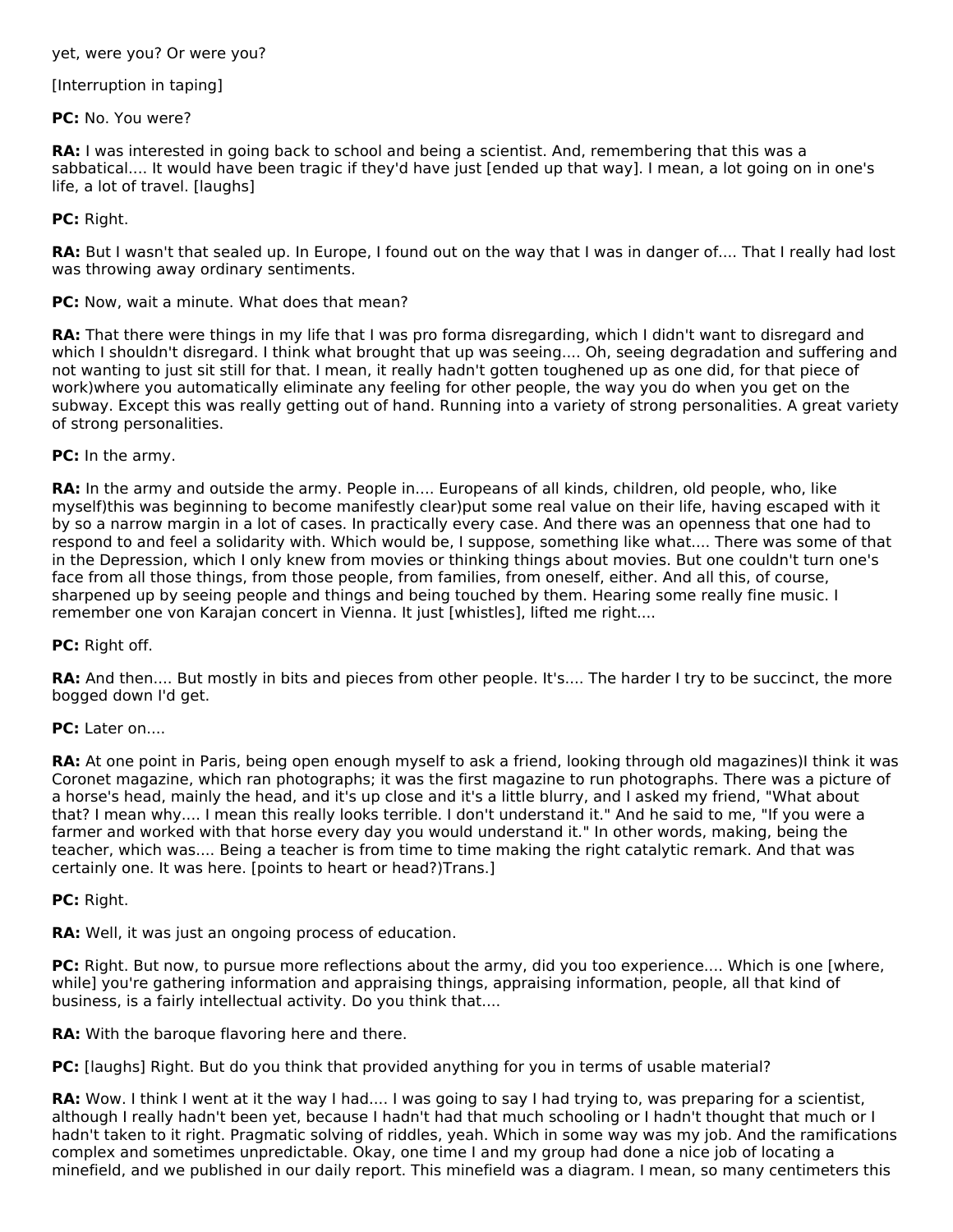way, so many centimeters that way. All those fools would have to do is go [laid, made] that thing up. It was located anyway with the coordinates that matched the map that everybody used. And then there was a mishap and the next day somebody's jeep got blown up, one of the Signal Corps people. So I raised holy hell: "You got the report.... Didn't somebody read the report?" "No, it's marked secret. We burn those things right away because we don't want them around."

**PC:** [gasps] Fantastic.

**RA:** So then what was an exercise in abstraction)I didn't maybe think about it too much at the time)became something quite different. The real bite of cause and effect as it grabs one's life or other people's lives. And then also that everything is [sensate, sensitive, senseless]. Very .... You know a rush that nothing is permanent. And it's really fucked up and there's nothing you can do about it.

**PC:** So let's see, you came out of the army and you had the GI Bill, and then you went back to Cornell, right? Or did you.... What happened?

**RA:** Went back to New Mexico, with my bride from Vienna, a lovely lady whom I'd met over there, and we came back together.

**PC:** How'd you meet her?

**RA:** Huh! Blind date to the opera to see Die Fledermaus. [laughs]

**PC:** Terrific.

**RA:** We went up to New Mexico, and then I was looking at possibilities of graduate work. I wanted to get going and to get back and to regain this time that I'd lost. I wasn't even of two minds then. I just didn't have good sense)at all. Made a visit to Pasadena because I thought that would be a good place to do graduate work. And looked around there and got the idea that this place is really good. It was the level of what was going on. Cold Spring Harbor heavy, real science)real science)and people my own age. And they all looked like they were in there and really competent. And I wanted that and at the same time I didn't.... [pause] I got overwhelmed. I didn't know whether I could handle it. They seemed very good, and I had this... game. I was \_\_\_\_ and I felt lost. And I don't think I would have been accepted for a doctorate. I think I would have probably walked out of there with a booby prize)with the Master's degree)and then gone somewhere else. Eventually, I think I would have.... I'm sure that I would have come up with some interesting work. There was enough aptitude for it, but it was too.... It was spread out.

**PC:** It wasn't concentrated on.

**RA:** Yeah. But I was still firmly decided to do it when we came back from this journey of about, I think it was a week or so, a month. Came back, and I was kicking my thoughts around with my wife, and she said to me, "You don't want to do that; you want to be an artist. You should.... You're not one of those; you're an artist." And that was, of course.... That was not even a.... That was a purely catalytic remark. You know, no argument, no metaphor, nothing .

**PC:** But what was that based on? What do you think led her to say that?

**RA:** All I'd done was [open up] to some unease about having just come back from the war.... [telephone rings]

[Interruption in taping]

**RA:** I know I'd been working on this, but I was just expressing some unease, and she could have said something else or I could have disregarded what she said, or I could have said something else to myself, but I did pick up on it and rather quickly.

**PC:** But had you been doing anything to give her that idea?

**RA:** I don't think so.

**PC:** I mean, drawing or talking about it?

**RA:** She drew that conclusion just from having lived with me and I guess watched my ways, the way I respond to things and so on. She taught me a few things. But she had sure got me into something that time. Boy!

**PC:** [laughs] How do you mean that?

**RA:** Well, this was in a sense like an arranged marriage. I don't mean my marriage with her, but what followed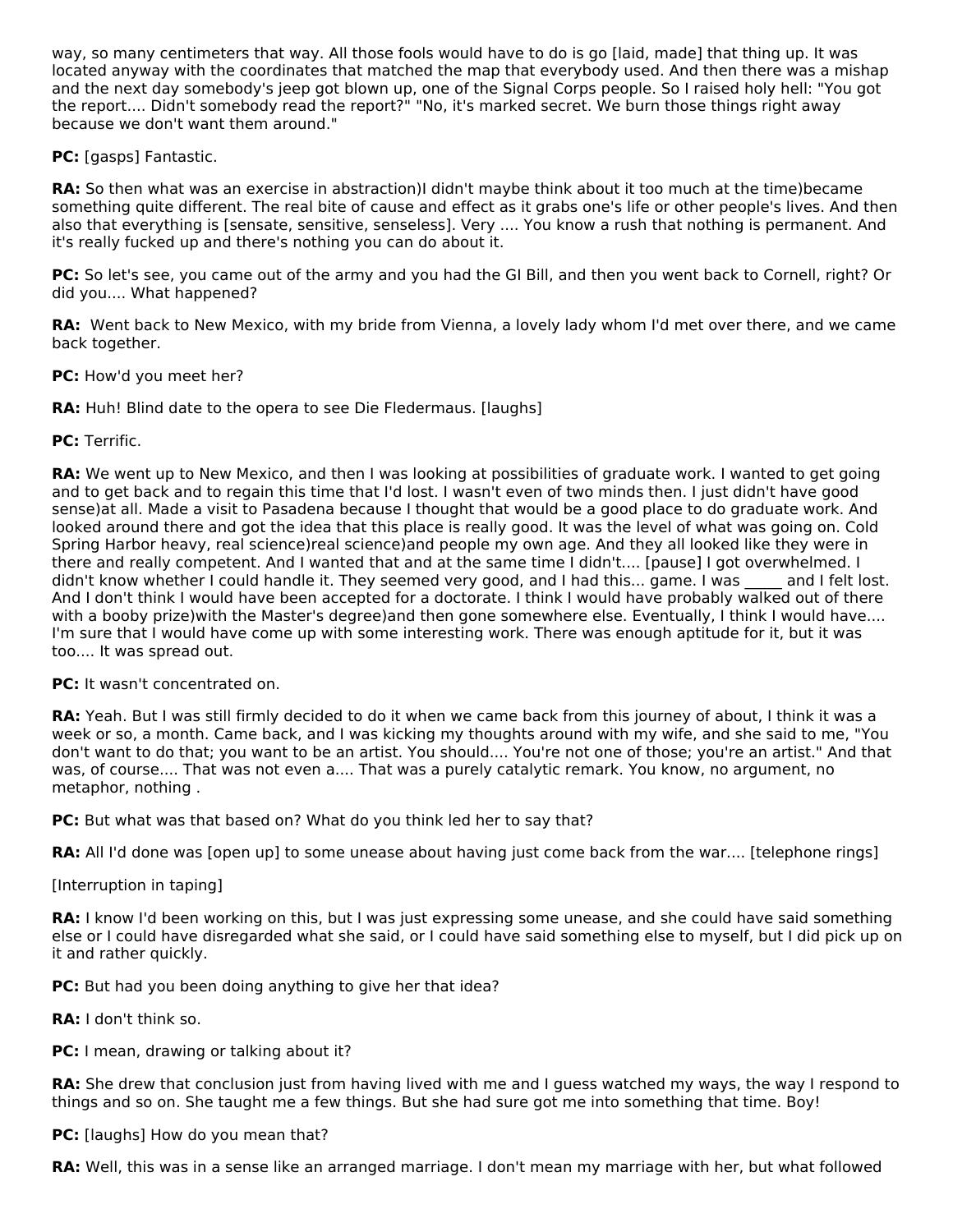on this remark. And what I decided to do then was very much out of whimsy. And I think it was that very whimsy that would be one of the things that might have led her to say that in the first place. Not the whimsy of that event, but like knowing me for a while, it doesn't matter. Then after that, you know, closing my eyes and jumping, and then I started to examine this new terrain. I think it was really out of curiosity. The unthinkable . . . in my family certainly. Because after that I went back to Ithaca to finish my degree, which I thought I should do since my parents had paid for that, and then at one point went to visit some old friends of my parents and told them what I was going to do and they cracked up. So it's not.... See, it's not an anti-intellectual society. Scientists are better now than they used to be about that, but it used to be that art was not something that could be taken seriously, large enough to come to grips with.

Went back to Ithaca, finished up. It was in fall then, yeah. No, summer then fall. Because she taught in the art department during the summer, and I went to school, and then by the end of the year)January or February, I guess it was)finished. And during that time of course took some courses and directed some thoughts toward this new uncharted terrain.

## **PC:** Was she an artist then?

**RA:** She was I think a block designer. She's a block.... That's what she did in Europe. Never quite managed to do it here, because the whole business was arranged differently. She was never able to adapt to the systems that they have here, mass production, learning how to cut patterns, learning how to hustle in certain ways. But she was a very astute, sensitive person. And was one of those people who led me to look and not just slip over things, not to dismiss)which I'm still working on.

**PC:** Well, it takes a long time to....

**RA:** You know what I'm talking about.

**PC:** Yeah, one [can] do that. But now what did you do? You finished Cornell and you got a Bachelor of Science and....

**RA:** Well, at Cornell I improved my mind. I took a course in Goethe with [Lange, Langer], who's one of the great scholars in this country and I learned.... Suddenly I learned a whole lot about literature and philosophy and this world of the humanists and the world of the subjective, which I knew I had better get cracking with, because I couldn't do another double reverse. I [looked] at some books that I hadn't looked at before. I was given a.... By his assistant.... In a conversation with his assistant I was.... What did he give me? He gave me Hermann Hesse's [Vos Palenspiel])you know, the Magister Ludi)the only good Herman Hesse. And that thing illuminated a lot. I would say it really changed my life. Which I was up for. You know, I was marshaled for some change, and it was suggestive of many things.

**PC:** That was a catalyst.

**RA:** Yeah. Well, that's mainly what I got out of that time. Then on the advice of a teacher there named Hartell.... No, not Hartell. What the hell was his name? It was Hansen. Went to New York. Thought should go to New York to study some art, since I was gonna be an artist.

**PC:** Right.

**RA:** He said study with those in [front], but don't study too long, because you'll get caught up in a manner. Got to New York, studied with Ozenfant and saw what he was talking about, which is the inner circle of.... I don't know if you know anything about the schools. I guess there were two, there was Hans Hofmann, and there was Ozenfant.

### **PC:** Right.

**RA:** Hans Hofmann was better known, but Ozenfant was also very interesting because he was.... He was on the outs. He was start of the School of Paris. He knew all those people.

**PC:** Right. Where was the school? Do you remember?

**RA:** Twentieth Street, just east of Gramercy Park. Two people there, two students, one named Robert [Richenburg], who was a good painter. Don't hear about anymore. And Ibram Lassaw was there. He was drawing the GI money. Very expensive. I mean, [Oscar] [Reese, Reids]. Ozenfant accepted him as a colleague of course, but.... You know, he was fair. A place to work, scribbled in notebooks, and get some money to live on.

**PC:** Right. So you went there on the GI Bill?

**RA:** Um hmm.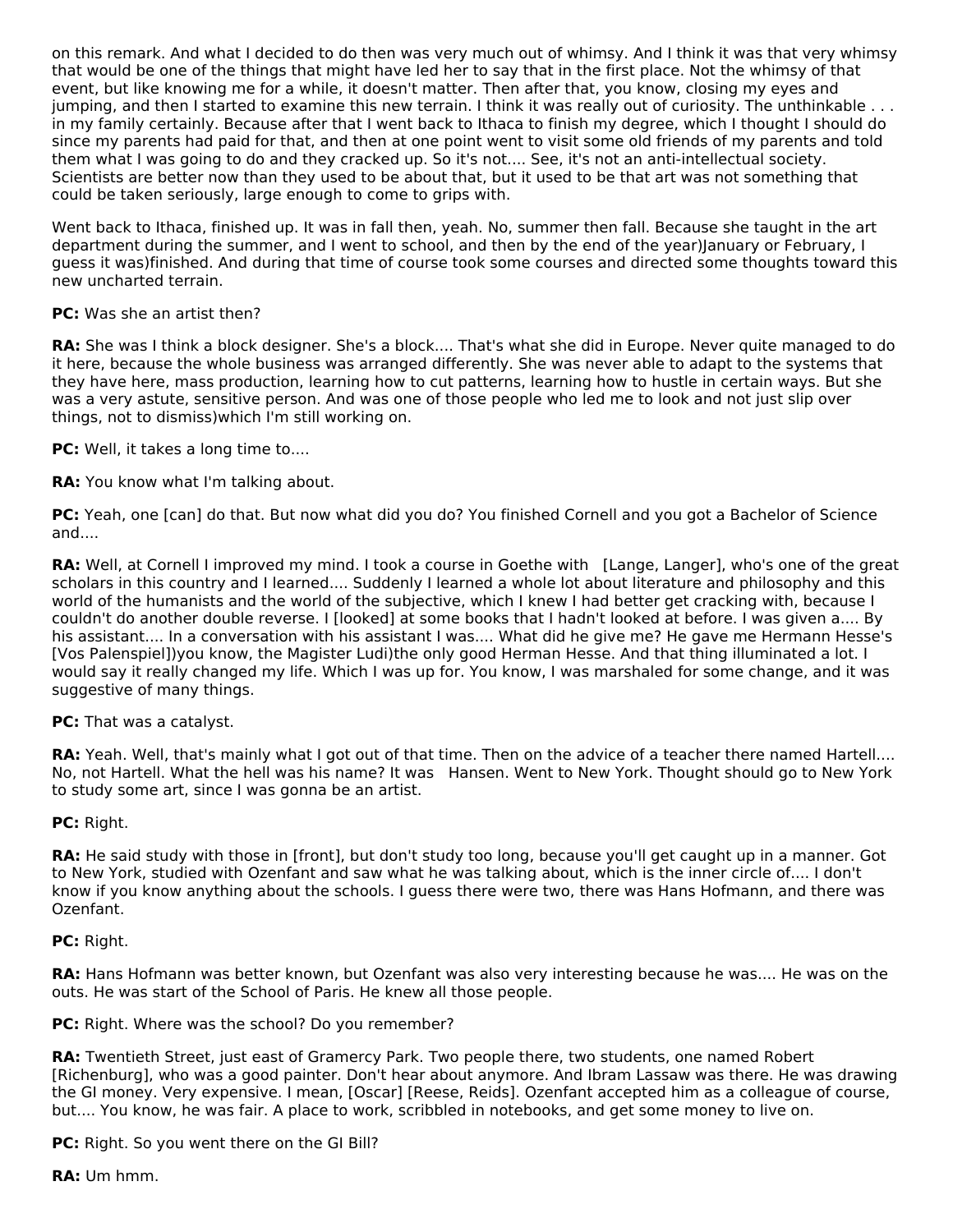**PC:** Who else was there? Do you remember other students?

**RA:** In that school?

**PC:** Yeah.

**RA:** In that school there's nobody that I know of who ever did anything. Lots out of Hofmann.

**PC:** Yeah.

**RA:** But I think that Ozenfant was better, because Hofmann you could get from New York, in the galleries, whatever was being talked about.

**PC:** Oh, I see. But what was Ozenfant like as a teacher for you?

**RA:** Well, dogmatic. That's what Hansen meant when he warned me about that. Well, somebody who's really dogmatic is easy to deal with, because it's a dogma that's very visible.

**PC:** Right.

**RA:** Hofmann's dogma was less visible, because, you know, he's really that way a more sophisticated person, and fitted in better with what was just happening in New York at that time.

**PC:** Well, he was becoming more successful at that time and Ozenfant was maintaining a sort of level, if not....

**RA:** And he was embattled.

**PC:** Yeah.

**RA:** He hated Pollock.

**PC:** Ah hah!

**RA:** And he taught painting by his lights, which is....

**PC:** So you started painting with him then, sort of?

**RA:** Painting, drawing. It was all.... It was a small school, just one class, not divided. And easels sprinkled around. Everybody had their easel. And no hierarchy of any kind. No courses.

**PC:** Oh, I see. So it was more like an atelier situation.

**RA:** Yeah, that's what it was. And a very pleasant studio to work in. A novelty for me. I mean, to be surrounded by these effete, soft-headed people. I was just horrified from time to time. What have I got myself into?

**PC:** [laughs]

**RA:** But he put out a lot of what was [saved] in his Foundations of Modern Art, and some anecdotes about the people)Leger, Picasso)sprinkled in there. And I guess I filed away certain things. But after a year or a year and a half, why....

**PC:** That was enough.

**RA:** Yeah. I decided I'd....

**PC:** What did you do there? Was it still life painting? Figure painting? Traditional? Or did he want you to work in his style?

**RA:** He didn't say "work in his style," but if somebody was already imitating, then he would criticize it as successful or deficient according to those lights. Paint not thick enough. This form too small. It wasn't.... Okay, it wasn't as tight as all that, being he showed what he liked. And he would lecture some on art history, and give a broad view of things, and introduced us all to Puvis de Chavannes, whom I'd otherwise never bothered to look at. And a lot of it, I would say.... I don't think any of it went over my head, but it was a particular viewpoint. I wasn't used to that, something that.... I was used to the kind of knowledge that could be proved or disproved.

**PC:** I see, by tests, like in science.

**RA:** Yeah.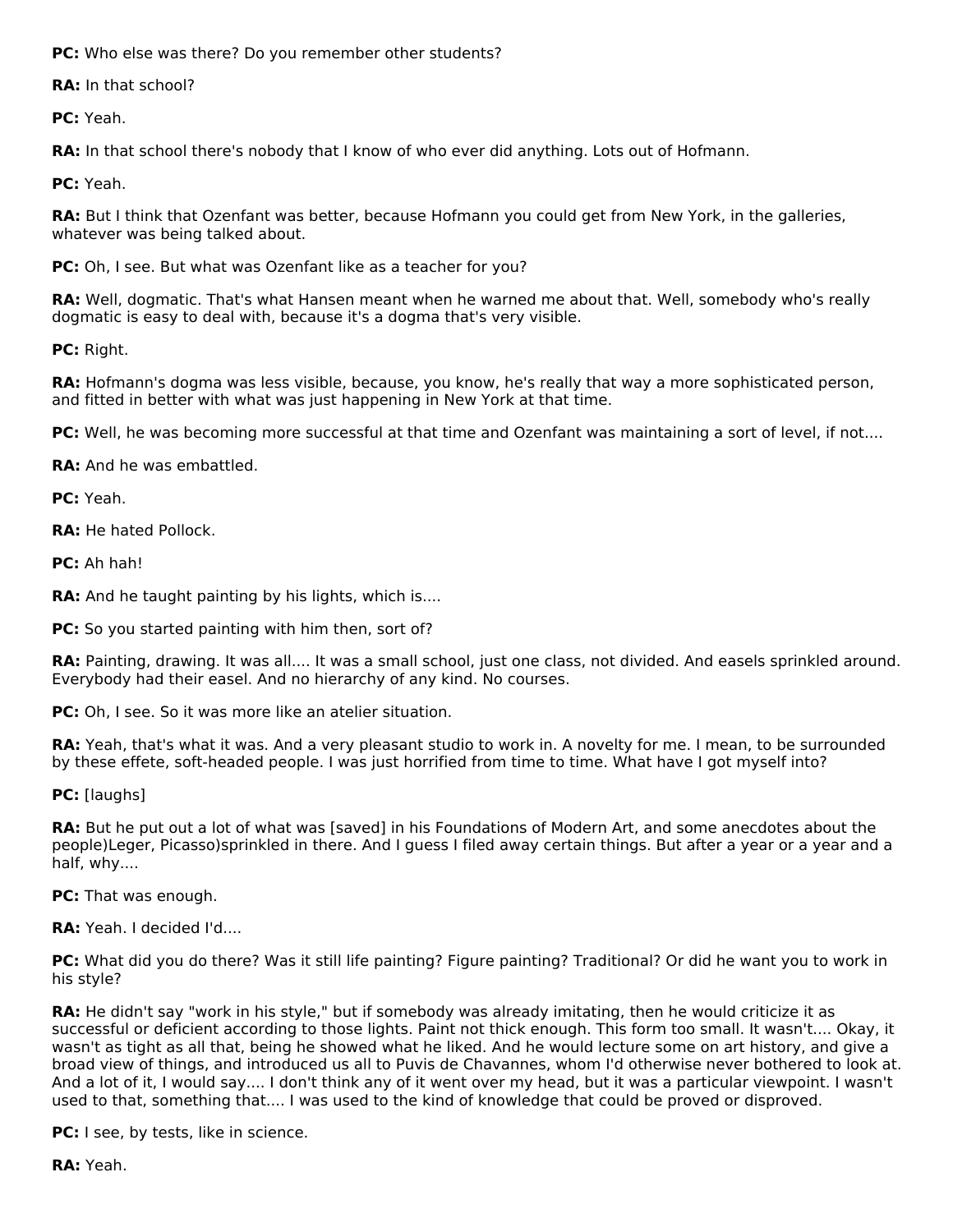**PC:** But don't you think that's one of the fascinating things about the arts?

**RA:** Well, sure. I was that.... I knew that much, and I said as much at the time. I want to build on sand....

**PC:** [laughs]

**RA:** ...because science is.... Okay, it looks better now)scientists)but because all scientists take a relativistic viewpoint about what they're doing, and know that they're making models, and the models are only models and the models are not really of a piece with nature, which is finally inaccessible. I would say over a period of time I came to grips with the idea that there's.... You know, to really understand that objective fact.... That either it's not accessible or there's no such thing. And do what I think I intuited correctly to be the more interesting thing to do. If you're making models, then go ahead and make models. Or make whatever it is. I mean, even whether it's a model or not, let that be problematic.

**PC:** Yeah, yeah. So you really got involved with various kinds of ambiguity: suggestion, ambiguity.

**RA:** Ambiguity from like really two sources. One would be the skepticism that I would bring to all of this, having come from a scientist background, and the other, maybe it was.... took my time with it. I don't know, maybe it was Ozenfant's teaching, but that was a, that is a thing unto itself. That's what we were talking about criticism a while ago. It adds structure.

**PC:** Where did you live? Did you live around the school or someplace else? What sort of.... Go to the galleries and the museums?

**RA:** A little. Oh, Chaim Koppelman was there also. Do you know him?

**PC:** Yeah.

**RA:** The aesthetic realist?

**PC:** I didn't know that!

**RA:** And the Society of Eli [Siegl, Seagle]? Got acquainted with that.

**PC:** Oh, boy.

**RA:** And you can imagine what I thought of that.

**PC:** That must.... [chuckles] Were they involved with that, was he involved with it then?

**RA:** Who, Koppelman?

**PC:** Yeah.

**RA:** Yeah. Yeah, proselytizing for that, and I think he founded the Society for Aesthetic Realism and part of that was the Seurat Club. Well, the Seurat Club notion would have come.... Georges Seurat.

**PC:** Yeah. What do you mean, the Seurat Club? I've never heard of it.

**RA:** It would be.... Well, let's say you had the United Lutheran Church, and then in the United Lutheran Church you'd have the young people's group. It would be an option attached to the Aesthetic Realists. Seurat was to Ozenfant the artist's sine qua non.

**PC:** Oh, really?

**RA:** Yeah. And to Koppelman also. Who's also semi, he was pretty close, pretty close on Ozenfant's ways of teaching his attitudes. He didn't paint or make Ozenfant, but he was more for than against. So, where the hell are we now?

**PC:** Talking about the Ozenfant's school and....

**RA:** Yeah.

**PC:** That's an amazing group of people [there].

**RA:** Well, mixed up enough.

**PC:** Yeah. But you never had thoughts of going to the Art Students League?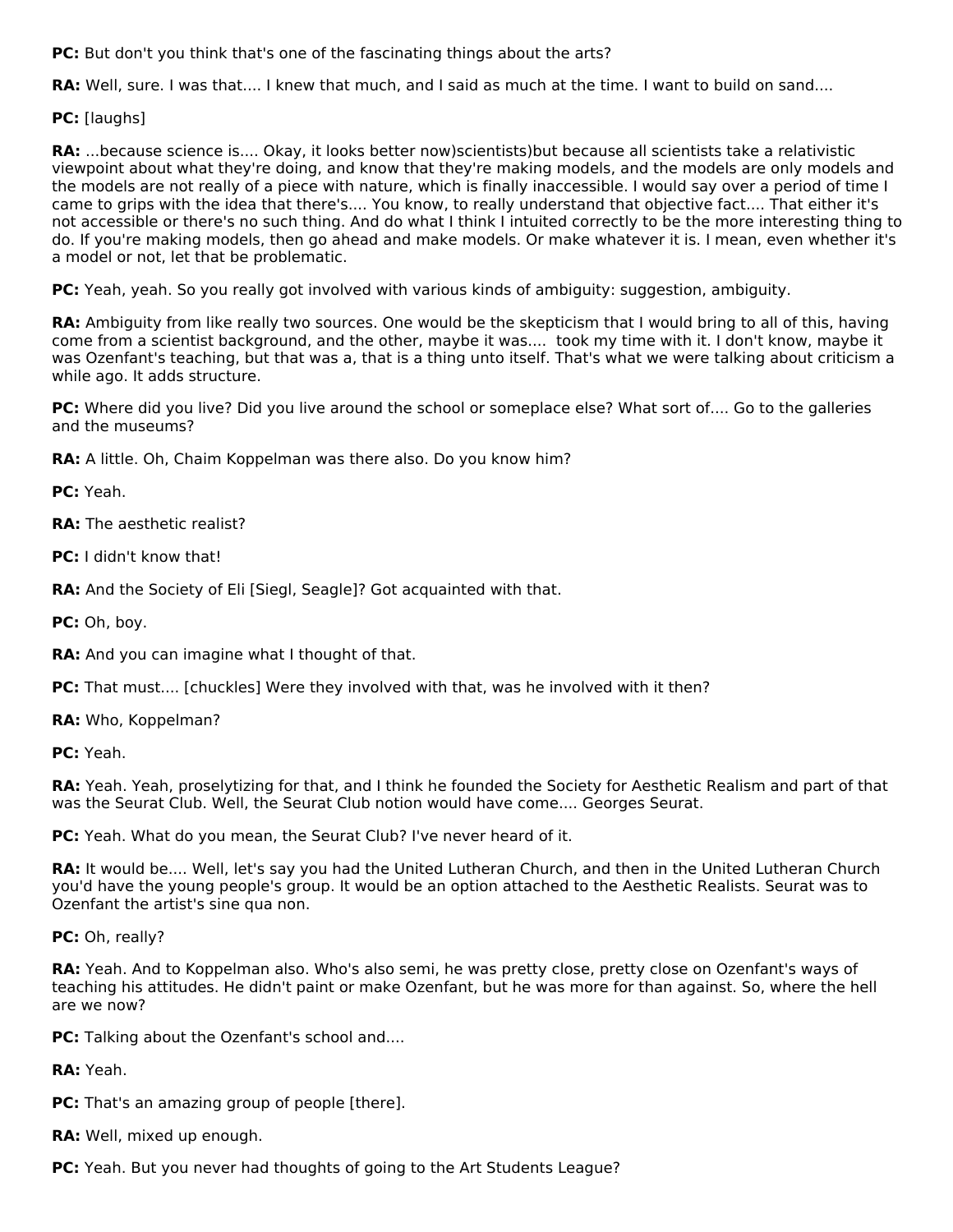**RA:** I considered. I considered Art Students League, I considered Hofmann, but I thought I would do.... Because I was really out there on thin ice)and to use one of Cathy's phrases, General of an Imaginary Army)and I'd better not run around in circles. If I decided to do something I'd better do it for a while, anyway, and so I stuck with that for as long as I thought it would be worthwhile. Which would be actually as long as I thought there was anything to be gained from it....

**RA:** And at some point I decided this is probably not going anywhere; it doesn't look like I can contribute anything.

**PC:** What do you think you got out of Ozenfant's classes?

**RA:** Quite a bit, because I knew so little.

**PC:** I mean, was it more what you got from him, or was it more that you found by, got yourself?

**RA:** A reason for.... A program for working, which is what is school is a whole lot. Some more skepticism. I certainly did not get a vision of anything new that could come up. I didn't get anything about Duchamp except as some kind of a clown. I couldn't swallow his classicism, but I liked his methodology. I liked that. I think it was just a.... I don't know if it would have been any different)or that much different)if I'd passed through Hans Hofmann. I just don't know.

**PC:** But did you start going around.... Did you meet artists right away, or the gallery scene?

**RA:** No, didn't make any scenes. I thought Pollock was fine. I thought deKooning was okay, but Cezanne was a lot better, and [it was all] contained in Cezanne anyway. And that there damn sure wouldn't be any point in adding to what was already pretty well taken care of by two or three people. So in other words, it didn't occur to me to follow in the footsteps of the abstract expressionists. That was just simply out of the question. It was either something new or nothing, and that just didn't seem very promising. Maybe I'll get it somewhere, but.... I felt then very much at sea, very much as if I'd become a dilettante. I was out there on a limb, like far from a life plan, and a little nervous about it)married, supporting myself, having a tough time doing that.

**PC:** Did you have a job, too, on the side?

**RA:** Scammed a job. First job I got in New York, a baby photographer. I lied my way into that and I did that for.... I guess I did that for about a year.

[Interruption in taping]

**PC:** How in the world did you ever decide to find that?

**RA:** Looked in the paper and see what's available out of the classifieds. Tried for that, and I had the right kind of camera, I had a car, and that's all you needed. So I learned about New York. I'd get my assignments the day before, maybe ten sittings, and addresses, and my wife and I would get out the map of New York, locate these places, make an itinerary.

**PC:** Right.

**RA:** At that time you could [carhop] a lot more than you can now. Go out and drive, learned about being tired, the way you can get tired in New York. We bought a house out of pure innocence and hubris.

### **PC:** Where was the house?

**RA:** Chelsea. Old house. Beautiful little Federal house that we fixed up. Got some muscle from that, from an undertaking that's too large, but you do it anyway.

**PC:** Right. Now how'd the baby photography thing operate. I mean if you went to ten places, that was a long day.

**RA:** I think that was that summer. This is the way it went. It was the summer before I headed into art school, because it was closed, so I worked that through the summer. And then.... Then I got fired! That's what it was. I got fired for too many underexposures. I took some beautiful pictures, which are [real good] pictures. But I was getting too many underexposures, and I didn't have the courage to look for another job, so I went out on the street and I did the same thing. Found a photoprocessor on [Bowery]. And then I was really far afield. I picked a neighborhood where nobody would know me, nobody would recognize me. Not quite ready to be a bohemian, never was. East Harlem, which was Italian, mainly Italian. A little bit Puerto Rican, a little bit Black. And I just.... You know, in that neighborhood can do it. Got my little kit and just go in the park where the baby carriages were and then solicit and make an appointment, and go take the pictures, bring the proofs. "Okay, you want this, this,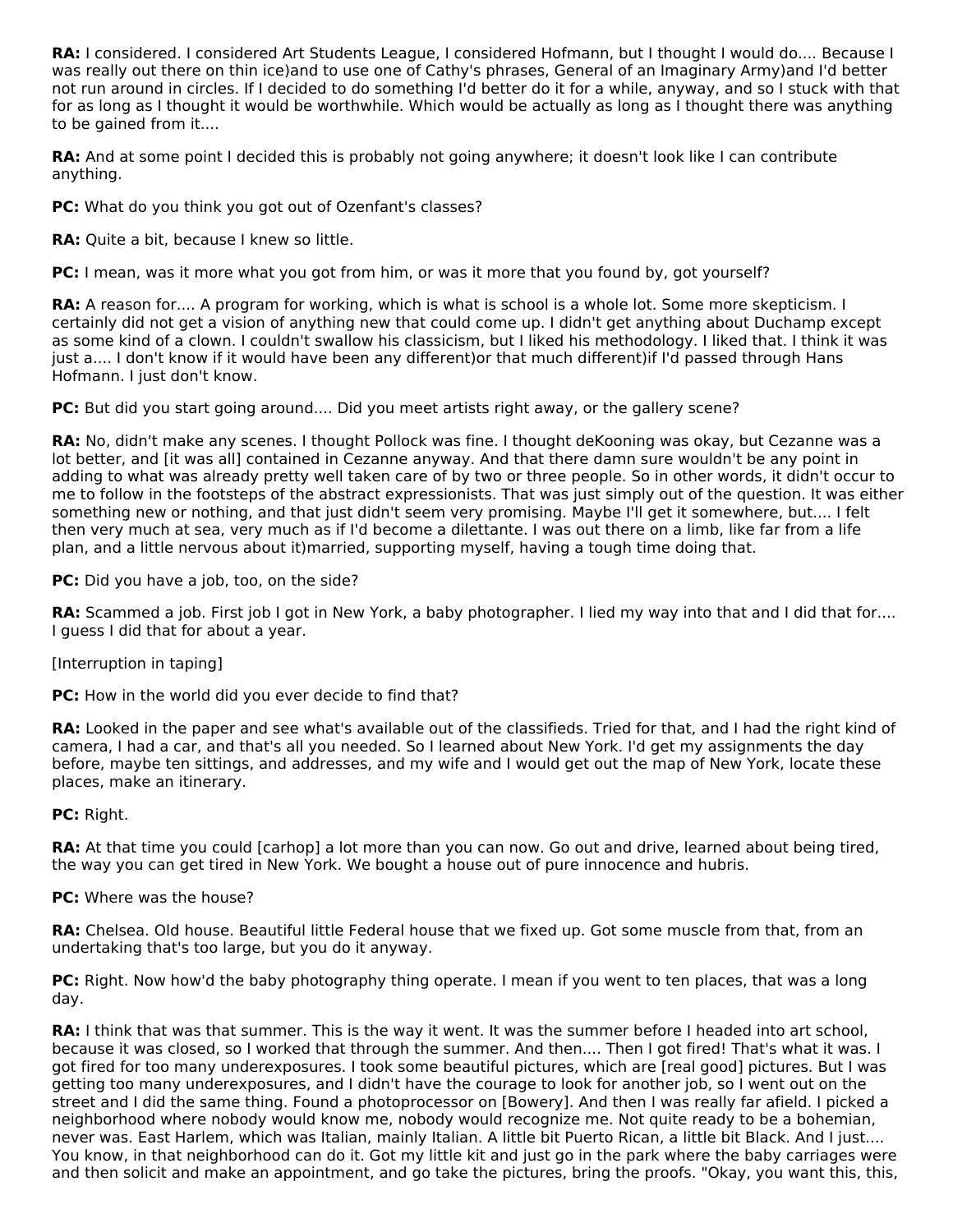this, wallet size. All those multiple cameos, they're [wrong].

**PC:** Right, right.

**RA:** And struggled through that way for a while.

**PC:** You met a lot of people that way then.

**RA:** Hmm. Well, it was the same kind of social traffic as in Europe when I was in the army, when I was either getting tactical information or running spies. An appetite for street corner exchanges. So it was all right; I was able to do it once I got into it. And then a succession of other jobs, and then deciding what to do. Become a tradesman. And that was also sort of carefully thought out: Which kind of work would give you enough to live on? Which kind of work would give you the most options about your time? I thought the trades were it. Those people seem to have more choice that way than anybody else. I didn't attempt, for instance, to do commercial art, because I didn't know . Certainly not teaching; there wasn't [enough] that seemed to be available to me, and I didn't.... I think I circulated easier among people who were working people. Somehow it got comfortable. And picked on the furniture, and that went on for many years.

**PC:** How did you find the actual furniture people you worked with?

**RA:** Well, first I worked by myself.

**PC:** Did you know enough about carpentry? And joinery?

**RA:** Nothing. Same sort of [boom]! [actually the sound is untranscribable, an approximation of an explosion)Trans.] No, it's also I think a proper stance for a person whose had a liberal education. You can learn.... School is to learn how to learn, and if you learned that presumably you can....

**PC:** Apply it to any activity.

**RA:** [learn] anything. It's a matter of logic, I think. And we'd just done a lot with the house, so it got [proved] magically that you could put in plumbing and install bathrooms and make new walls, et cetera. So enough credibility from there to do that. And it just went willy nilly. How do you not be broke? At the most ordinary level? And now and then watch your life flow by, with possibly a slight shudder.

**PC:** What kind of carpentry did you do on what kind of furniture? What was made?

**RA:** Some of it was ambitious. I exhibited at Crafts Museum once. Okay, it started with me buying a saw table and drill press and running an ad in the New York Times classifieds. And went on from there. So I earned as I learned. And I guess after a couple of years I knew quite a bit.

**PC:** Did you do cabinetry and anything ?

**RA:** Just furniture, furniture. No renovation, no carpentry. It was cabinetmaking.

**PC:** Where'd your designs come from?

**RA:** They came from.... Let me think. They came from.... Rod Shawn Giddings, George Nakashima, myself, let give me some motion, some ocean.

**PC:** Well, Rod Shawn Giddings was a big deal in those days, wasn't it?

**RA:** Um hmm. Yeah, this was the last of the deco.

**PC:** Yeah, right. Neo-neoclassic.

**RA:** And it was also a good design time. The Modern did a furniture show.

**PC:** Right.

**RA:** Did a container show a little bit after.

**PC:** Yeah, the Walker did shows, Detroit, all kinds of places, yeah. So there's a lot of furniture that you've made around the countryside.

**RA:** Yeah.

**PC:** How many years did you do that?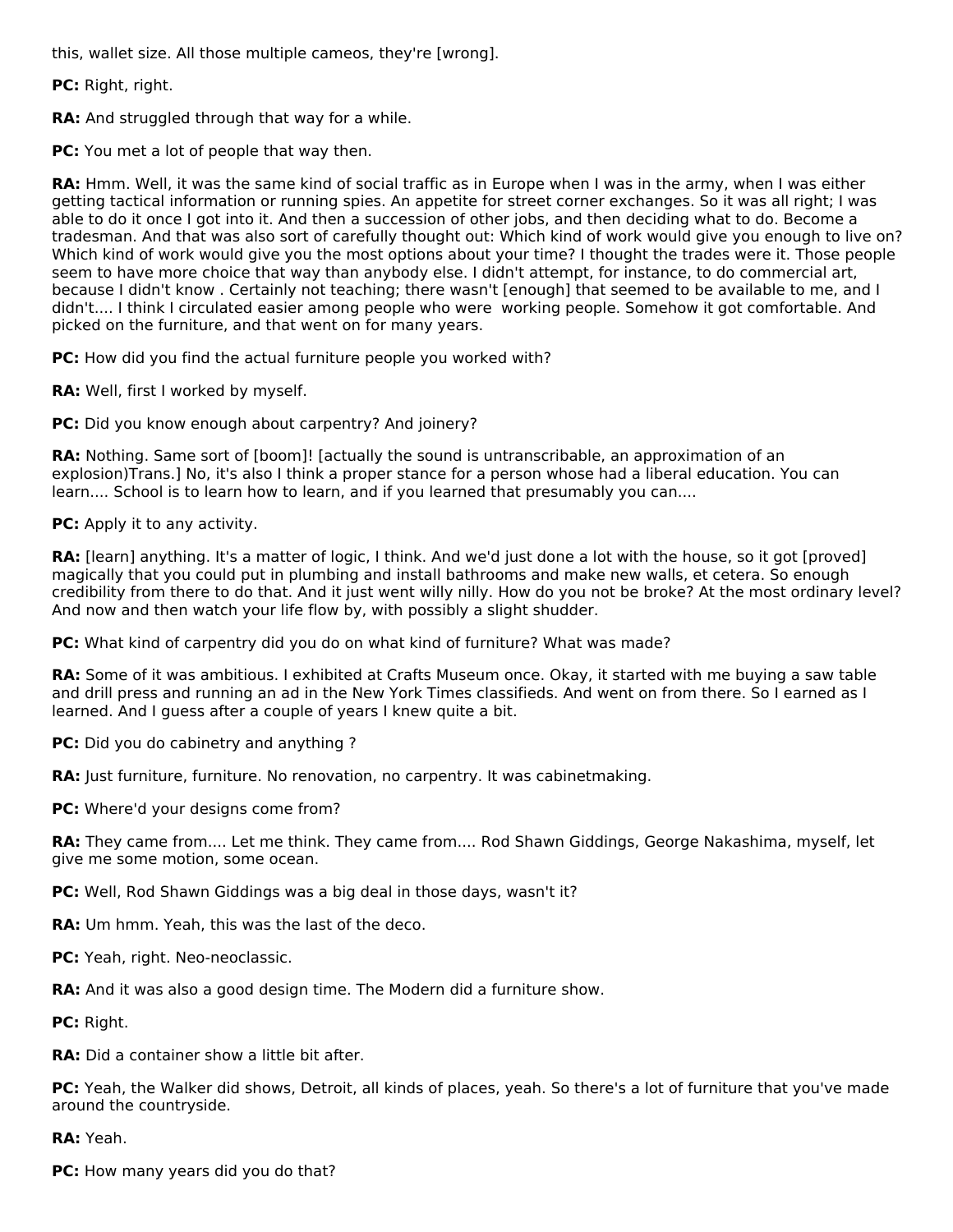**RA:** God. For, I would say, ten.... Fifteen years. Finally closed it down just about fifteen years after starting off.

**PC:** How big did it get, when you say closed it down?

**RA:** As many as six people.

**PC:** So you had a \_\_\_\_.

**RA:** Well, first it was one-of-a-kind things. I wanted to not do nothing. A tradesman, yes, but I wanted what I did to.... I first of all wanted to do something the usefulness of which was beyond question. And then I guess I was in the practice of looking at all those things that I suppose a lot of people were concerned about at that time. Not mass-produced. You make something.... If you make one thing, it'll have a presence, just from.... You know, that old stuff. The presence being a humanizing element in people's.... either drab or exciting life as the case may be. A better thing to do with those materials than grind them up into production furniture. And [then] I got hungry. And then I also got bored and got interested in production. I thought I could do production. I devised.... Well, I decided)it was like that)I decided I'll do production, and then life'll become easier.... Because life is really hard. And I'll be clever about it and think about it, and I'll come up with something, what to make. Things with drawers in them, because those are the hardest and there'd be the least competition. So I figured out tolerances and tried out things, worked out some sort of.... Directed myself to interchangeability of parts. Can I do on a small scale what a factory is doing on a large scale, just by being reasonably clever about it? Yes, I was able to do that. And then got in the swim of that work, went along, and I found myself [been used] after some years, and my friends and the people I spent time with were mainly Puerto Ricans. I spoke more Spanish than I did English. And I really got immersed in that life. And from looking at all that material, after a while you don't see it anymore and you don't even see the motions. They come automatically. So something had to come out of that vacuum and eventually did.

**PC:** Well, did you have a company? Did you have a label or a name?

**RA:** Just the names, my name. From the production time on, it was all wholesale.

**PC:** Were they signed pieces? I mean, could one sort of go out and collect these things?

**RA:** After that? Man.... [laughs] Once the production got going they were eminently unsigned.

**PC:** [laughs] What kind of things did you make then, once you got into the production [side]?

**RA:** Boy, they were drab as hell. The other things had some spark to them, but these things were utterly drab. I mean, nice materials. Used a lot a of walnut, used some oak, a little rosewood here and there. But drab.

**PC:** But, I mean, what were they? Chest of drawers or high boys?

**RA:** Like that.

**PC:** Yeah.

**RA:** Do you remember [Jens, Jance] [Rissom] Furniture?

**PC:** Oh, yeah.

RA: Furniture?

**PC:** Yeah.

**RA:** Cheaper versions of Jens Rissom's. And I had a routine where I could precut a bunch of stuff, and could assemble from starting to finish)that is, completely finished piece)of a small chest of drawers in four hours.

### **PC:** Really?

**RA:** So I made that available to a man who eventually opened up a whole bunch of stores, this Warren [Ruben, Rubinen] Workbench, and he got the sense of that right away)he saw the advantage of that. He could give me a list a week or two ahead, and then the list would be completed and the stuff would be there, and he sent the.... This would be orders that he had written. The things would never enter a warehouse. They would go into the truck to the customer, and all he had was paperwork. So we served each other very well.

**PC:** Oh, I see. He'd have a display piece and that was it.

**RA:** Um hmm.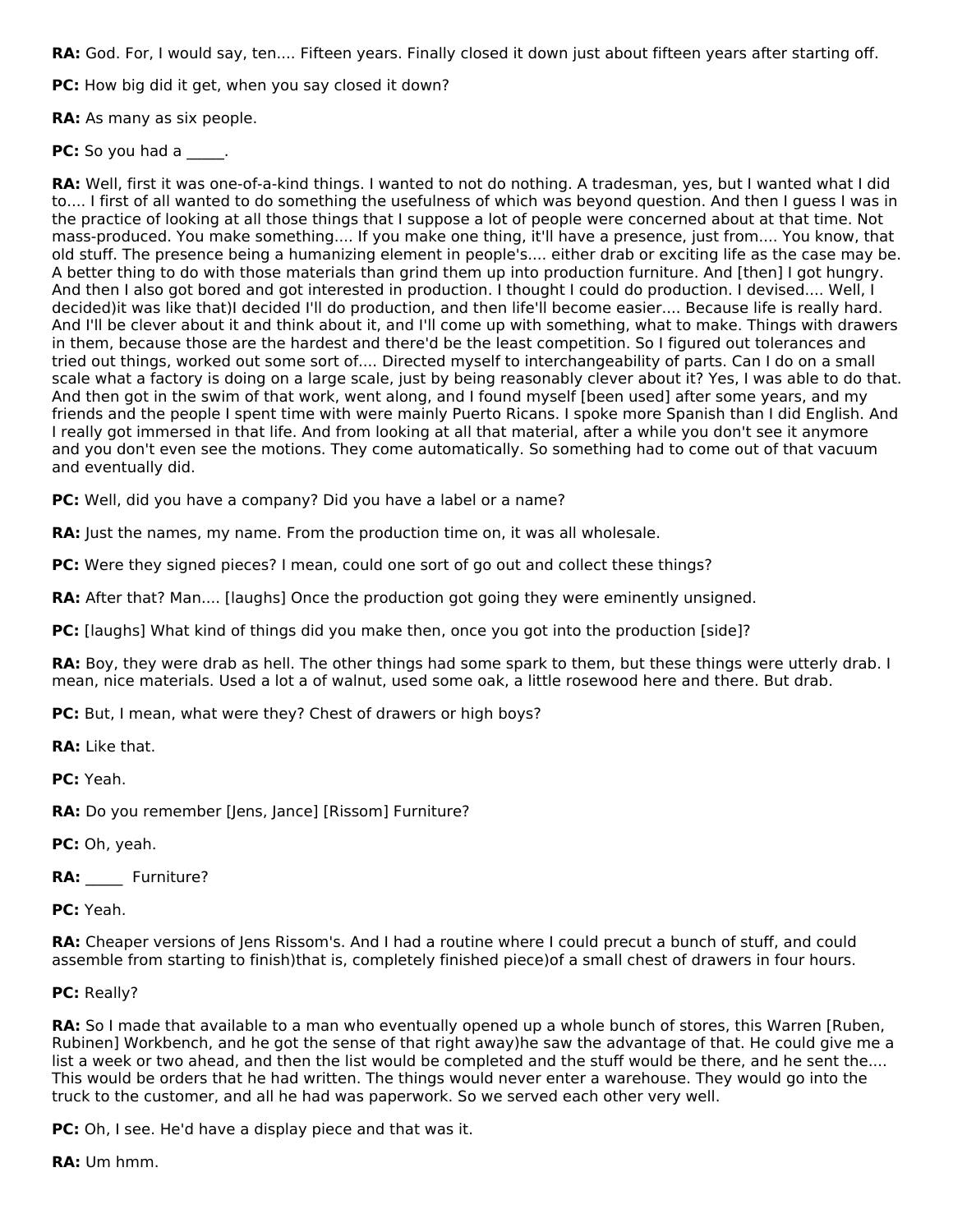**PC:** No warehousing, no stock, or anything.

**RA:** Yeah.

**PC:** But now, to sort of go back to Ozenfant. You went there, you stopped, you were doing the various jobs. Were you painting? Were you making things? What was going on while the furniture business seemed to be taking so much time?

**RA:** The furniture business took a lot of time.

**PC:** Yeah.

**RA:** I was not.... I mean, not the best at making a living. I managed to chew up a lot of time doing that. I think there was a spell of three years where I didn't touch anything. Then I had a two-alarm fire, which cleaned out the factory, cleaned out the little factory pretty well. I was underinsured, and it took me years to dig out from under that. I could have either gone bankrupt or get back in there. I borrowed money and went back in there)and feeling really sunk in a morass and horrified, but what else can you do?

**PC:** Yeah.

**RA:** And it came to me then that you may be acting like the ant, but you've been living an ant's life with grasshopper consequences. And then I picked up again. That was maybe '59 and....

**PC:** But the fire was '59.

**RA:** I think the fire was '58)right around in there. Had the fire. I couldn't talk for a week. And then I took off and went out to New Mexico)Arizona actually)saw my brother-in-law, and we got in a station wagon and went down into Mexico for a weekend. Came back and cleaned it all up. And then somewhere, maybe a year after that, maybe it was sooner, I decided I was gonna have.... One way or another, I was just going to pursue this other activity, and if it has to be at its lowest level, be at its lowest level. So I got some charcoal paper and some charcoal and went to these studios)which may still exist for all I know)that you go in and you pay a dollar and a quarter, there'd be a model and some....

**PC:** Well, there used to be....

**RA:** Drab model and some drab figures.

**PC:** The man who used to run those things and [he, who] moved it around.... And I always went to him. I cannot think of his name offhand.

**RA:** Oh, I didn't know any of the people involved.

**PC:** Yeah, but he used to have these kind of large, flowing sketch drawing classes.

**RA:** Oh, there was no instructor in any of the places I went.

**PC:** Oh, he wasn't an instructor.

**RA:** Oh.

**PC:** I mean, he would always.... I can't think of his name. He was very well known for it. He would just like find a space and put a little sign on the street corner or something. [chuckles] So anyway, you went and started drawing.

**RA:** Yeah, and some \_\_\_\_\_\_... Something came out of those right away. And then I pick up some pastels. So it was at, let's say a perversely dilettante-ish level that I went into that. Then.... Okay, then I started in the shop, where there was less for me to do because things were going okay. I just had to be there to keep an eye on things. I must have seen something at that time that got me going on the constructions, and one of the things was di Suvera. I mean the fact of it, not the style. I mean, I was a little.... I read Sidney Geis's review and saw the show, saw it in Green Gallery for the first time. I don't know what else was around. I thought Nevelsen was pretty too. And I liked those things. But what I started making myself.... Those two events, you know, I was mainly just.... Both of them meant that it was possible to do something.

**PC:** What do you mean it's possible?

**RA:** Possible to do something that was half-way interesting. But what I went after was certainly no connection with either one of those.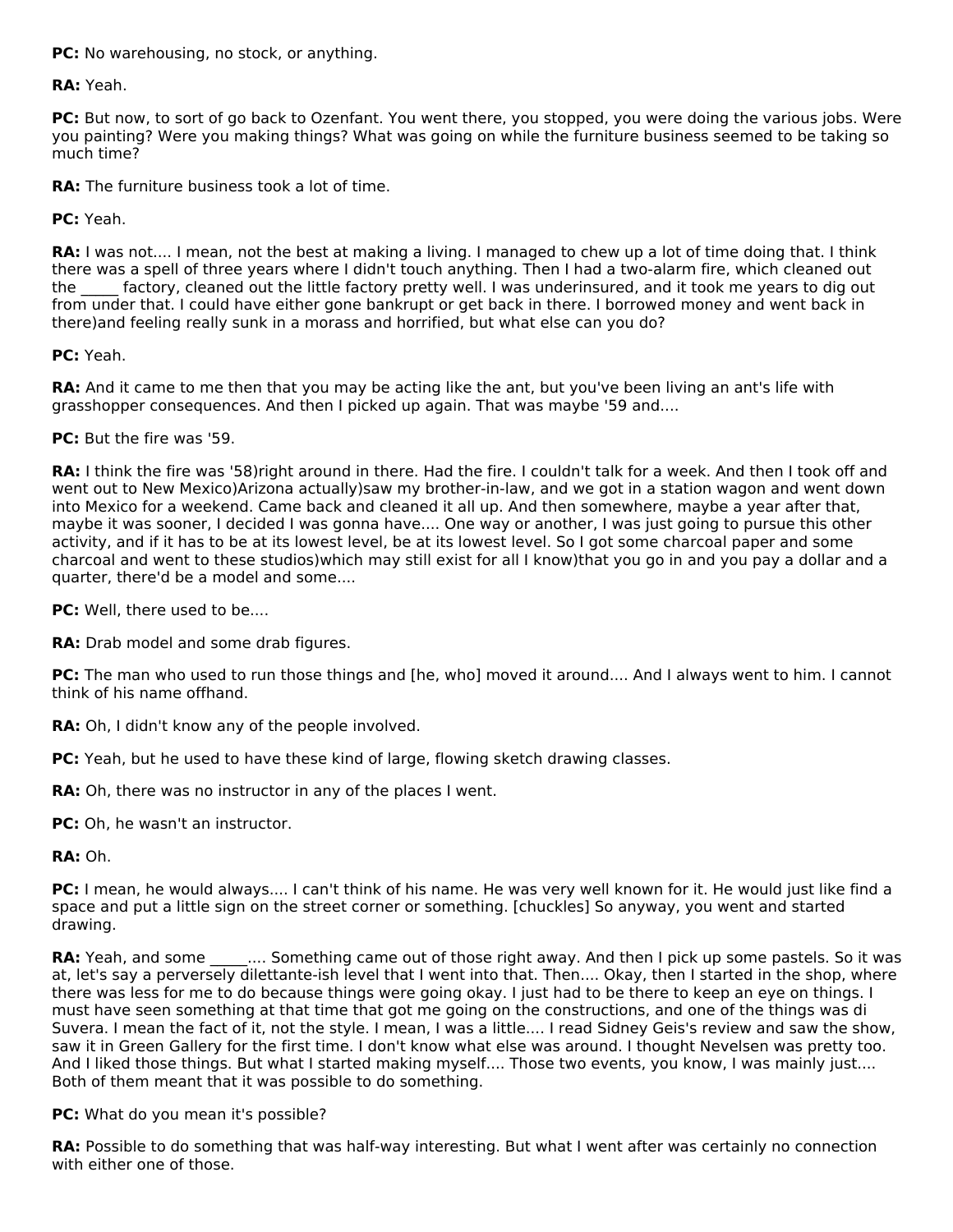**PC:** But your inclination now was towards three-dimensional objects as opposed to painting.

**RA:** The first thing I made was ticked off by something I either heard on the radio or saw on television. It was a program of handmade cartoons that was emceed by a man who was a policeman, wore a policeman's uniform, and talked to kids as the friendly policeman. He told about his son who had been going out to the garage, and he would just.... Instead of making something, he would just nail boards together. Nail one of them to the other, and the other one to the other, which upset him very much. He wasn't telling a story on himself. He was giving his feeling about it, and just for that no summer camp. Wouldn't send him to summer camp. It was so bizarre that it stuck in my mind, and that's all I can think of that makes any connection at that time with what I undertook without anything but the sense that my time is mine because, you know, I'm paying the bills and I'm taking care of things. So I took scrap material and I made a homunculus. I made a torso out of quarter-inch plywood, and hung it from the ceiling. It was life-size and quite heavy. And from two sides, two opposite sides, would be maybe related to Braque or Lawrence, rectangles overlapping. And from the edge, Hartung cleaned up. So it had.... It was a walk-around, but it wasn't in the usual sense. It had two sets of corresponding points of view.

**PC:** I see. It wasn't really classic because that moved all the way around.

**RA:** No.

**PC:** It had a front and back.

**RA:** It had a front and back, which pretty well matched, and had sides which matched.

**PC:** Right.

**RA:** Sides a little skinnier, one consisting of lines and the other consisting of overlapping rectangles. And then a couple other things that were related to that, half of which enlarged on that notion some. One was a fan-shaped, sort of a book construction; the other a double figure. A set of panels going this way and then, set in between, some cutouts which seen from the edge would form a [little, you know] more [sounds like: brokan, bro-kam]. And, of course, in the place which was)and I was thinking about that at the time)in a place which is not a studio. But then of course my studio was wherever that was going on. There was a little bit of a feisty stance, but I think more cerebral than emotional. So the other work was just an extension of that, and you work where you are and you work with the materials that are there. You inflect what is there, which is.... I think that notion would carry through till now or very recently. Still pursue that. That is, whatever you make is in a context. And I'm in this context of Puerto Ricans and the radio going and all that furniture going. So almost everything I make is.... Most of what I made is portable. I mean, in a special sense.

**PC:** Well, what were some of the other....

**RA:** So it works with whatever is around. So in a practical sense I worked in the shop with whatever was around, once I was doing that.

**PC:** How did your employees respond to these manifestations?

**RA:** With some pain and hostility. Because it was an affront to them. Laughing about it. Sometimes okay. [fire engine noises further obscure conversation)Trans.]

**PC:** Did they catch on after a while or was it questioning and competitive?

**RA:** No. We were all supposed to be working there. And they knew that I knew how to work and I knew how to do all those things. But it was always.... It was a parody of what they were doing and it was demeaning.

- **PC:** I see. But now what were some of the other early objects?
- **RA:** Well, all right, the first, as I said, was figure.
- **PC:** Right. I'm just trying to think. I don't think I've ever seen those or photographs of them.
- **RA:** Uh uh. You wouldn't. Because that went into the dumpster.
- **PC:** [laughs]
- **RA:** Book: plywood, like this. [gesturing)Trans.]
- **PC:** open pages.

**RA:** Smaller pieces fitted in to make the space, sometimes angled a little bit, so that the end view would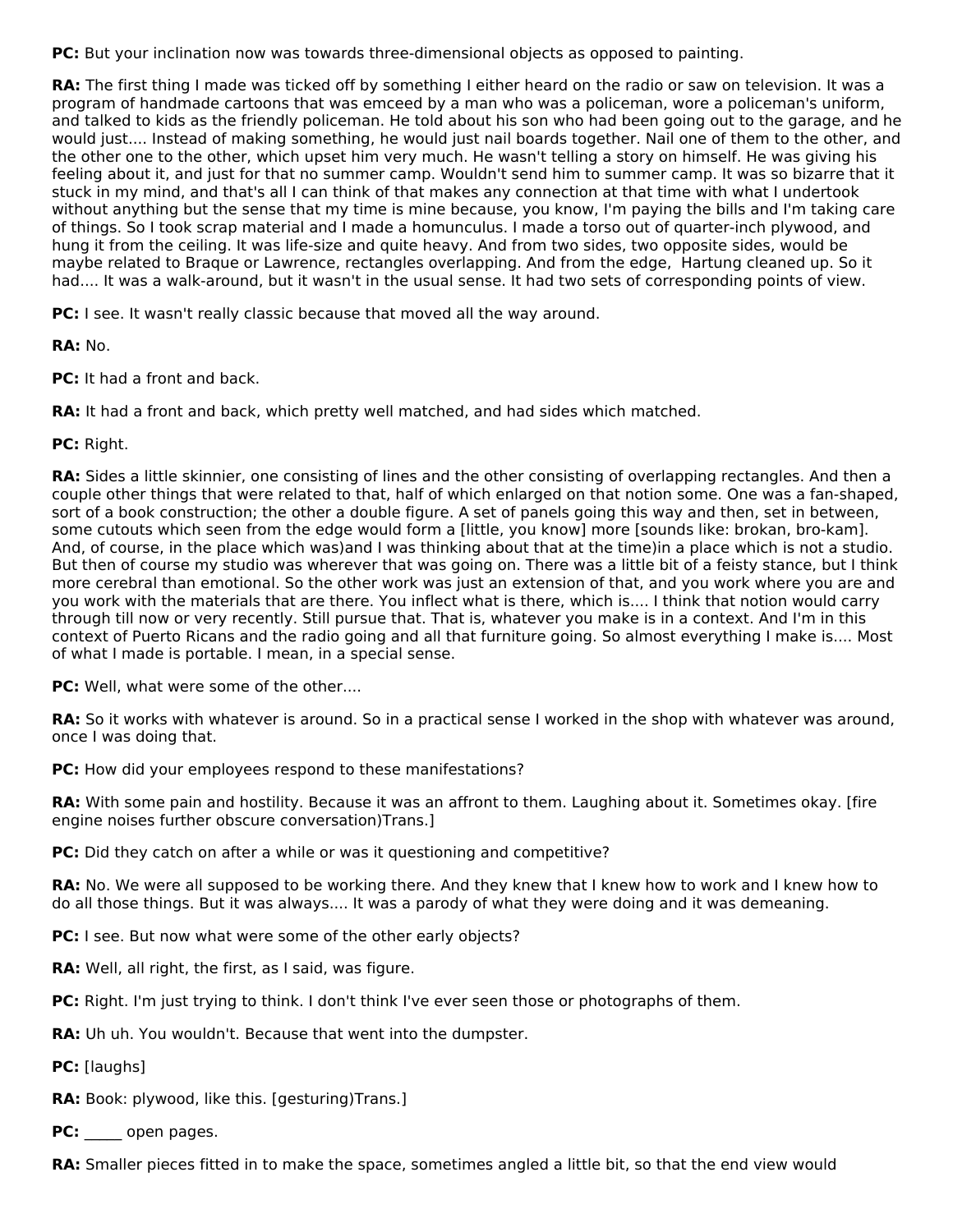be)again, a particular view)the end view would be a fan with some odd [syncopes] of grapes here and there. And that other figure piece, which was a floor mat, a carpet protector, shaped like this, maybe two dozen of those, that one I described to you a while ago.

**PC:** I see.

**RA:** And then it was.... Okay, then it was a piece of furniture, which was one that preceded that, and that was down....

**PC:** Sort of an \_\_\_\_\_.

**RA:** ...an object was a chest of drawers.

**PC:** With a mirror.

**RA:** Not.... A mirror in a sense, picture on top of that, which was about as wide as the whole thing, so that was another.... Either.... Okay, anthropomorphic number with the head in the right position. It was a portrait head of the right size.

**PC:** A real portrait head? Or was it? What do you mean?

**RA:** Painted.

**PC:** Oh, really?

**RA:** Yeah. Then I painted too and that got funded. The drawing led to heroic drawing, and then I was thinking a little bit)I was sort of thinking a little bit)and the drawing.... [Is RA working throughout the taping? If so, it might explain some of the abruptness in sentence style and his apparent indecision about details)Trans.]

[Interruption in taping]

**RA:** ... Leonard Baskin and gigantic woodcuts, which I didn't like, but I thought some could be done by going bigger, and Franz Kline would be the examples. So enlarged format)enlarging everything)and that would scientific smarts. If you enlarge, then you do that as with a magnifying glass.

**PC:** Right.

**RA:** And you coarsen the texture and Kline gave me example for that, because there are a few)I don't know if you've seen them)the.... There was a big one I saw in Chicago. Done all in beaverboard, done on that roof.

**PC:** Oh, yes, right.

RA: So that's probably where I got the notion for that. So there we are.

[interruption in taping]

**PC:** This is side 3, March 22, 1978. Paul Cummings talking to Richard Artschwager, 103 Franklin Street. More or less continue talking about some of those early pieces, which I gather few if any exist anymore. If we could get some background on the development of the sculpture.

**RA:** All right. That certainly. Some chronology of ideas and pieces.

**PC:** Right.

**RA:** And you're not asking for the.... It seems like it would also be necessary to relate my state of affairs to the ideas.

**PC:** Right. Well, what was in the painting that you've made? That had no relationship to the three-dimensional objects you started building, did it? Because the paintings I've never seen. I mean those early....

**RA:** I thought about that the other day, and why did one get started, why did the other get started? Well, generally it was after having a two-alarm fire in my shop, wanting something else, something different, and wanting what I'd wanted before, and deciding to work or play)whatever you want to call it)to pursue some art and not worry about whether I can make any kind of major contribution or not. So that was the drawing, and I think I had something to say about that the last [time].

**PC:** Had you continued painting, though, up to the time the cabinet business was going, or not?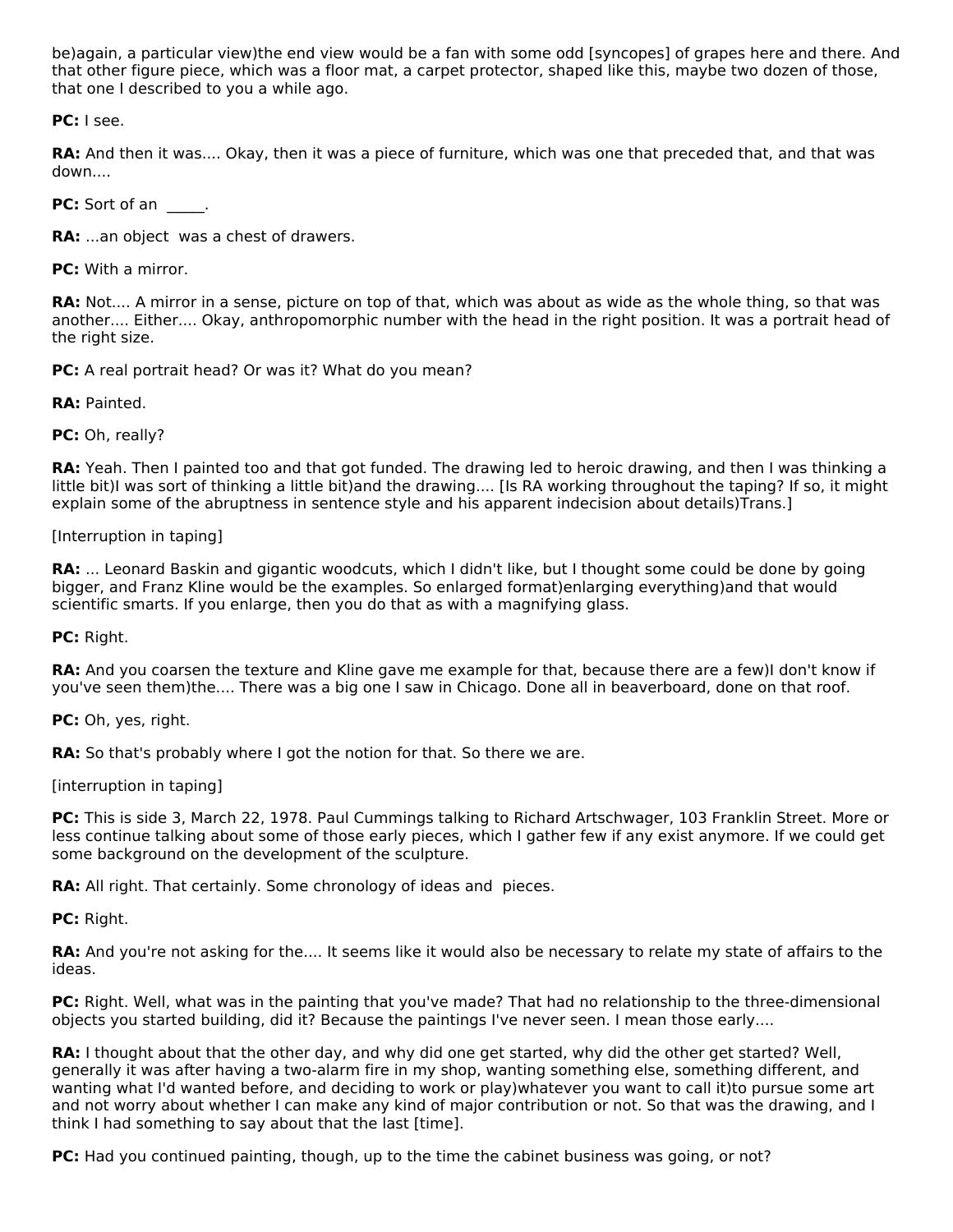**RA:** Well, of course I studied painting way back. And then here and there, as a kind of a every-once-in-a-while Sunday painter, I would do something.

## **PC:** I see.

**RA:** But I knew there was a hiatus of three years where I didn't touch anything)at all. Nothing much to be said about paintings done then that I can think of. There's one that I submitted to a regional juried show, a Southwest show, which ended up at the University of Oklahoma, which they have. Of course I haven't seen that for years. But that might be all, except for a couple of things here and there, sprinkled around.

Deposited with friends and relatives. Not too much. I think out of.... All right, out of that painting there's one thing that comes to mind, which is a focus on corners and intersections and highlights, on overstating and overdeveloping those. And that might have some bearing. Things that got interesting later as nodes of attention. The painting, when I really got started, got into things)that would be after 1960)that painting came out of drawing. And the drawing, as I said at first, was just drawing to be doing something. A form of pleasure.

**PC:** [So sketch \_\_\_\_\_. or?? It was sketch time.]

**RA:** Yeah. With no ambition behind it other than to....

**PC:** As an end in itself almost.

**RA:** As an end in itself, correct. See what I can come up with. But, as you say, an end in itself. At some point I thought I would like to make more ambitious drawings. Like the drawings were ambitious in a sense, in that they.... How shall I say it? They moved, or they made a kind of noise which I wanted to see in a larger format. And I thought about that carefully. Enlarging would be enlarging the square footage, the given unit.

## **PC:** Right.

**RA:** It would mean also enlarging the rest of the apparatus. That would be the coarseness of the surface, the size of the tool that it's drawn with, and)hopelessly, ironically)my own physical size. And I'd read something about Kline, and I knew.... And I looked at him dealing with that. And saw a large piece of his in Chicago on fiberboard, which I think the Art Institute acquired. At least they had it there for a while. It's a very good painting, a large painting, crudely done in blues and blacks. But I remembered the surface and got some of that myself. Draw on that, and then you have paper, highly magnified or enlarged, or the person reduced. Drew on that. It didn't give forth too much, but I started using some washes with acrylic paint, which I tried out on canvas and didn't like. It was just like poster paint .

### **PC:** Right, just goes flat.

**RA:** Yeah. The washes got interesting runs, and dribbles in the wash behaved very different from what they would do on canvas. Canvas has a tooth but it's a [rather] much finer one. But that led to paintings anyway. And the paintings were black and white, [because] they had originated from drawings. Now I'm not clear why I picked up on photo imagery, but at the time I picked up on it I thought that this could be my little terrain, and nobody else.... It would be something for me to....

**PC:** Cut out your own....

**RA:** ...specialize in, as it were, in a low branch in the big tree.

**PC:** [laughs] How did you find the things you used, though, the images?

**RA:** They were obscure in the way that a model in a life class is obscure and anonymous. They're obscure. Also, in the way that [Jasper)Ed.] Johns' coats hangers and beer cans are obscure. \_\_\_\_\_\_ having coat hangers. And I have to assume that there was some message from there.

**PC:** But those were interiors, weren't they? Or did they come later?

**RA:** The first things were whatever I might find in [La Prinza, La Prinsa], the Spanish language newspaper, which I would get to read because the boys in the shop had it....

**PC:** Ah, right.

**RA:** ...a way to keep up my Spanish and it was this. [gestures??]

**PC:** So they came out of ads and photographs and....?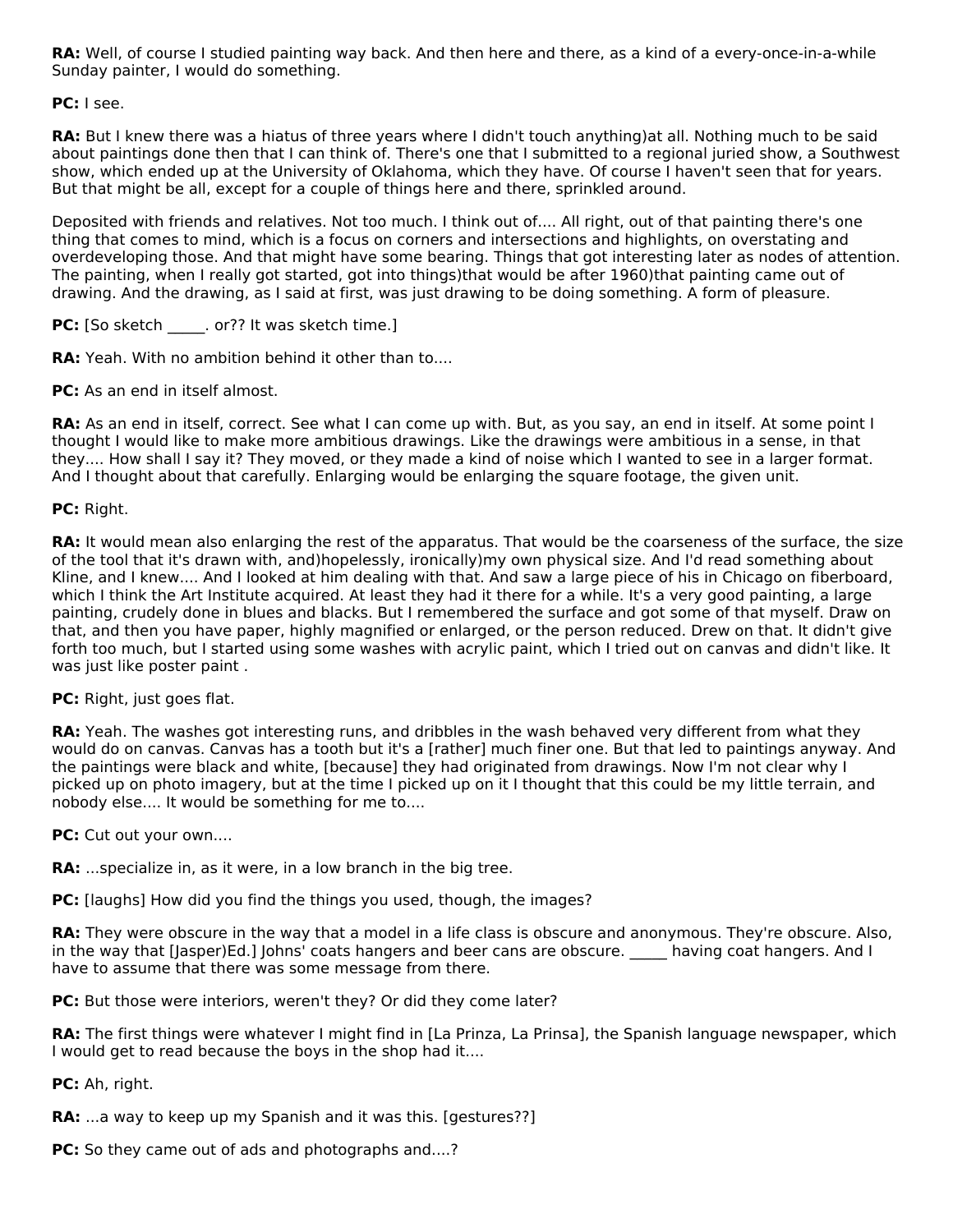**RA:** There were interesting things to focus on in the same way that there were interesting things to focus on in the day-to-day life of that shop.

**PC:** Right.

**RA:** One can cultivate that kind of interest. One almost has to, unless it's the fashion of the day, and then it's still cultivated. For myself it was more poignant because I was living [La Prinza, La Prinsa] life and.... But did look around and looked at the life and entered into the life of my fellow Puerto Ricans)the food, the music, the chatter, the idioms of the language)because that was a lot of my life, and I was clear then that, whatever the day consists of, there better be something there. [I want] there to be something there.

**PC:** In terms of what? What do you mean something there?

**RA:** Well, whatever.... First, the assumption that the romantic notion that there is something there.

**PC:** Oh, I see, right. Then you move in....

**RA:** And suddenly there I am. Make good of it.

**PC:** Now how did you react to this absorbing a totally different culture? Was it conscious or did it just grow because of the shop and the people working and radio and the newspaper?

**RA:** It grew. It was being there a long time. It reflected my own propensities, I think. A chameleon type of ego that will....

**PC:** Turn green on green and brown on brown.

**RA:** Yeah. Which I practiced when I was back in the spy business in Frankfurt and Vienna.

**PC:** Do you think that that sort of thinking you picked up in the military became useful material later on?

**RA:** Well, I am sure it colored my behavior at that time. There you are. Sniff around and see what's going on.

**PC:** Right. And you can be visible or invisible, depending on choices.

**RA:** Yeah, right. And since you mention that, as a sport, go and speak Spanish, and if you've got it really in good shape you can come on like a native)for a little while anyway.

**PC:** [laughs] So it's almost role playing in a way.

**RA:** Yeah.

**PC:** A spy in another culture.

**RA:** But also the assumption that it's all role playing, and that is the best thing that I can do and the only thing that I can do.

PC: But, you know, you had mentioned something about when you first began making the structures and the resentment that started to appear amongst the workers and that....

[interruption in taping]

**PC:** ...[puzzles] me because, you know, first of all you have skills to do what you wanted to do, and you had designed some of the things that these people were building. Why the resentment? I mean, because you made something that wasn't functional?

**RA:** I obviously wasn't settling anymore for what I was doing there. I was getting antsy and expressing that on the spot.

**PC:** Ah, so you were bringing another point of view.

**RA:** Yeah. And that was.... Well, now we're off the painting; we're on the sculpture. All right, the sculpture I did because I was spending time in that place every day)had to be there anyway)and I think there there was a message from [Mark)Ed.] di Suvero: Work with what's around.

**PC:** Right.

**RA:** You could say that that's got an older history, going back to....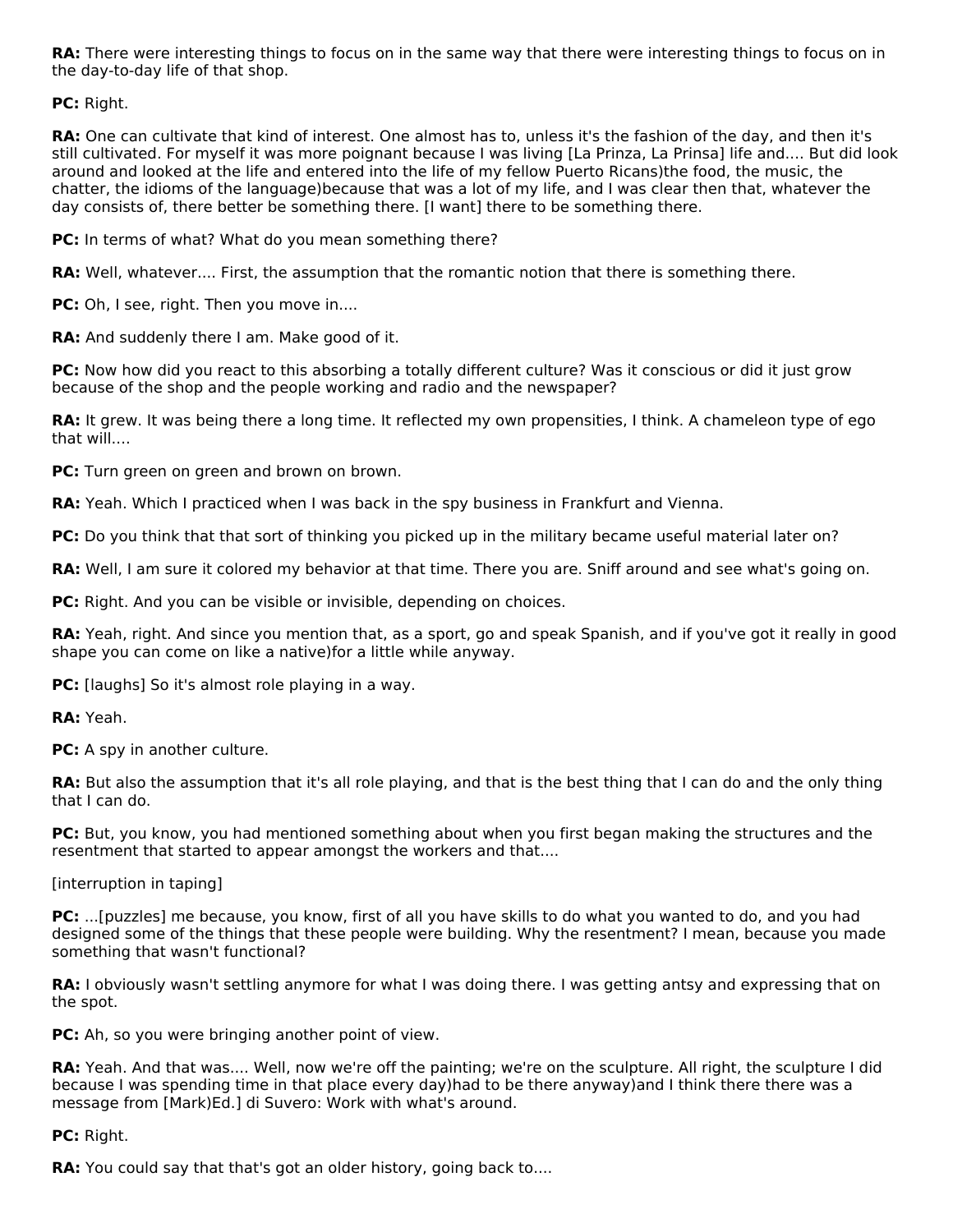**PC:** Schwitters?

**RA:** Schwitters and Rauschenberg.

**PC:** Right.

**RA:** But those materials became style instantly.

**PC:** Right.

**RA:** And the style of mood, quality of lyricism in Schwitters and Rauschenberg, are very close. And I think that.... I know that I was very impressed with what di Suvero had done, and largely with that. I think it was that....

## **PC:** In a large piece of sculpture?

**RA:** If you're going to make do with what's around you, then have the best of it and don't go rushing off to the first obvious art format that comes to mind. But really look at what's around you and be in what's around you. But, of course, my type was gonna be in what's around you but out also)looking at what I'm doing, watching myself doing that. So all the stuff was reflexive that way and got made out of what material was there, and at first out of scrap, not out of new material. This scrap was quarter-inch plywood, which had slight thickness and a lot more in the two dimensions in which you sort of usually measure.

**PC:** Right.

**RA:** It's a skin, and you can stack it up. The first thing you can do is stack it up.

**PC:** Right.

**RA:** And that's the first thing I did. And there was an odd kind of a clue for that)I don't know if I mentioned this the last time) on a radio program. It was a case  $\ldots$ 

**PC:** Oh, The Public Policeman.

**RA:** I mentioned that. All right, now we should be where? We got a little bit of sculpture going there, which is....

**PC:** Now did the painting continue? I mean there still are paintings, but did they weave together, or was one sort of dominant and the other held aside briefly?

**RA:** I don't think for a couple years)or a year or two anyway. I was mindful that what I'm doing should make sense. That is to say that the art should grow out of the situation. And there the painting [was] faulted right at the start. And the sculpture was not. The painting got forced into the mold, or somewhat absorbed, I think as soon as I started to make a couple of paintings in the way I made up the sculpture pieces)as those entities as objects as [insurgents, insertions]. Have [insurgents, insertions] politically, by putting frames on them. So there was something to do in the shop: making frames and a lot of concentration on that. And then one very clear piece that antedated the frame paintings, and that was purely sculpture, and that was the [Railing Piece, railing piece], which I think I mentioned before. A rectangle, a tall rectangle, made out of stair railing.

### **PC:** No.

**RA:** Not with mitered corners, but hand-carved corners that bent around the way a stair rail goes. So it was a loop tending toward rectangle, bracketed off the wall two or three inches, so that it proposed two things. It proposed.... Okay, you see it, you go up to it, and from its material and format, proposed grabbing it, so then something else became clear. For the eye, for the hand, and, if you fix both the eye)distance and direction)and the hands, then you've really got the audience participator person locked into a very particular, singular viewpoint. And that became important because then, about the same time, I also made the plywood things that had two pairs of nodal viewpoints.

## **PC:** Oh, right.

**RA:** You remember I'd said, "Maybe you walk around sculpture." This counts, and that sort of doesn't count. This counts, that sort of doesn't count. Going around in that fashion. Highs and lows of relevancy.

**PC:** Right. But now using the materials that were around)you had formica, wood, cabinetry)were you just sticking to what was there? I mean, there was no preconceived idea? Were these things that were built? Did you make drawings for them? How did they.... What's the history of the evolution of one of those pieces?

**RA:** First, it was very much an art-derived piece, and that was from looking at the materials.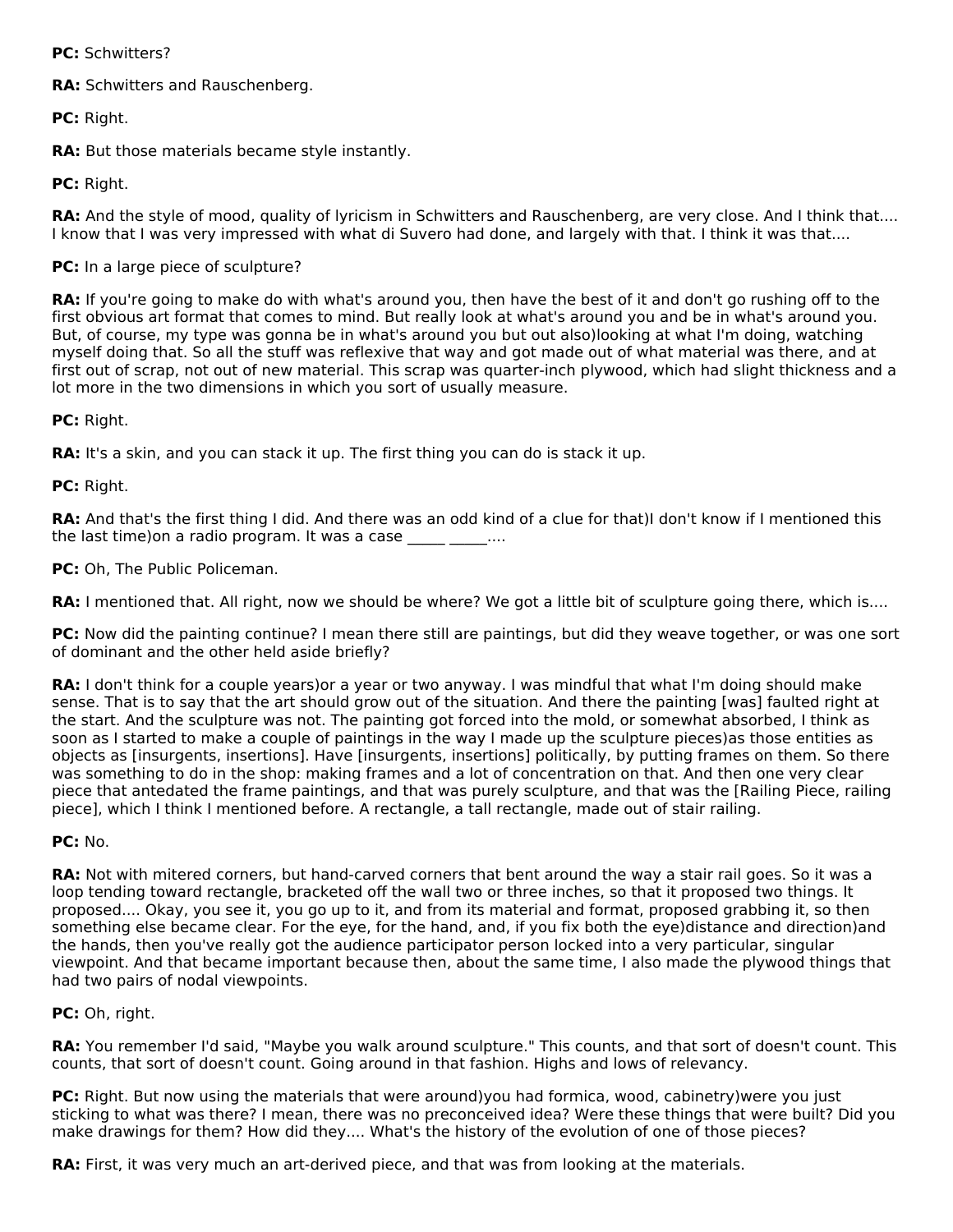## **PC:** Right.

**RA:** Formica, which depicts woodgrain. And then the wood itself. And there was a box about twice the size of that tape recorder to be either held, placed on the table, or mounted on the wall)it sort of bounced back and forth; I didn't know quite what to do with it)which was lined on the inside with noncolor black and white ghost formica, and, on the outside, wood. Playing on illusion and reality, and really very arty in that sense. [And then there was a hybrid construction)that was a found chest of drawers, not.... In good condition. Or?? And then there was a hybrid construction)that was a found chest of drawers, not in good condition.] With a painting on top of it, same format as that. [gesturing to object)Trans.]

**PC:** Sort of like a high boy with a mirror attached to the top?

**RA:** Yeah. And the mirror was a painting, and it was a portrait head, and it was I think precisely life size)maybe a hair over life size)and black and white, ranging through white, gray, and black. And that of course was a painting. That was a painting on an armature different from a canvas)an armature that could be the thing itself, the thing depicted.

**PC:** Was it attached? Or did it just abut on the top and the back?

**RA:** What, the picture?

**PC:** Yeah.

**RA:** It was of the kind that has a little easel....

**PC:** Oh, I see.

**RA:** ...easel piece on the back, so it tilted.

**PC:** It was like a large sort of photograph.

**RA:** It was.... Yeah, that's right. It was the photograph on the dresser, but as wide as the dresser, and had a little bit of a tilt. So it was....

**PC:** Oh, they used to have those old-fashioned dressers that had mirrors that swiveled back and forth in a way.

**RA:** Some relation to.

**PC:** Yeah.

**RA:** But that was out of paintings. Well, all the sculpture was really out of paintings)making paintings. Or collage if you will. But actually the whole thing was a collage. One element.... If you have a two-element collage, one element would be the thing made, and the other element would be whatever's around it)the floor, the walls, people walking by)and that implication was already there. I think the  $\ldots$ .

**PC:** But now, in making a piece like that, what would you.... Would you make blueprints for it or plans, or would you just carpentry it up out of your head? There would have to be some calculation going on.

**RA:** Not that much, because that's where the scale came in.

**PC:** Right.

**RA:** I had become a really skilled cabinetmaker, so I could just start cutting, or take material, which I had discovered and was very pleased with: all this painterly material that you could get from the lumberyard.

**PC:** Right, painting by the sheet.

**RA:** Yeah. And you could get wood by the yard, cabinet wood by the yard.

**PC:** Colors.

**RA:** You could get mirror surface by the yard. You could get shadow by the yard and light by the yard and put it together in that fashion.

**PC:** I think it always fascinates people that it is very possible to build something like that just by picking up some lumber and wood and working away without....

**RA:** Well, I could do it, you know.... Keeping the plans, I might have done a sketch for that. Or actually I think I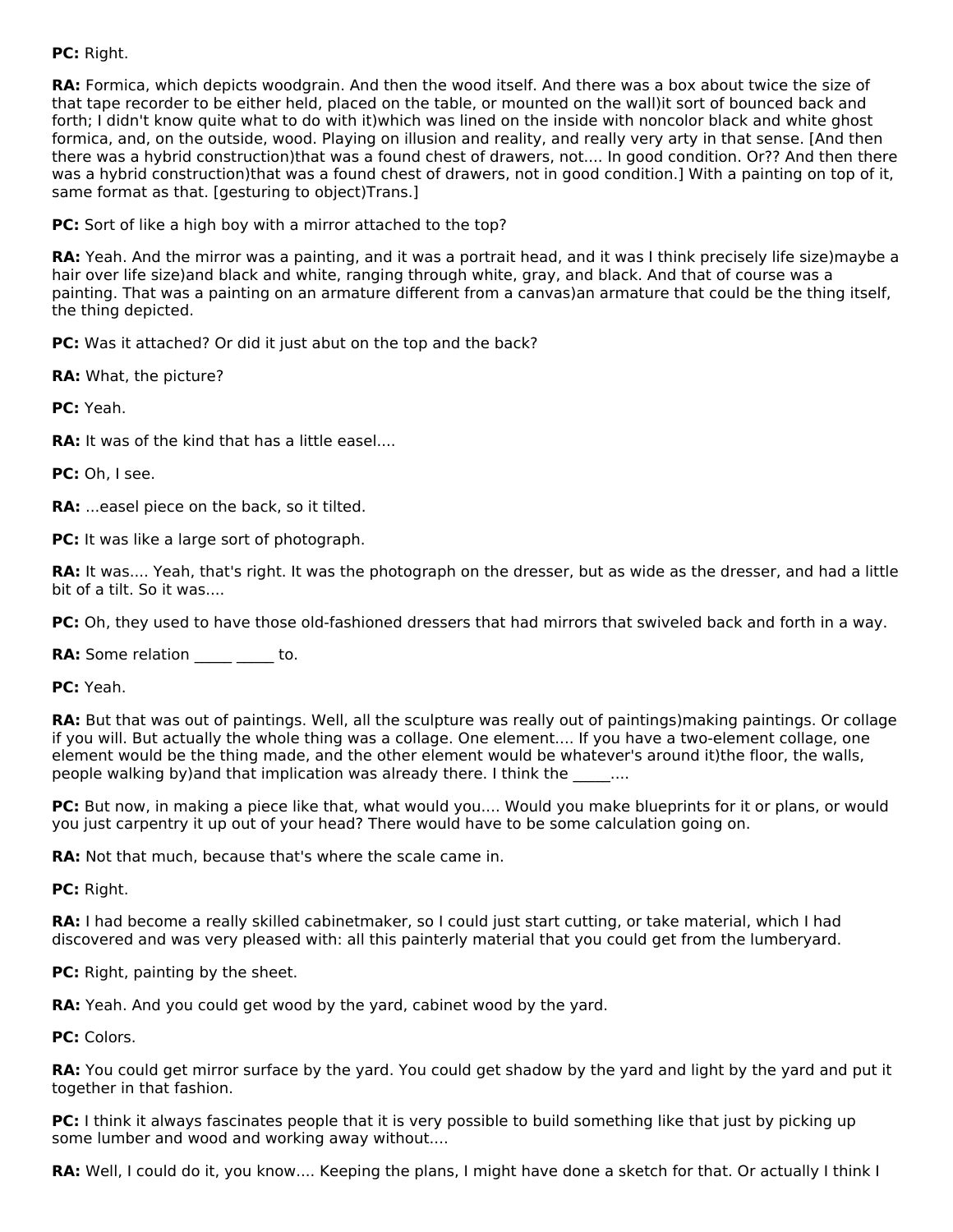took measurements off that other piece, which I liked very well, and followed the size and proportions of it.

**PC:** But a lot of it can be after a while working just out of your mind's eyes almost.

**RA:** Yeah, it can be as easy as scribbling away on a piece of paper or a canvas. So there was a ready skill that could go in there and make for an easy, loose procedure.

**PC:** Right, yeah. How did the pieces evolve? Because I think the first ones that I remember seeing must have been at Castelli's in '65, I think. And there weren't many shown before then, were there?

**RA:** Let's see, there was nothing in the gallery except a couple of paintings in '63, fall of '63, because I approached them in spring of '63.

## **PC:** How did you get involved with them?

**RA:** With them? I decided in the spring of '63 that I had some pretty good work and made up.... No, the first thing I did was decide where I would like to show the work. And I did this by going to a couple dozen places)museums and galleries)and taking notes and just looking at the spaces)what looked like fun, what looked pregnant with possibilities. And from that list, I picked a dozen or two dozen and wrote that many form letters and made up that many sets of jumbo snapshots of.... You know, small format, three or four inches.

**PC:** Right, four by fives.

**RA:** No, not even that big. With the [deco, decal] edge.

**PC:** Oh, yeah.

**RA:** And sent those out and got either no response or negative response, and one strong positive one from Ivan.

**PC:** Ivan Karp.

**RA:** Yeah. One said come back in the fall with some real photographs and not these dinky things. But I believe that his sense of whimsy picked up on the non-art type of photograph sizing.

**PC:** Photographs for one thing, yeah, I'm sure. [laughs]

**RA:** Yeah, you know. He would pick up on that, sure. So I brought some photographs, and he came down and did send some people down, and then in the course of the fall and the winter.... And there was one.... Let's see, I know that they had a few paintings in through the fall or winter. A group show in the spring that had four people in it: myself, Christo, Bob Watts, and Alex Hay. And I had three pieces in that. One painting and a couple of sculptures, seems like. And the main sculpture was a table and chair, fairly well known job there.

**PC:** Right, yeah.

**RA:** But there were other things.

**PC:** Now how did something like that evolve? I mean, two elements in one piece? The table and that?

**RA:** Oh, that?

**PC:** Yeah.

**RA:** Well, that was.... The chair came first. There was a chair that preceded. There were dressers that preceded, and there was that rail frame that preceded, and a few other things. The chair was done.... That first chair was done from a model, which was a Victorian chair that I had at home, so I duplicated, out of the encyclopedia, formica, wood, velour)sort of reddish velour)light and shadow. And imposed what was a Victorian motif on a box construction. You know, did it some violence, which is no more violence than Maillol making a figure out of stone instead of out of meat. And I was very clear about what I was doing there, and I saw them, as I'd said before, as catalytic pieces, as insurgents. So you know, a table would be a natural.

**PC:** What do you mean by insurgents, because you've used it several ways, and it sort of is ambiguous to me.

**RA:** All right, a piece of art but functioning on a different plane from a piece of art to be cataloged, archived, stored, looked at under those special, ideal conditions. To be either walked around, clockwise of counterclockwise, or stared at on a wall. Added to that, the other kinds of instructions that one can get from a thing. A tape recorder tells you what to do with it, a necktie tells you what to do with it, a chair tells you what it wants you to do, and so on. Seemingly as instructors as.... And the instructor mechanism of "look at me," "drink me,"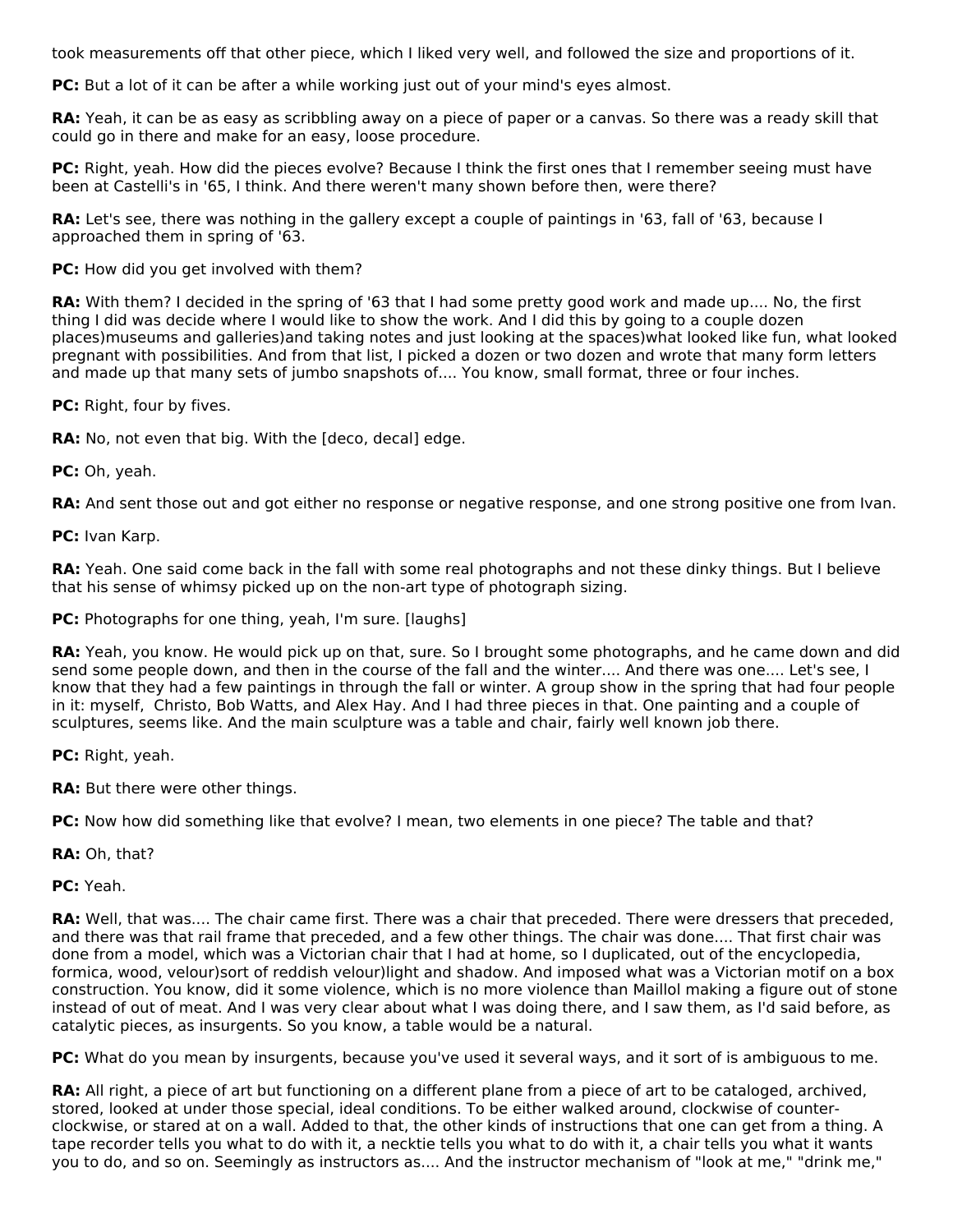"sit on me," as an entry into the everyday. The whole.... An entry into the field.

**PC:** But what about, what happens when you have somebody who is culturally unattuned....

**RA:** So then you get more bored.

**PC:** What do you do, though, when you have somebody who is culturally unattuned to that particular thing?

**RA:** Well, that depends upon their assiduity, and it depends on how snappy the art is, how effective the art is. And I always thought that the art should do a good job. The paradox here being that it should sustain itself, be separate. It should join in. It should be spliced into the)I don't want to call it system)but into the field. It should be spliced into the field, but hang separately so that it can operate on a field, and make art that way, in different ways, by telling you to do something)or telling you to consider doing something and not doing it. Which could be a chair.... Such as I described. A claw chair would propose to you that you sit on it, but other things about it, it's not quite fitting. It's having edges that are too sharp and so would propose that you stay the hell away from it and just look at it.

**PC:** Right, right.

**RA:** The same situation that, oh, let's say, that a Duncan Phyfe table would be in the American wing of the Metropolitan Museum of Art: Hands off.

**PC:** Yeah, but at one time it did have a purpose other than being an object of contemplation.

**RA:** So you can use on that, in the same way that from Heritage you could buy an imitation of something old and then you can use on the permanence or the transitoriness of whatever.

**PC:** Right.

**RA:** And the other side of this is making things that would . . . change the way things look or feel or apprehended in other ways. In freezing them into tableaus, and what does that mean? That means converting that which is for a peripatetic person)for the whole movement of body and mind)over to just for the eye, which is what a lot of art is based on anyway. You cut out making visual art.... Visual art aggressively cuts out the sound factor for the most part, cuts out the audio. In museums, which contains things for the eye, you're not supposed to make a lot of noise. That's convention. It sounds silly at first, but it belongs. It's appropriate to the apparatus of the art, as that demand is implied.

**PC:** I wonder how that started.

**RA:** It could be with religious art.

**PC:** No, it's just fascinating me because I went to the Duane Hanson exhibition today, and just hoards of people and they talk, carry on these conversations)with the sculptures as well as with whoever they're with. It's extraordinary.

**RA:** Well, that's ironic.

**PC:** Yeah, the other way. [laughs]

**RA:** Breaking that taboo, yeah. That's all right, too.

**PC:** It's a real amazing thing. In fact, I walked in with two people and one turned to me and said, "Well, where is the exhibition?" I said, "Well, it's right there in front of you."

RA: That's going to be one of the most popular exhibitions at the....

**PC:** Unbelievable.

**RA:** ...that you've ever put on.

**PC:** Just unbelievable. But, you know, one thing we haven't mentioned, before we kind of continue, you mentioned Walter de Maria before we began the tape. Were there any artists that you knew in those early, you know, late fifties, early sixties? People that you were interested in or friendly with?

**RA:** Fifties, only one I can think of, George Tooker.

**PC:** Really?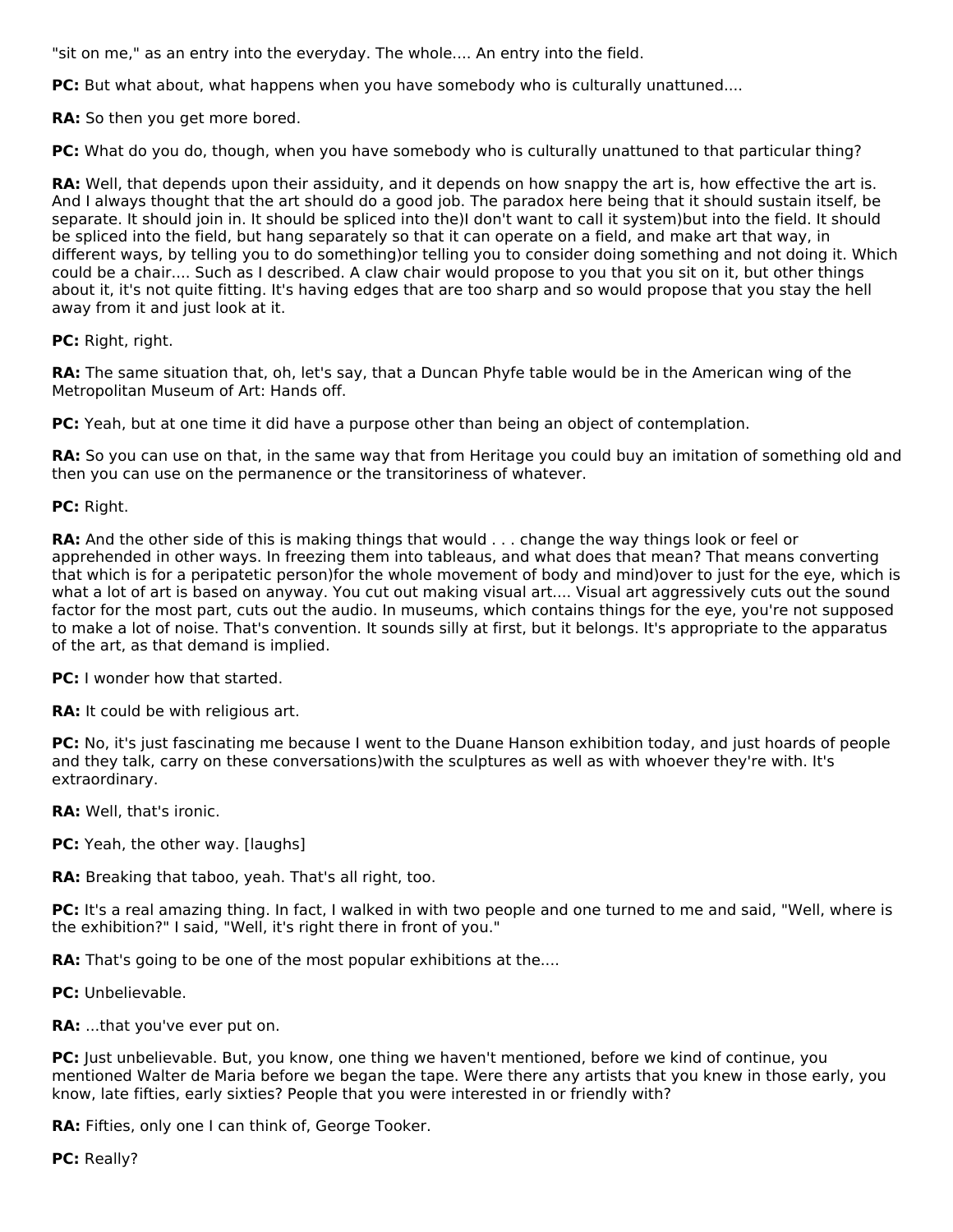**RA:** Yeah.

**PC:** Where'd you ever meet him?

**RA:** Been out of touch with him for a long time. He was friends with somebody I went to art school with, name of William Christopher, also an artist.

**PC:** Oh, yeah.

**RA:** So I knew them both as friends, and kept in touch with both of them for a while there and lost touch later. And then nobody. There's Walter and of course there was Claes Oldenburg, and we saw a good bit of each other for about half a year or a year.

## **PC:** When did you meet Oldenburg?

**RA:** When would that be? Fall of.... I think fall of '62. Fall of '62. Saw a piece of his work. Was very impressed because there's.... As with everything at Green Gallery.... I was watching that, needless to say. And there was one thing that I particularly liked, and talked to Bellamy about it, and he said, "Go see him." So I went to see him and from that followed some talk and some.... And a tradeoff for.... I would make certain armatures for him \_\_\_\_\_. One thing I was going to make for him and then get something in exchange. Fine.

**PC:** What work of his interested you? Do you remember?

**RA:** Oh, I think all of it. It was....

**PC:** Oh, I see, it was not just a specific piece.

**RA:** Well, I think they fell into two categories at that time. One was the more brittle, dense, painted plaster, and the other would be the more grayed out balloon-like, low-saturation-of-color, stuffed pieces. And I admired those very much, but probably picked up more on the painted plaster.

**PC:** But then that only lasted a short time. Did you work on some pieces for him and make armatures?

**RA:** Oh, the first thing was a construction, which I think went.... I think that [went at Hartford Nettl, won a Hartford medal] a while ago. And that was a stand of women's lingerie and underwear. It was a tall thing on what was supposed to have been a painted wooden base. And I put it to him that I thought it would be sharper if it were worked up in formica. And he said, "Fine." And I made it up and it did indeed work very, very well. The base was a prism, a compressed prism. I made some reference to Giacometti when I saw his whatchacallit, his mockup of the thing. And so built that. That went together and it went into a show. I think it was called New Realists or something, and to Sidney Janis, and I think it was Halloween, at the end of October. And it was on that same evening that he suggested that we collaborate on a piece or on some pieces. We'd make something together. And I said, "Fine!" You know, I was pleased, delighted, and impressed. And I liked the idea of just making some art, especially with somebody who really knew how to do it. So he said, "Why don't you make some sketches and I'll make some sketches and we'll get together in a couple of weeks." "Fine." So I made some sketches, and we did get together in a couple weeks. He hadn't come up with anything yet. No, as a matter of fact, he had made some little beginnings of a.... I think it was a.... It was a sort of melange of collapsed things. Furniture was already in there, and I don't know whether he mentioned it first or I mentioned it first. I only know that I'd worked on it already. But it was a collage that if I could.... I would say that it makes me think of the drum set that he did. [makes sound like large balloon collapsing] [Collapse.]

### **PC:** Before the air went out of it?

**RA:** At that time.... Let's see.... Okay, so I spread out my schedule, as he had about a dozen of them there, and he immediately piled them into three piles. He made three classifications, and.... Exactly remember how this was.... They did include stuffed things. There were two drawings that were just straight chests of drawer. And he commented on that. He said, "That's the chest of drawers," and I said, "Yeah. Right." [claps hands as in "aha!"]

### **PC:** [laughs]

**RA:** Then I remember there was an easy chair of the overstuffed variety, of the men's club variety, which.... I think this was me trying to make a notion that would relate to his notions, to his, you know, gross physicality, so the arms of the chair almost closed on the seat, like that. [gesturing]

### **PC:** Right.

**RA:** Two gigantic thighs, to have brass studs going around. You've seen things like that.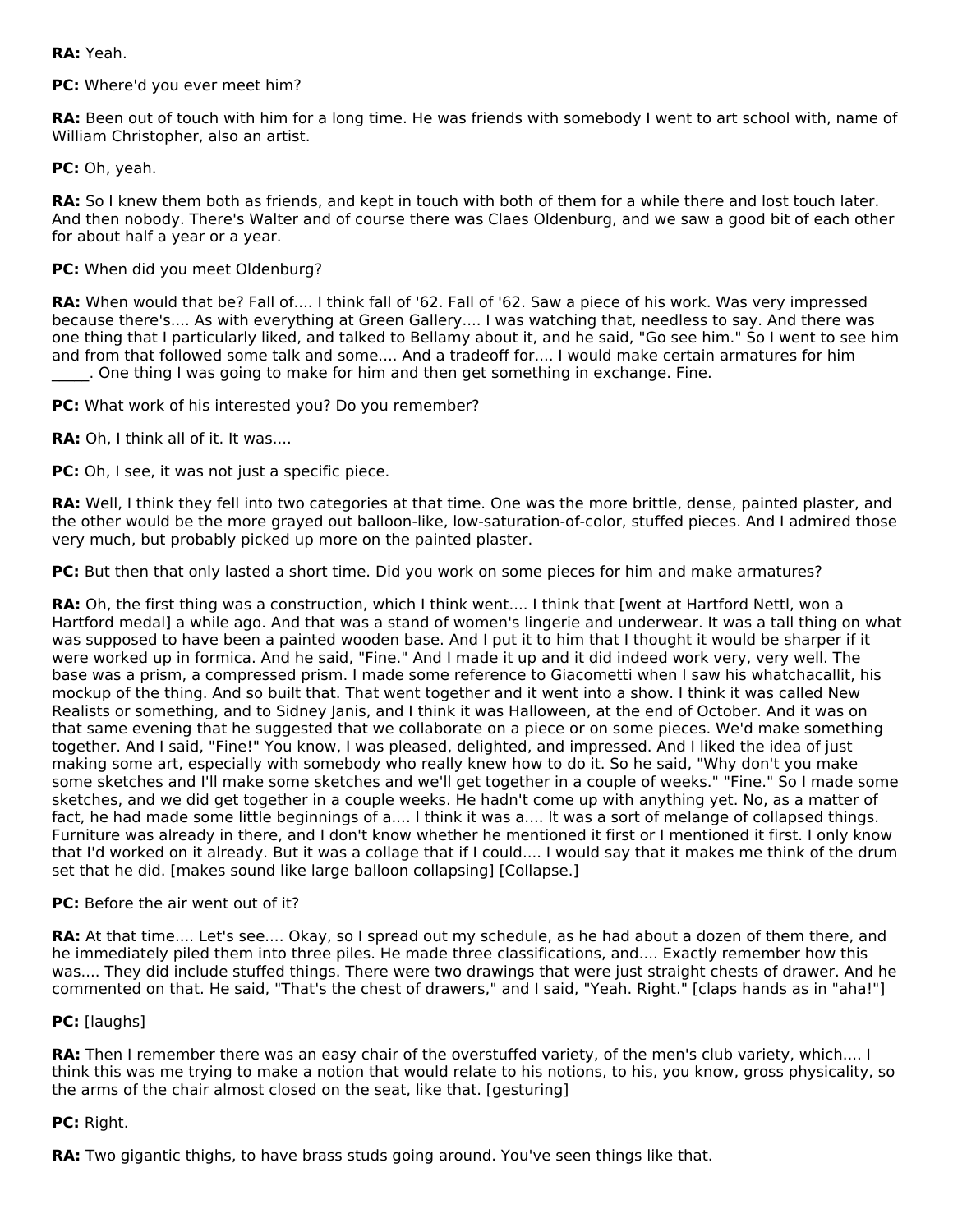**PC:** Right, yeah.

**RA:** And to be covered)and this was also a key matter)in Naugahyde.

**PC:** That's right, those were the great years of Naugahyde, right.

**RA:** Right, and it was called Naugahyde, the hide of the Nauga.

**PC:** Right.

**RA:** So, to make a long story short, what I gave him was the polychrome, the formica, briefly, which I had no intention of giving him. I mean, that we were going to do a collaboration, okay, but that never happened. And the other, possibly more important, was the flexible plastic sheets, the vinyl and, again, ready-made colors and textures that could be used to make either a squishy or a rigid construct.

So it went on. I made a few more things for him. I made some bacon for him. I made a toothpick for him, and I think I made an ironing board for him. Never got what I supposed to get in trade. Got one little thing, but never got what I supposed to get in trade for those other efforts, which was supposed to be a major piece out of the store. And he kind of forgot about that, and then I hassled him about it for a while, but then I sort of got.... Because of other things that happened, I just got embittered and didn't particularly want to deal with that or with him.

Anyway, that went on through spring, and I was working during that time. I should say, of course, what he gave to me, which is maybe harder to define because it's easier to say to say what you gave to somebody than it is to say what somebody gave to you.

### **PC:** Yeah.

**RA:** But it would have something to do with scale. It would have something to do with a kind of aggressiveness off-the-wall, but very definitely something there.

**PC:** What about de Maria, because you mentioned you'd seen that show of his, I think it was at The Great Jones Gallery. Did you know him before that or was it after?

**RA:** No. Saw an ad in the Village Voice)for some reason or other that looked interesting. I'll go look at that. Went over there, and there was nobody there. It was cold. There was pot-bellied stove and he and [Robert)Ed.] [Whitman], and Suzanne )the lady to whom he was married at the time)huddled around the stove, and looked around and was very moved, impressed, and so on. And he came and looked at my stuff, and I think, as I recall, he was moved and impressed, and so we would see each other from time to time, visit and.... I had an easier time then because I had this shop, and he had a tough time because he was.... They were just having a tough time. Very, very little to live on. And I helped him once when he was ready to do a show, but he didn't have the means or equipment to do it. And that was Paula Cooper's first gallery, when she was Paula Johnson.

**PC:** On 68th Street, 69th Street, yeah.

**RA:** Yeah. And that ran for just a little while, and that's where Scull [the collector)Ed.], found him out, I think on Richard Bellamy's suggestion, and that whole thing got going. But he needed some mahogany panel for that. I got the mahogany panel and cut it out and loaded it up on Whitman's Ford automobile and then assembled it [on the spot], and it all worked out fine. And he never reimbursed me for the wood, but he gave me a set of drawings, which was much, much nicer to have.

And I don't see him often. Just once in a great while. We were able to talk very easy. Sort of a slow, wispy way that was typical of himself at the time,

and that I could fall into naturally. Seems as if we were well meshed as ideas and personalities.

**PC:** Were there other people at that point that you met, or not so many?

**RA:** Well, Ivan Karp, of course. Main dealings were with him and that was, and continues to be, an interesting experience. And I see him, I think the way most of his friends do, as somebody who sees very clearly in some areas, very blind in other areas. And there are parts of my work that he can't stand, and there are other parts that... loyal to for many years.

**PC:** Well, what about Leo [Castelli.]? Where does he come into this? Was he involved very much or was it mostly Ivan?

**RA:** Most of my dealings were with Ivan, some with Leo. It took me a long time)a long time)to get to the point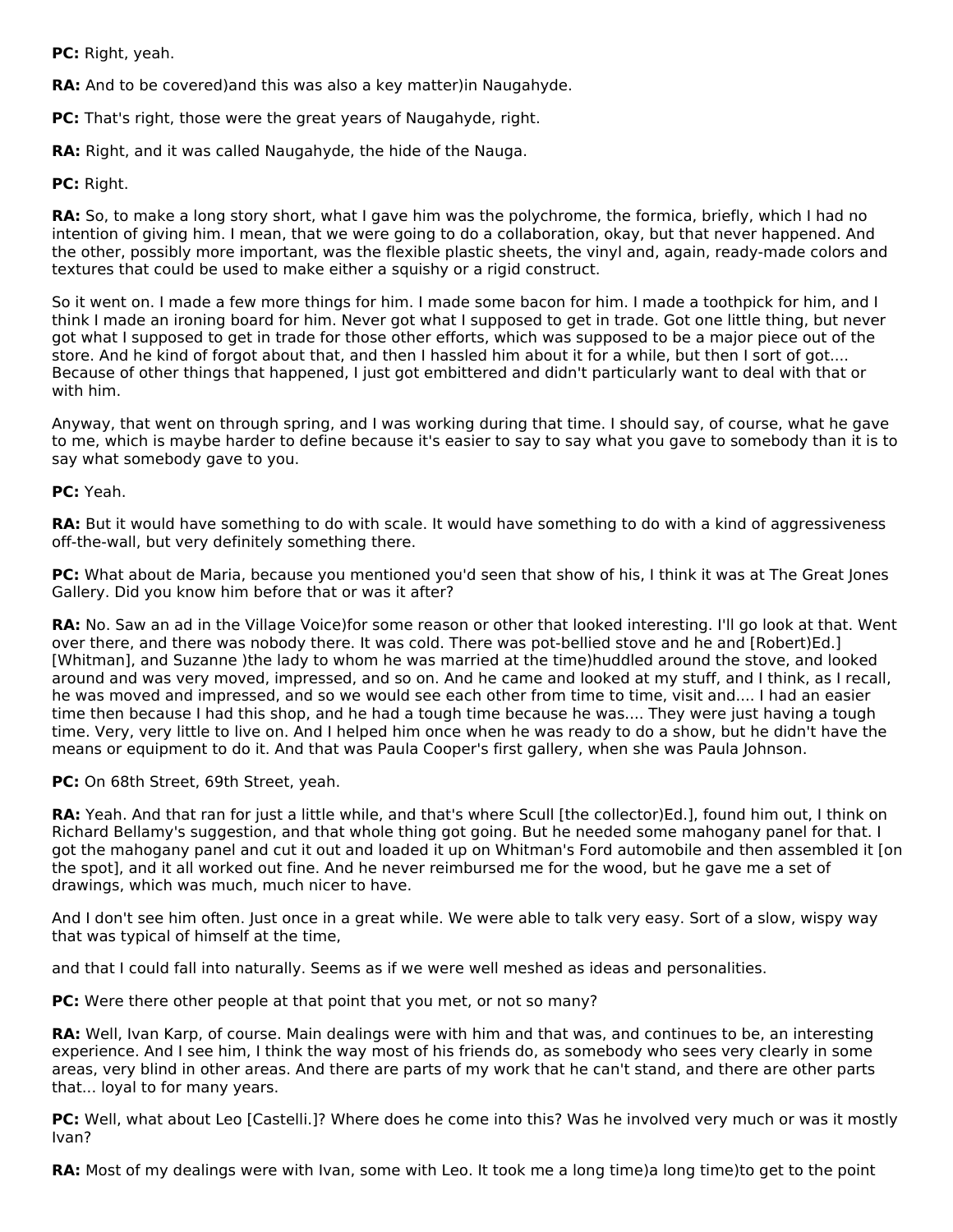where I could have a conversation with him, and it would be a Leo-type conversation. Everybody knows what that is.

**PC:** [chuckles]

**RA:** I finally accommodated to that, and I think things finally got to a point where he.... Oh, I don't know, it's sort of blown hot and cold as far as my work was concerned, which he, I don't know, was determined to be somewhat impressed with. I would say it's been all right for seven years or so.

**PC:** But Illeana [Sonnabend (Castelli's wife).], got interested in your work didn't she, early on, somewhere?

**RA:** She and Leo both came unannounced to a studio that I have on 28th Street. And it was a dismal, dingy, messed up place. And there was some art around. There's some good art around. Little hard to see because it was a dingy, dismal, messed up place. And she went picking around. It was a brief visit. She went picking around, and I know that she was taken by the painting. Nothing ever came of that until [just] a few years ago. She showed some work in Europe.

**PC:** Where? In Paris?

**RA:** Um hmm, Paris and Geneva. I don't know if she still has....

**PC:** No, Geneva's gone.

**RA:** That's closed up. And she sent it somewhere else. I think she sent it somewhere in Sweden, the same show. But that's an old connection and I think I would keep that out. It's wanting to finish what got started, and because she likes the work. But not much in the way of steady, ongoing contact, but.... I think for a number of reasons. It would be my personality or.... Whatever it is, whatever it is.

**PC:** Well, you had said at one point before that you had never any interest in being the sort of bohemian, moving in the bohemian aspects of the art world.

**RA:** Well, here I am living in a loft.

PC: Well, but that's....

**RA:** But lofts are not what they once used to be.

**PC:** That's true.

**RA:** Well, I'm out of the bourgeois capitalist furniture part of it for some time.

**PC:** Right.

**RA:** I find willy nilly I've been an artist for some years now. So. But it doesn't make me a bohemian.

**PC:** Right.

**RA:** Sometime continuity.... I guess that's what I do.

**PC:** Well, you should define, which you've used a couple of times, which intrigues me, "make some art." Does that imply that sometimes you make art, sometimes you make other things, sometimes ....

**RA:** I didn't know that I had said that. Hmm. Under that would be, "You're an artist when you make some art," as opposed to artists are those people who live in lofts, they go to openings, wear kinky clothes, smoke a lot of dope, shoot up vitamin B-12.

**PC:** Or whatever.

**RA:** Or whatever. That's I suppose a throwback to my upbringing.

**PC:** What do you mean by that?

**RA:** Which was not anti-intellectual, but certainly not bohemian.

**PC:** Well, I think they raised you with a scientific attitudes.

**RA:** Okay, always a little skepticism.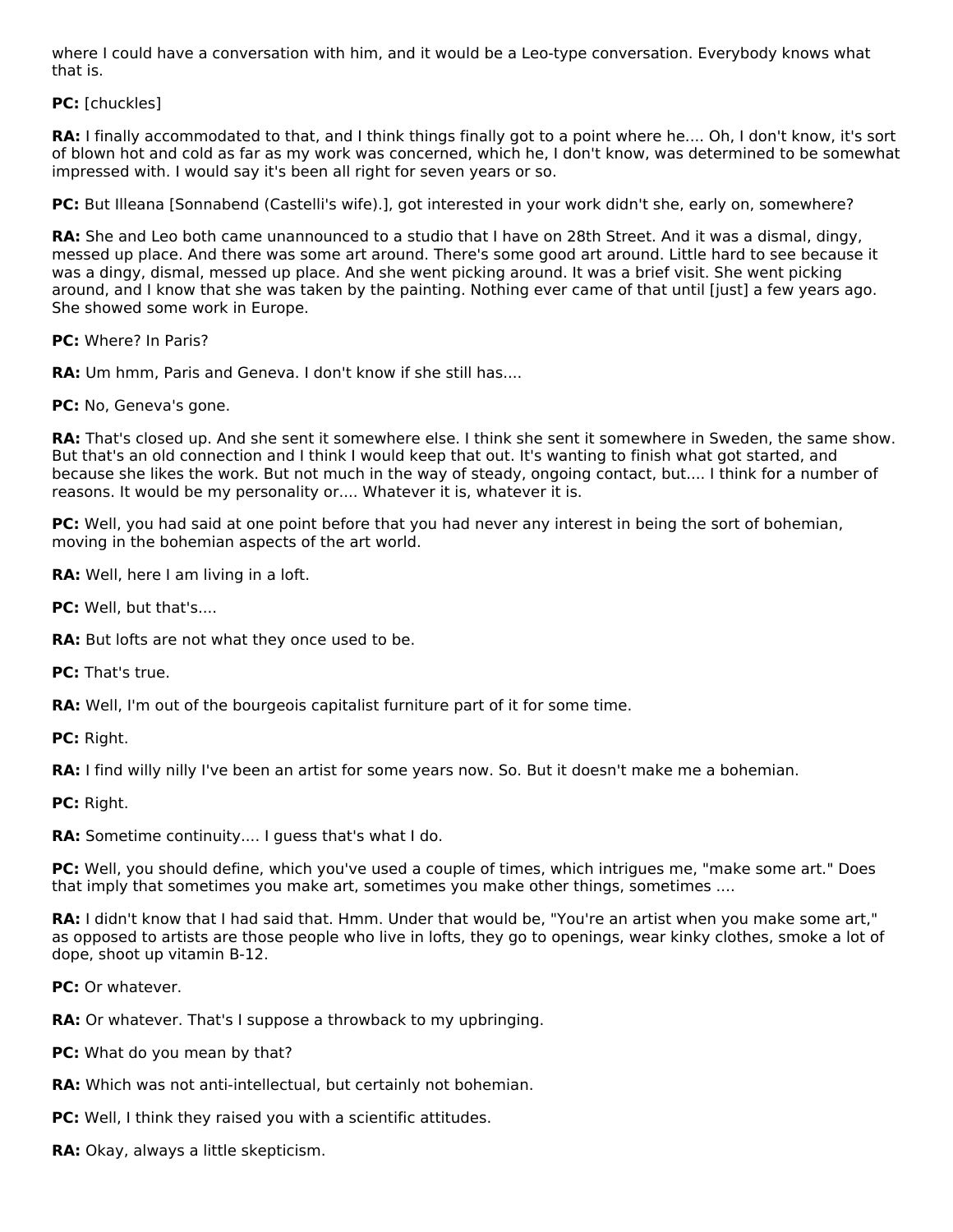**PC:** Right, because the humanities always bother the scientists because they're a little dusty in the corners.

**RA:** The humanities do always bother the scientist. They're just now, well, you can date it from Helmholtz, understanding that they make models. And so they're in the same kind of activity.

**PC:** Why do you think that is?

**RA:** Oh, it had to come to that eventually. The belief in the absolute power of reason goes back a long ways)to the Greeks, I suppose)and got a lot of reinforcement. I'm only saying what's known anyway. Got a lot of reinforcement in the Renaissance and after, from Descartes on, and that's still the world that scientists live in for the most part.

**PC:** But you know I'm particularly curious because of your family background, and then your involvement in the visual arts.

**RA:** Well, that's a....

**PC:** I mean, you grew up in one and live in the other now.

**RA:** Yeah. Well, that's a natural propensity finally asserting itself after quite a while. I was talking to Illeana ....

[interruption in taping]

**RA:** ...to Alana [Heiss, Heins] a few days ago. We got into some talk about what we'd done in the past. And she'd been a probation officer at one time, and she had interviewed many criminals. She was drawing parallels between criminals she had known and artists she had known and the similarity.

**PC:** That would be a fascinating game.

**RA:** Yeah.

**PC:** This is marvelous.

**RA:** And of course there are a lot of parallels.

PC: Oh, yes, absolutely. The Dwan Gallery in 1964 did a box exhibition wherein you were included. Do you think that was an appropriate grasp of what you were doing or was it just trying to support a concept pulling you and several people together?

**RA:** I think people then were seeing what they could see. The criticism of the art as it was coming out would.... All right, the criticism is going to keep up with the art second by second. I mean, as soon as it's out to view, the first takes on it are going to be different from later, mulled over, collated, digested, whatever [opinions)Ed.]....

**PC:** Anthologized, yeah, that's true.

**RA:** So the most startling boxes, you know, the rise of boxes was very startling. I mean, there were boxes by boxes . Now, there are, I suppose a lot more could be said about it how relevant but lots, lots more has been said. You don't say boxes anymore; you say grid structure mainly.

**PC:** Right. Well, it's like the time your structure showed at the Jewish Museum....

**RA:** Um hmm!

**PC:** ...which now, when one looks at it....

**RA:** What's primary?

**PC:** [laughs] That's true.

[Interruption in taping]

**PC:** What did all those exhibitions mean to you, because in the middle sixties there seemed to be an endless series that you were included in: Whitney sculpture exhibitions, Documenta, Milwaukee auctions, exhibitions, and on and on and on. Were they meaningful to you in terms of appreciation, interpretation, or was it something that went through the gallery and didn't mean a great deal to you in any way?

**RA:** Exhibitionism gets the work out. And vain hope that little by little, preferably fast, my work could be read the way it was intended. And, of course, as a blessing to everybody.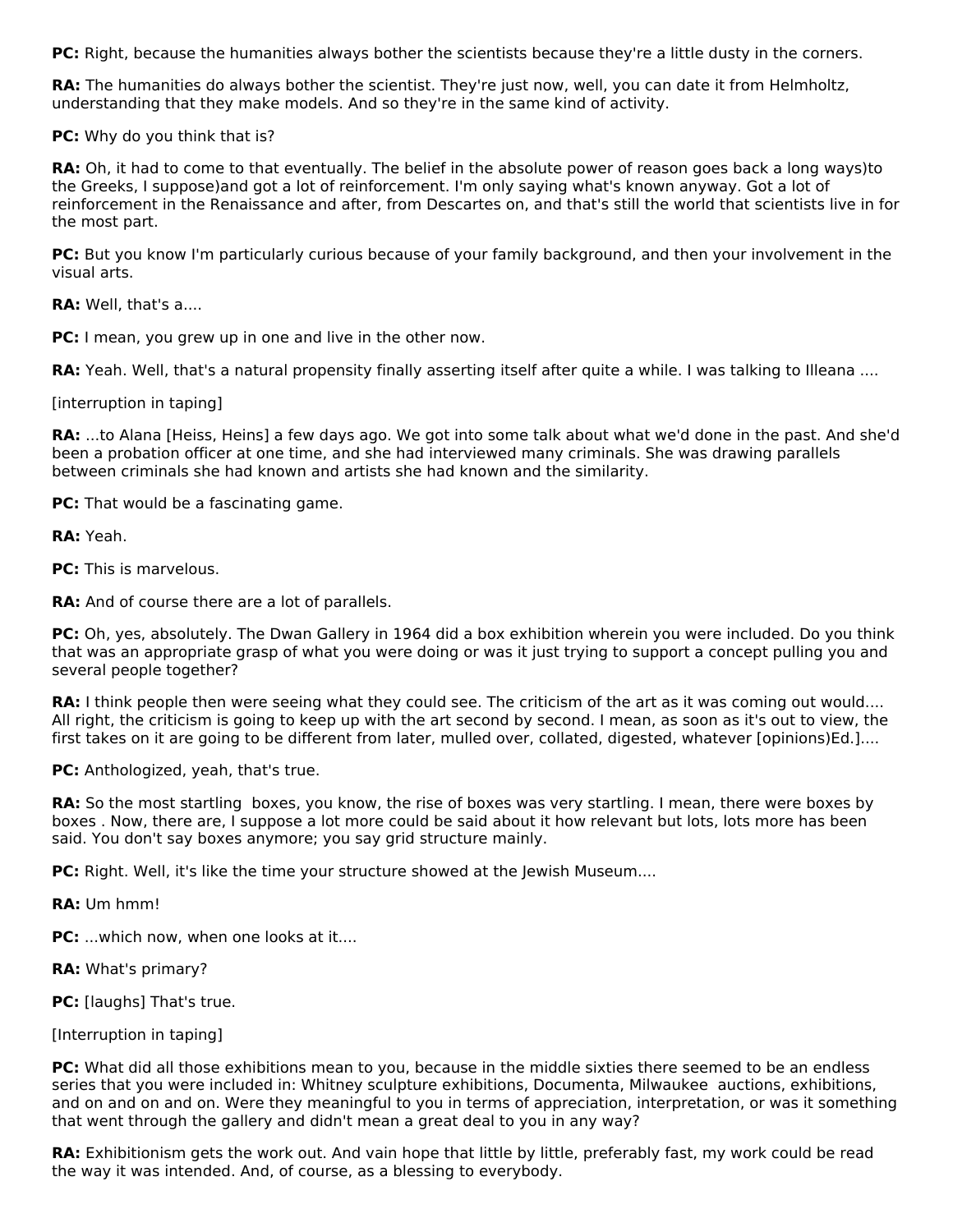**PC:** Do you think people are beginning to read it or did in those days even read it with these intentions, or were they a lot of variations on a theme?

**RA:** Ahh.... [pauses, thinking]

[Interruption in taping]

**RA:** I don't think I've gotten through yet, but I was glad to be in those shows.

**PC:** So there are still possibilities of response, interpretation, and....

**RA:** Oh, God, yes. I think the, the museum/gallery situation, which doesn't bother me as a political fact as much as it does some others, presents some problems for my work as I describe it, especially the sculpture)and I really want to make an even separation with the paintings and the sculpture because I wind up talking about his, the work to be in the system, to be in the legit, workaday, useful part of experience as insertions in that. It's difficult to pull off. The work goes into a place, which as soon as you cross the door, it's already "the world of art."

**PC:** How do you mean that? I mean I get two different readings on that.

**RA:** Okay. All right, the art is separate from non-art)geographically separate in that it's in a place where you can look at it or run your hand over it as art, as a separate essence. So my attempt to co-opt whatever is around as art by means of a catalyst, which would be that thing that I made, is difficult if the field is before you start a priori labeled as art.

**PC:** So what that means that if something goes into the dealer....

**RA:** The only time I've had a free run on that is with the Black Spot, which is small enough so that it can go anywhere and so I....

**PC:** Right, a sort of [blips, lifts] for something.

**RA:** Yeah.

**PC:** How did you arrive at those, because they came in different sizes, didn't they at one point?

**RA:** They came in different sizes.... They boiled down to an ideal size, and that size is about the size of a jumbo loaf of bread.

**PC:** Well, there's also a small one that's what, about eight inches by four, somehow.

**RA:** Well, in there somewhere. I am describing with my hands)this is to the tape)a load of bread.

**PC:** A loaf of bread. [laughs] But how did that evolve? Because it has appeared in the multiple you made, [and, and in] one of multiple .

**RA:** That came very nicely out of the sculpture and out of the painting. I was gnawing on painting, making drawings, which derived from a painting, which consists of a lot of very fine, black marks)or videograms. The resolution stops; not as abruptly as in Lichtenstein's Ben Gay, but the resolution does stop beyond a certain point. There's no flush, there's no scumble, there's no microscopic level. The definition doesn't disappear into what your eyes can't handle anymore. But does stop. But where it stops is, I would say, more problematic and less paradoxical than where Roy's stops.

## **PC:** Right.

**RA:** And I made drawings, which I think were an attempt to make it less problematical. I drew simply with felt tip pen, not dots but little lines, x's, y's, jiggles, to see what that stuff out of which my paintings are made, what it really does. Can I get along with less? Push at [William] or op [art], push at minimalism, I don't know. And trying to get down to fewer and fewer marks and ending up with the classic drawing that is probably in a lot of people's notebooks, which is take a ballpoint pen, drop it to the middle of a sheet of paper, give it a twist, the drawing's complete. The ultimate minimal.... The rendering of idea, the object of attention, which doesn't interfere with the field because it's too small, but you can see it.

## **PC:** Right.

**RA:** Then)going back to an old bromide of mine)enlarging that to something that can live in the same space that you and I occupy. And I got to that empirically by trying out. What seems to be in the hand and no longer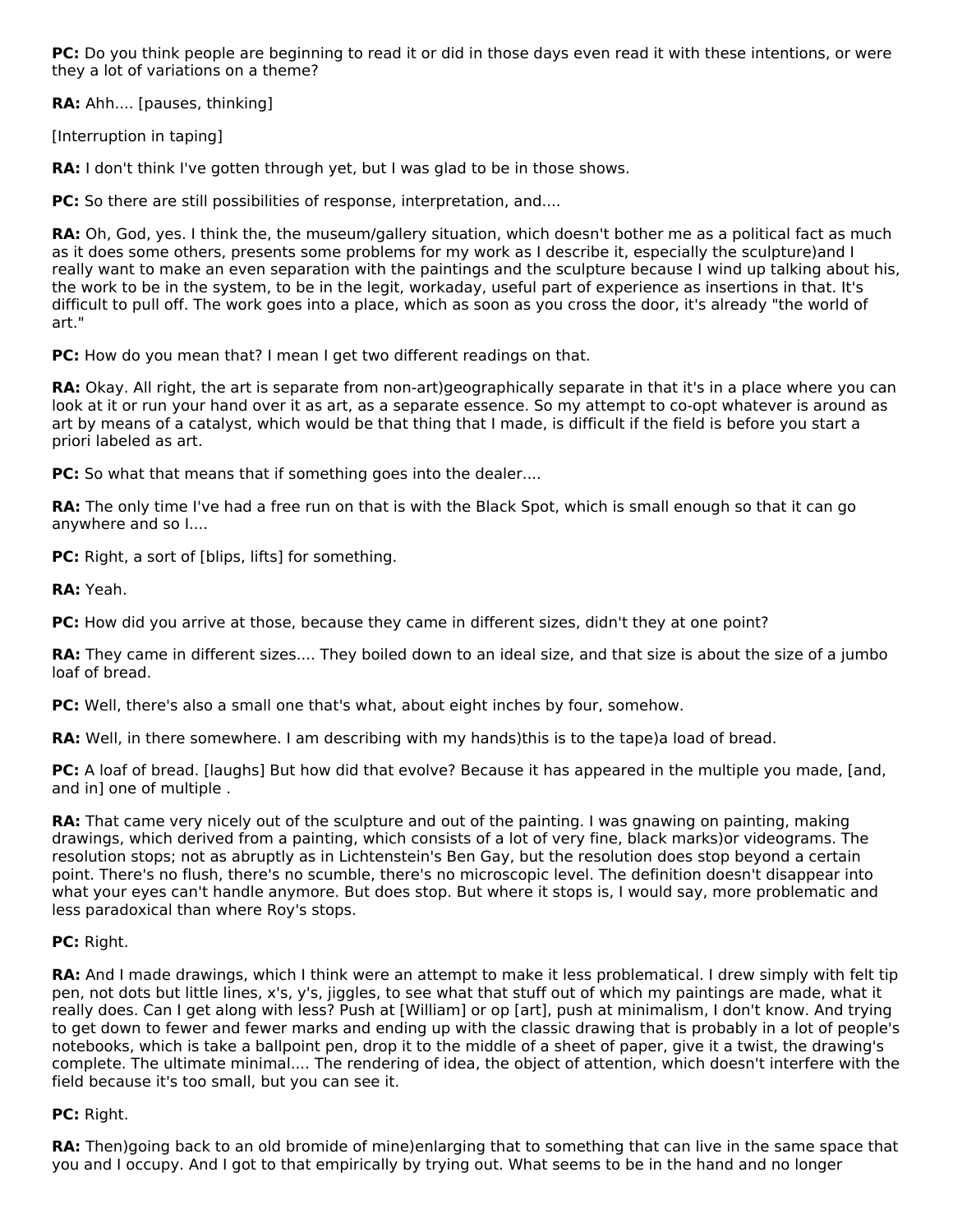something that's just a mark, that's just a separate vision. And at some point doing those marks.... Once I got to the single dot on a sheet of paper, doing that on a more complicated given, in a way that the cellotex is more complicated, given an absolutely smooth surface.

## **PC:** Right.

**RA:** Recognize that the given is always going to be complicated, so at last the recipe: make it complicated. Same applies to the sculpture. The given includes not just the sculpture, but everything that's around it)unless you wear blinders of a special kind so that you can only see that and not see anything else. Other things will be seen. Attention will be paid, or attention will not be paid, not according to instructions given, except the instructions given by that which is looked at. And instructions are going to come from all directions, assuming you're not blind. So the more complicated given would be a photograph)blacking out people's eyes and nonsense of that kind. But it went straight to the size of a loaf of bread, an object)a piece of wood actually at first it was, light-weight pine wood, painted flat black in that shape, which was also arrived at empirically. It was shaved, honed, stretched, compressed, adjusted to where it looked)and I can only say, this was an aesthetic judgment)to where it looked right. The main shift on that came accidentally from a mark made by a felt tip pen and was a shift from what I'd done earlier, which was out of the sculpture. Now let me come to that. The sculpture, which was working, as I have said, as catalyst, some of that was working well small. There were some really small things that were working really well. And making drastic changes considering how small they were.

## [Interruption in taping]

**RA:** ...were some just invented things. Mostly they would resemble or they would echo little loudspeakers or receptacles of one kind of another. That then went to punctuation. That would have been twelve years ago, a period about eight inches in diameter, about two inches thick. Stick that on a wall. Exclamation point three or four feet high. That deadended because it closed the door so quickly. It was an instantly recognizable imagery, but he could take an exclamation point and hang it, oh, I don't know, over a refrigerator. Pretty good. You've not only got that thing, but you've really got the refrigerator working in alarming fashion.

## **PC:** [chuckles] Right.

**RA:** So that would be a sort of a gross expression of what all the sculpture wanted to do anyhow)where it could be maybe.... Well, in either case you can't say exactly what's going on, except that the frame of reference is suddenly shifted, probably from the useful, accepted peripherally scanned to the what-are-you-looking-at-thatfor, useless kind of regard, kind of preoccupation, kind of attention. So it was, as I say, fed by the sculpture, too.

**PC:** But now you turned that sort of oval shape into different materials: glass, black lines ....

**RA:** That later. That later. But first of all they went from the round, from the period, to something more attenuated. And what that does is very simple. It then has orientation, has up and down. They're slight, but enough to key it into

its surroundings slightly, rather than just a pinhole. And whether it was placed horizontally or vertically it would do that.

**PC:** Change the wall relationship.

**RA:** It would either tend to make a human body, I suppose or make horizon. Make connections of that sort. And that resolution came end of '67, beginning of '68, when I was out on the west coast and had a little job in Davis University of California at Davis, near Sacramento.

### **PC:** What was that? Teaching?

**RA:** Yep. That was my first, I think my first teaching job.

### **PC:** How did you get into that?

**RA:** Paul Waldman clued me into that, said, "You ought to go out there. I'll set it up for you." He did, and I went out there three months, and that's where the drawing was done that I alluded to. And that's where these things got made, which I then started to put up as a complex)I made about a hundred of these things)as a complex on a wall. [It was going to] be a very large scale drawing, and in a very busy space, which happened to be the student faculty gallery space. Which was a very good situation, where students or faculty could go in. We could put up some art and then take it down after a while. An unprogrammed sort of a floating crap game style of constant exhibition. So it was busy. It was noisy, because there was a lot of stuff there, and in the manner of the exclamation point over the refrigerator, there were all kinds of situations that assert themselves just as soon as I put a few of these things up. But right off I had too many of them. It was clear that I had too many of them. I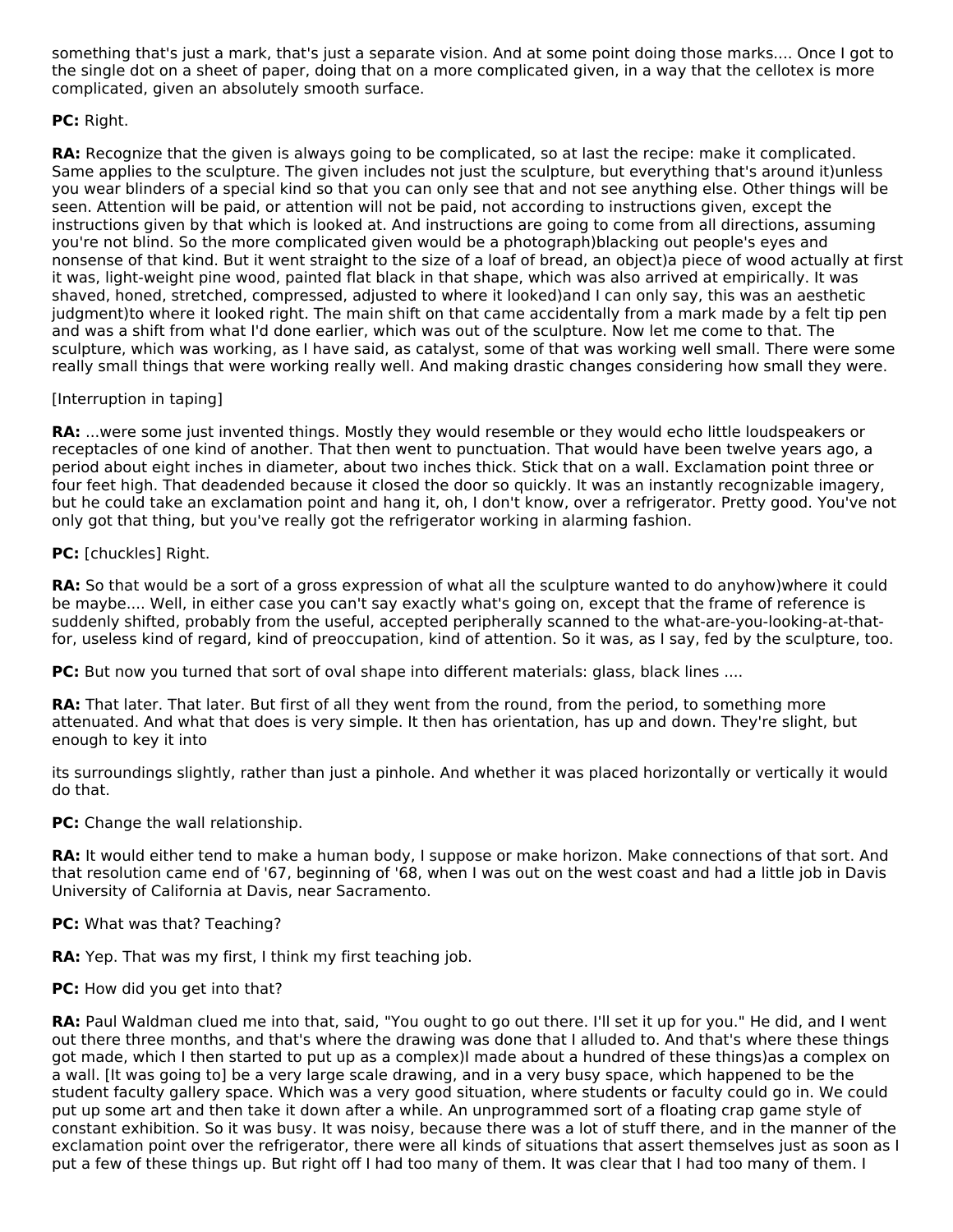start pulling them down. Ended up with two or three, and then in minutes down to one, and in a matter of minutes out the door, in the hall, on the elevator, out of the building, and....

**PC:** Everywhere.

**RA:** ...dropped the last one in Detroit, I think. So it then was doing what it was supposed to do. It then fulfilled its possibilities in a certain way as a disbursed, seen again, single image that was small enough and tight enough so that it wouldn't.... So that you had to see whatever is around. So that my polemic, whatever you want to call it, of "see that in conjunction with" was unavoidable.

**PC:** Well, now when, the one that got turned into paper, when they were glued on a wall, [that] one of them)a black one and a white one)whatever it was, would just focus your eye on the whole area that you might normally just walk by. It was like a little red light or something. It was fascinating how I

**RA:** Yeah, the perfect less is more.

**PC:** Yeah.

**RA:** Except that it defeated, or wiped out, any Oriental notions of you just contemplate that)empty out yourself and contemplate that)because there's a lot of other stuff going on around you.

**PC:** Yeah, but it was so contained, and yet it wasn't large physically sometimes. You'd see it in the.... Somebody's put one on the side of a building or something, you know, and it was just.... The whole wall would focus.

**RA:** Would up the whole building.

**PC:** Yeah. And it was fascinating, and I've always been intrigued by those. How did you come to make them in paper? Or plastic or whatever .

**RA:** Well, everything else is an offshoot. The wooden things were unhandy because they were fastened with double-faced tape, and they'd fall down after a while, so then it really went over to stenciling them. And that's where it really became social if somewhat criminal. Well, it was social right at the start.

**PC:** Right.

**RA:** But right as soon as I was out of that building I had to either sneak the thing in or ask permission or talk to somebody. It became literally a social \_\_\_\_\_.

**PC:** Oh, really? In California.

**RA:** Um hmm.

**PC:** But now how.... What was the response to that?

**RA:** And then the other things were offshoots of that.

**PC:** The glass ones and the whatever \_\_\_\_\_\_\_\_.

**RA:** Yeah. Oh, response? Fine. I mean, this is the.... You know, any kid can pick up on that. It was the ideal art, nothing elitist going down at all.

**PC:** In terms of the object. In terms of the idea, it certainly was.

**RA:** Well, it can.... Sure.

**PC:** You know, I mean it was the whole.... You would walk by a wall one day that you'd walked by for three years, then all of a sudden the next day there's a little white blip there, and it was a total different wall. And I've always been intrigued by that.

[Interruption in taping]

**PC:** One of the.... Oh, there's several other things that fascinate me. You were in the pop art exhibition, which I always thought a rather strange association. Do you feel that's true or don't you agree with that?

**RA:** Oh, I think the pop label was always unfortunate, and it more than any other label, more than minimalism, it led critics as well as laymen astray and didn't say very much. It's always a catchall, and still is. Do you include George Segal, do you not, and who cares, because the receptacle is not very good. So it didn't matter.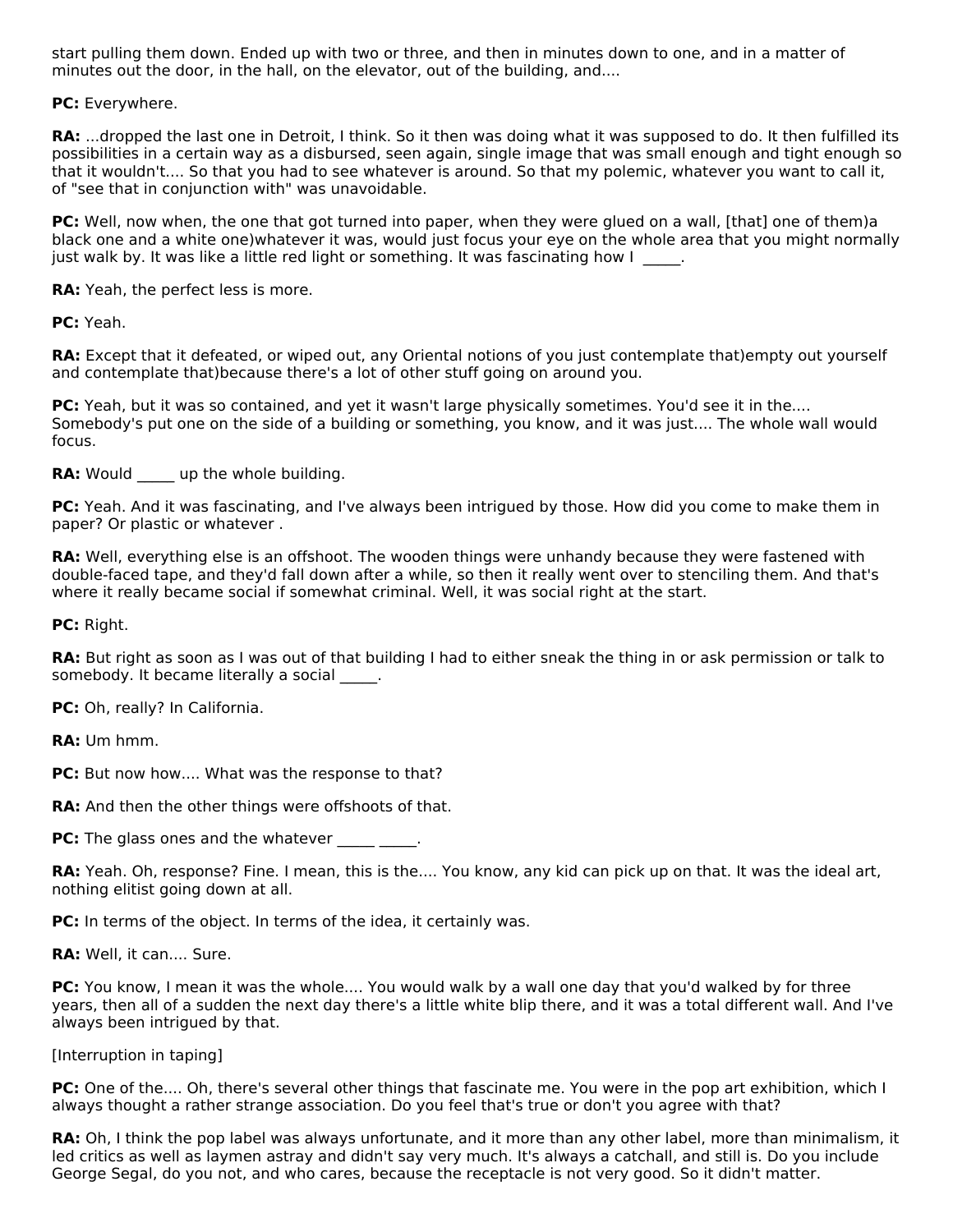**PC:** Yeah, yeah. I was always amused by a Bellamy and [Bugowski, Bulgowski] series of exhibitions called [Heart to Artschwager, Heart to Artschwager].

**RA:** Oh, yeah, I cracked up when it just was opening.

**PC:** [laughs] What did you think of those? I mean, just the idea.

**RA:** Oh, Bellamy and I are brothers, and I welcomed the irony of that and I was rather pleased, too.

**PC:** Yeah, yeah.

**RA:** And also he makes the best group shows)or used to.

**PC:** Did you work with him very much. I mean was he a fan or a promoter or understander or....

**RA:** Yeah. He was the first person I looked up when I thought I had something. Everybody else got letters, but him a personal visit. And it was one of those times when I couldn't get through to him. But a little bit after he sought me out, and was my supporter and friend and still is. And through some dry times in the mid-sixties, when it was going hard)it was going hard in a number of ways)and I probably showed there more than I did anywhere else.

**PC:** What do you mean "It was going difficult"? In terms of the work, or life, or....

**RA:** The work didn't go over. It really didn't.

**PC:** Well, it was very difficult. I've always been interested in it from, I think, the first show at Leo's. It was something that I found for years you couldn't discuss with people because they wouldn't talk about it. And I could never.... And I've never had that experience with another artist's work. They just would, you know.... Either there wasn't a vocabulary that the critics had evolved)everybody seems to have three people who write produce all the verbiage, which you can then pick from)or what it was. And I found it very difficult to engage people in any kind of conversation about it.

RA: Well, I've found that to be the case, too, and I thought that '65 show was a mature, complete, clear statement.

**PC:** Was that the one that had sort of a mirror or a picture [but, where] it was all formica?

**RA:** Yeah.

**PC:** The frame and that was.... Yeah.

**RA:** Very material, very heavy, and Orientally empty.

**PC:** Yeah. It was blue and brown or something.

**RA:** I think it was Barbara Rose pointed out in her ABC article there were several people who came on that notion of empty center at the same time. Well, I think my first expression of that would have been this railing that I described to you.

**PC:** I don't remember that piece.

**RA:** Pardon?

**PC:** I don't remember that piece.

**RA:** Well, it was shown in one of the Up to Artschwager shows, and Casper [Cummings, Konig] bought it, and he took it back to Germany with him.

**PC:** I wonder if I saw it in a different way. I remember.... Do you find.... In researching this, I was astounded to see how little really that's been written about your work. Or is it just that I haven't found the right sources?

**RA:** No, no. No, you're quite right. You're quite right, and that's fed my paranoia. Although I think you would agree that in talking about these matters I'm kind of willing to talk, I'm willing to reveal myself. I can, given sufficient time, put a sentence together and say the relevant. I had a tough time, and I had a tough time getting through, and, as a friend commented, it seems like my circle of friends now for some years, seems to be away from my contemporaries, which is true.

**PC:** What exactly....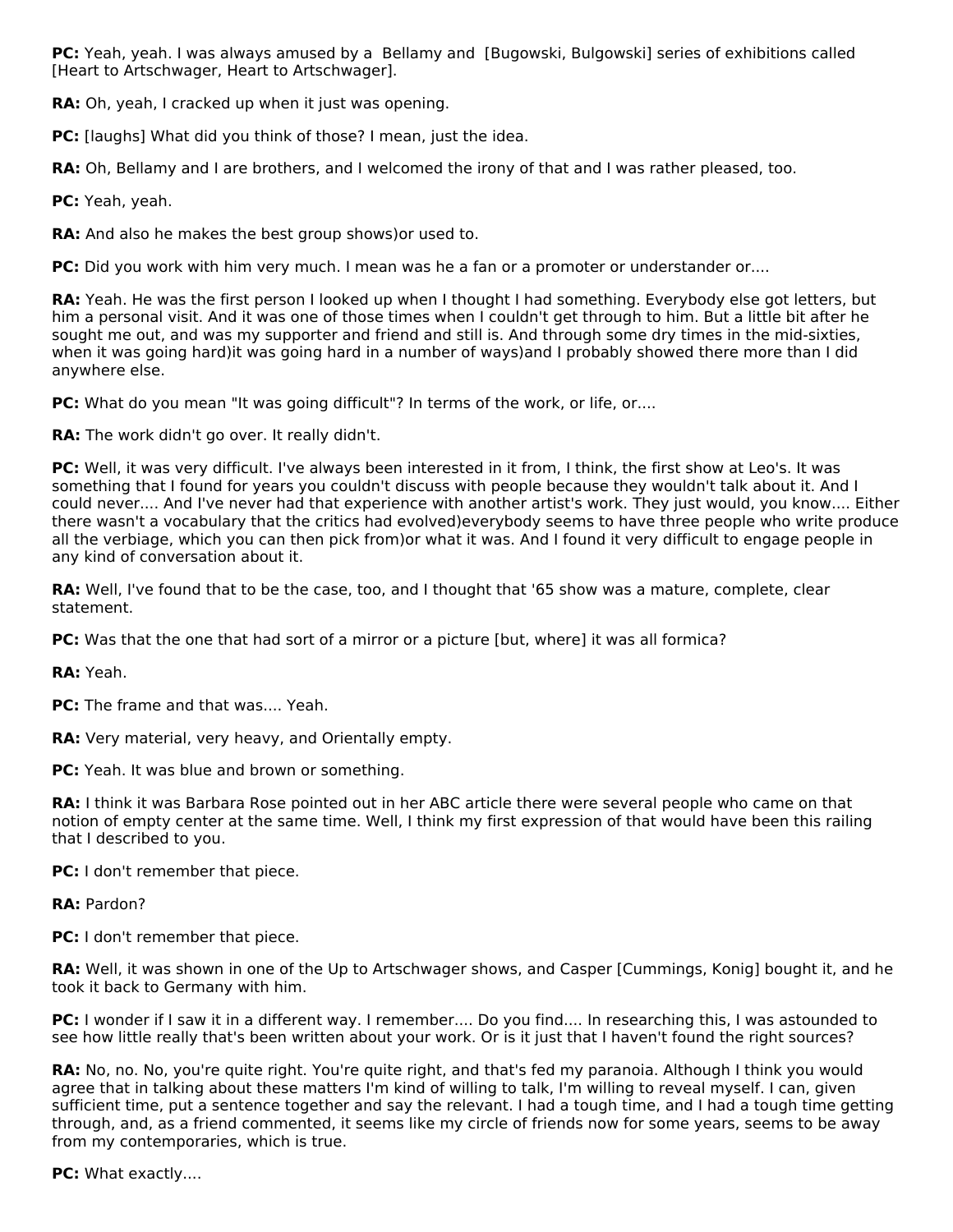**RA:** It may be too bad.

**PC:** Who exemplifies that? What are you....

**RA:** Oh, who have I rattled around with there? [It would be some ex-students, [Joseph Herd, Josepher], John Torriano, and.... Or??: It would be some ex-students: [Joseph Herd, Josepher], John Toriano, and....] Couple of people in the gallery: Rosencliff and Lichtenstein. The critical framework somehow was not available, or not made available, or certainly was....

**PC:** I think maybe it's just....

**RA:** I wasn't sought out to help make one available.

**PC:** I think critics after a little while suffer from a problem of being afraid to ask questions because of their own image of themselves, you know, and there's.... It just was difficult for people to pick up, and then five years later they say, "God, I can't really start asking questions because I should have written this three years ago or something."

**RA:** Oh, that's too bad.

**PC:** [laughs] Well, I've given up reading criticism, mostly for that reason, because I find I don't want to make a leap of that kind, dare the quicksands anymore. [chuckles]

**RA:** Well, that's okay if you're in high school.

**PC:** [laughs]

**RA:** No, I'm not targeting you, but the, to not ask questions.

**PC:** It's gets difficult. How did you ever come to make that one multiple? The first one, which is the box with the objects in it?

**RA:** Oh, [Brook John] Sander came around and, "Would you like to do a print?" Or I think he said an addition, and I'm sure you know him, and he's easy to get on with and I.... In a way, I didn't plot the idea because it would be doing something to that notion. It would be doing something to it that it wasn't intended for. I mean it's already a multiple, for God's sake. It was the ultimate multiple. But I chewed on it a little bit and came on a sort of compressed kit of restricted versions of anything that's small, intense, contrasting, and then the other variables you compare: sharp focus to bad focus. That would be the hairy ones. It's not a biomorphic piece of surrealism, as somebody said, but it's simply the other one, es.

**PC:** Right. That's a fascinating reaction I suppose I'll tell you about some time. [laughing]

**RA:** And the coconut, the 3-D, you know, the knackwurst one.

**PC:** Right.

**RA:** Being flat, flat, it's a flat ovoid from no matter what position you stand in.

PC: From 360 point degrees.

**RA:** Yeah, you retain the flat. The analog of the retina, you retain that as you go around, so it's a walkaround.... It will tend to make a walkaround flat plane into a....

**PC:** Well, it's almost destroyed if it's looked at right. You destroy the three-dimensionality of it.

**RA:** Yeah. To a certain extent those [that are, there] flat on the wall do, too. Or at least they'll mess up the space a little. Because it's not anchoring very well. Too slippery to anchor.

**PC:** Right. One of the other things that's sort of woven through here are drawings. You recently had a drawing exhibition, and)what was it?)a year or two ago did that little book of, I've forgotten how many drawings. [I mean], with the interior, the door, window, rug, facets .... What started that particular theory that became a little book?

**RA:** I was painting at the time. After Black Spot I went straight into painting)which is perverse, turning one's back, I suppose, on [a train of, apparent] success. But deciding to for a time, for a change, working with a defined context, restricted context, rather than a context that's only limited by where a person can walk and what he can see. Because I had been completely blown open by Black Spot, right?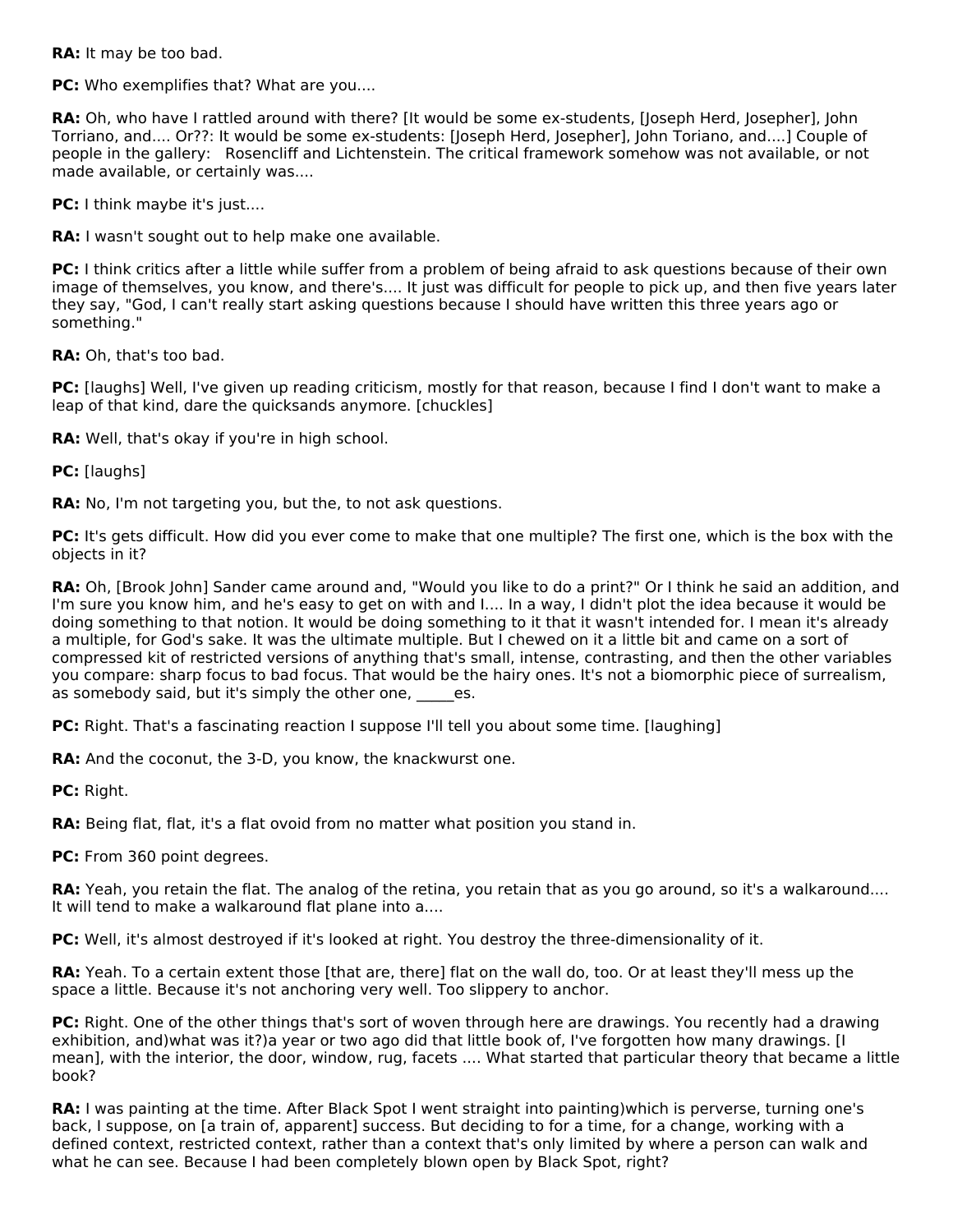**PC:** Right.

**RA:** So do the opposite: Block it in, into an enclosure, and that's why I went back onto the painting, and then made a something that stood for the.... I don't want to say "infinite," but for what.... All right, infinite. What goes on and on and on by using that embossed material. There were two kinds. One was sort of breaststroke embossment and the other a concentric swirl embossment. The ones that look like Van Gogh.... You know the ones I'm talking about?

**PC:** Right, right.

**RA:** Okay. So there is the pattern in there that is extensible.

**PC:** Right, goes on, right.

**RA:** And then on that or in that is some configuration which is extensible in a different sense [with] the imagery, and not extensible because it's actually closed off. And in some cases, with some of the paintings, it's not extensible at all. Okay, so that would be a proposed context, and the six things as a very tight field or universe of discourse consisting of just those six things.

**PC:** How'd you pick them? How'd that group evolve?

**RA:** Found. I was making drawings which were studies where paintings as invented paintings. Invented interiors, I should say. And I was making my life drawing studies [where] I was working off the photograph. And it was just deciding, "What am I going to do today?" so I thumbed through my notebook or something, going back a few days , "Oh, I'll just do that. [Well, But] I'm not gonna trace it. I'll just make a list of those things that are there. And so I made a list of the things that were there, and then drew those and then the notion was already realized, because that same set of instructions would serve for the next page, and the next page,  $\mathcal{L}=\mathcal{L}$ 

**PC:** Right. But I couldn't.... You know, it's interesting to see the changes. But I couldn't really.... Well, in many ways the shapes relate to other pieces that you've made interior  $\qquad \, .$ 

**RA:** Yeah. Well, the meditations would seem to be severe. There are only six icons that you can make if you are to assemble it together.

**PC:** Right.

**RA:** But that's the only restriction. That being said, then you can do anything you want.

**PC:** But then in a show you had this year, at the Gallery ahn drawing show uptown, that's a whole other situation, [with, in] that kind of all-over pattern, or had that appeared before?

**RA:** That had appeared in some weaving paintings, that I had done starting.... The first one, it's either '65 or '66, which was just basket-weave, a painting. Maybe two-by-three foot basket weave, carefully rendered with loving care. And that was about a couple of years later, in '69 maybe. With some charcoal drawings of a weave where some mistakes begin to appear. And then from just out and out randomly things could connect and things that you're not quite sure if this strip connects with that one or with another one, a random pattern. Also, from looking at the paintings and trying to realize something more intelligent out of these paintings, which were kind of fun, I mean, but that's....

**PC:** But were those drawings also some kind of comment on abstraction?

**RA:** Well, certainly some of the drawings in the book)let's just call it the Book Show)were comments on abstraction or on Byzantine art or Renaissance art or concrete poetry or whatever you like, because all the restrictions were off. I just used those six titles. But the last show was.... Okay, [it] grew out of that, but in a different way. The weaving became something that was needed, that bothered me.

### **PC:** What do you mean needed?

**RA:** All right. The Book Show was all pen and ink. Black lines on white paper. And did not include only the six objects. Much more was implied, and whatever was implied)and it might be walls, it might be people walking by)was relegated to the paper. So I would say out of the dumb notion, "Something must be done about the ground. You can't just leave this white paper. But if you do something to it, then it's not ground anymore." So it would be an attempt to fight off the kind of paranoia or deal with it, by defining that which has not been defined. Make something out of all that, just bail it up. Say what's there, so you won't have to be nervous. That just as a passing thought. And then pursue with maybe some tongue-in-cheek. But really trying to make something specific that could never have a name, because there isn't any stuff like that. It's really impossible.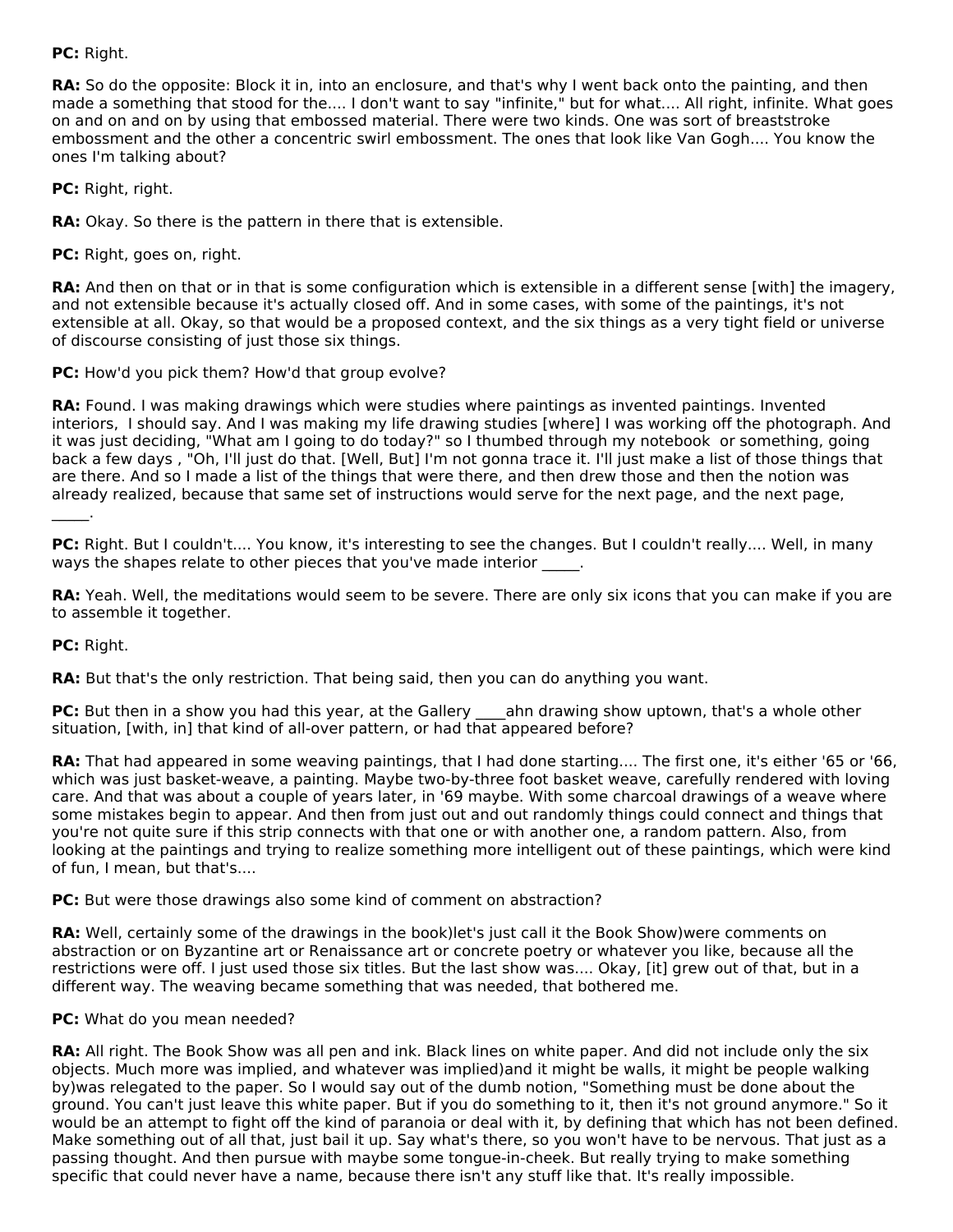**PC:** Well, in some cases)I'm just trying to remember various pieces)it seemed also to camouflage another image. Or there was another image kind of woven through it. Fences or the landscape kind of, the lulls.

**RA:** All right. The weaving would stand for everything, would become everything that you're getting all the time, including the sound of that refrigerator, and those lights over there, which you're not paying any attention to because we have other matters to deal with. [I mean], what you say to me and what I say to you. And you only have the attention of the refrigerator noise because I've drawn attention to them by way of bringing that in. All right, the fence....

**PC:** So sort of finding it out by obscuring it.

**RA:** Yeah.... [sighs] Or making....

**PC:** It's almost the opposite of what the blips....

**RA:** ...making a miracle on a conversation, on a serious conversation that you're having with somebody about eleven o'clock on Saturday night, on the upper platform of the Spring Street Bar.

**PC:** [laughs] Right.

**RA:** And there's certain points where it exactly works out. You can actually hear what the other person is saying, or where what's going on melds with all of the sound and all of the noise and all of the stir. And the connection points in those drawings are usually just before it disappears. When the lines got very close and they would assume the same coloration as the weaving, and then they would get.... Just at the last moment they would get harder and jump out a little bit, disappear.

**PC:** So in a way it is almost opposite of the blips.

**RA:** Well....

**PC:** I mean, they focused you on a large area and these focus you on a small area to start weaving a larger area.

**RA:** Yeah.... On most things.... People have said to me that they usually work back from the)like the vanishing point can be seen immediately)and work back from there to the fence configuration. And where the fence is the closest it's the hardest to see as a gestalt, because it's lost....

**PC:** ...in the other drawing, the other lines.

**RA:** Yeah, the lines are too far apart, and you have to remember what you saw to be able to then out of what you remember invent in your mind this.

**PC:** Right.

**RA:** Rather than just the following along.

[Interruption in taping]

**PC:** Do your drawings serve as points of references to go back into sculpture, or is it a sort of parallel activity? Because they're not really drawings for pieces or drawings for paintings, particularly.

**RA:** These drawings?

**PC:** Um hmm, that recent show.

**RA:** These drawings are an end to themselves.

**PC:** Right.

**RA:** They can be the other. [pauses] I don't know how to answer that, except that the sculpture has always partaken of what we call painterly or drawing, so....

**PC:** There's a certain interplay.

**RA:** Yeah. I've taken your question specific to my situation right now, which I couldn't help doing.

**PC:** You mean the pieces you're working on now?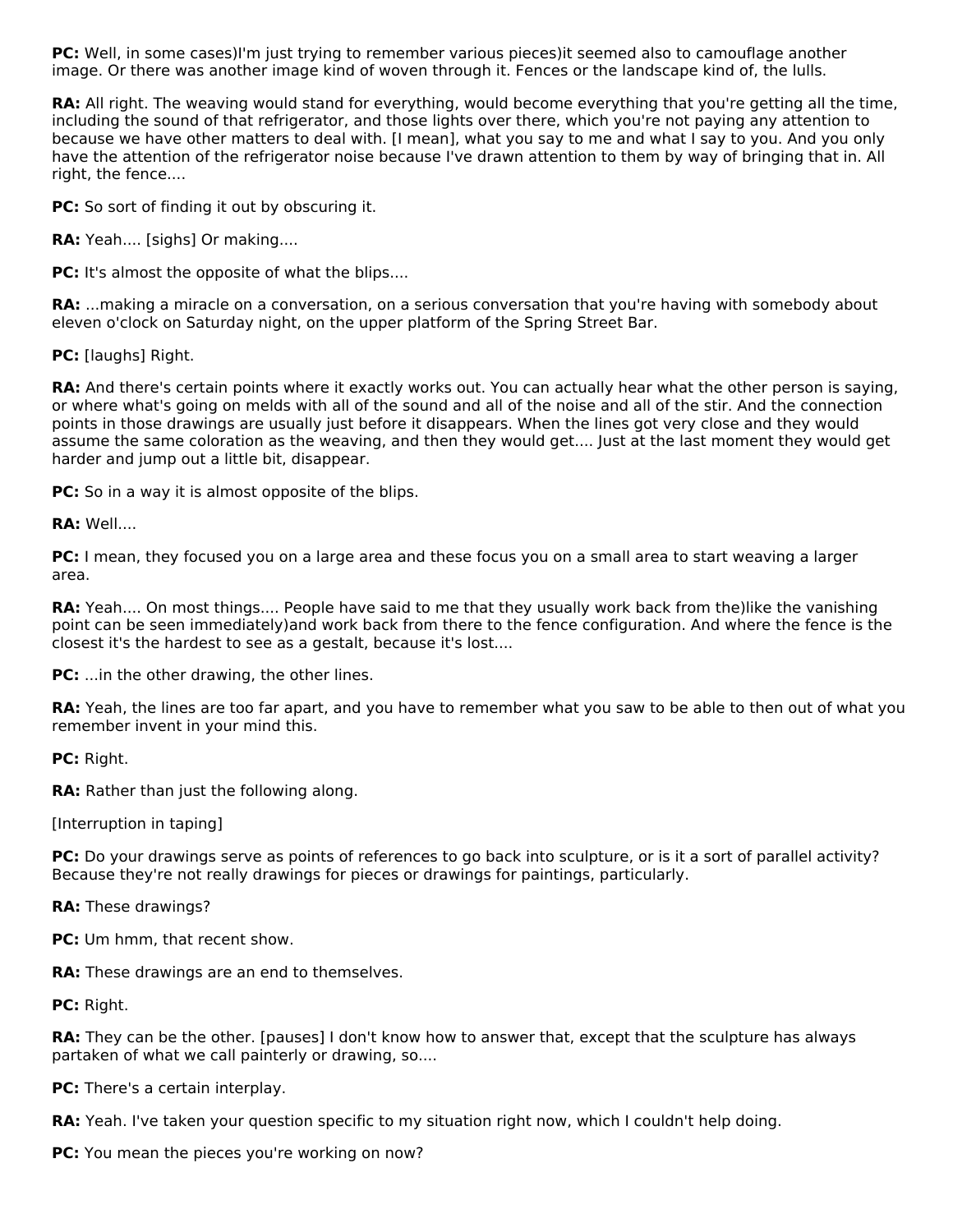**RA:** Yeah. And right now I'm working in a larger space and I think there'll be some.... I think there will be some sculpture come out of that, but I don't know. If something suggests itself, well, of course that's where it'll go. But it's now in a space that a person would move through [it], so you don't have a constant viewpoint....

[interruption in taping]

RA: ...constant viewpoint, you know, but maybe a fluctuation between a constant viewpoint. That is, things staying as they are and things changing as you move along.

**PC:** Okay, I want to pick up on something you mentioned before, which was teaching in California. How'd you like that experience and what did you teach?

**RA:** Oh, let's see. I've been out three times, different places. Davis.... This was over a long period of time. Davis, Fresno , and Cal Arts. I had a good time each time, but I think got better at it. It's something that's good to do a little bit of from time to time.

**PC:** For?

**RA:** For sake of students and for sake of teaching.

- **PC:** You mean helps you focus on things, clarify?
- **RA:** It's something that I was skeptical about for many years and stayed away from.
- **PC:** Based on what? The skepticism?
- **RA:** Can't teach art.
- **PC:** Now that you've taught, do you think you can?
- **RA:** To a certain extent.
- **PC:** Really? How much? I mean, in what way?

**RA:** I think maybe just little clues here and there, I suppose in the same sense that something like that could be going on right now between you and me.  $\qquad$  exchanges that people in this style, this community, do anyway. Maybe it's entertainment. In a school, questions get clear and answers within tend to get clear.

**PC:** But it doesn't have any great attraction for you except on an occasional experiment?

**RA:** I can say I'm keeping it at a level where when I do it it's a pleasure.

**PC:** I just find it fascinating that.... And I guess you're an example of somebody who was working as an artist and doing something that was not directly related to what they were doing, because so many people are just painters or carpenters, electricians, and you were making cabinetry, but you were using the material to fuel the cabinetry to make sculpture. But you were still.... There was still a line there that you weren't crossing. [I mean] you didn't teach painting some people do for three days a week.

**RA:** Well, let's say anything that breaks the mold is okay.

**PC:** Yeah.

**RA:** More common is a critic who then becomes an artist, and you've got a bunch of those.

**PC:** Well, yeah....

**RA:** A couple of them turned out pretty well. [Don.] Judd turned out terrific.

**PC:** Yeah.

**RA:** What is your point on it?

**PC:** No, I'm just curious about why you really haven't used your art that way, or your art experience that way.

**RA:** That I've not used it....

**PC:** As a teaching device, you know, except on occasion, because it is a method so many people did use to sort of survive and make a living, create followings, endless other situations.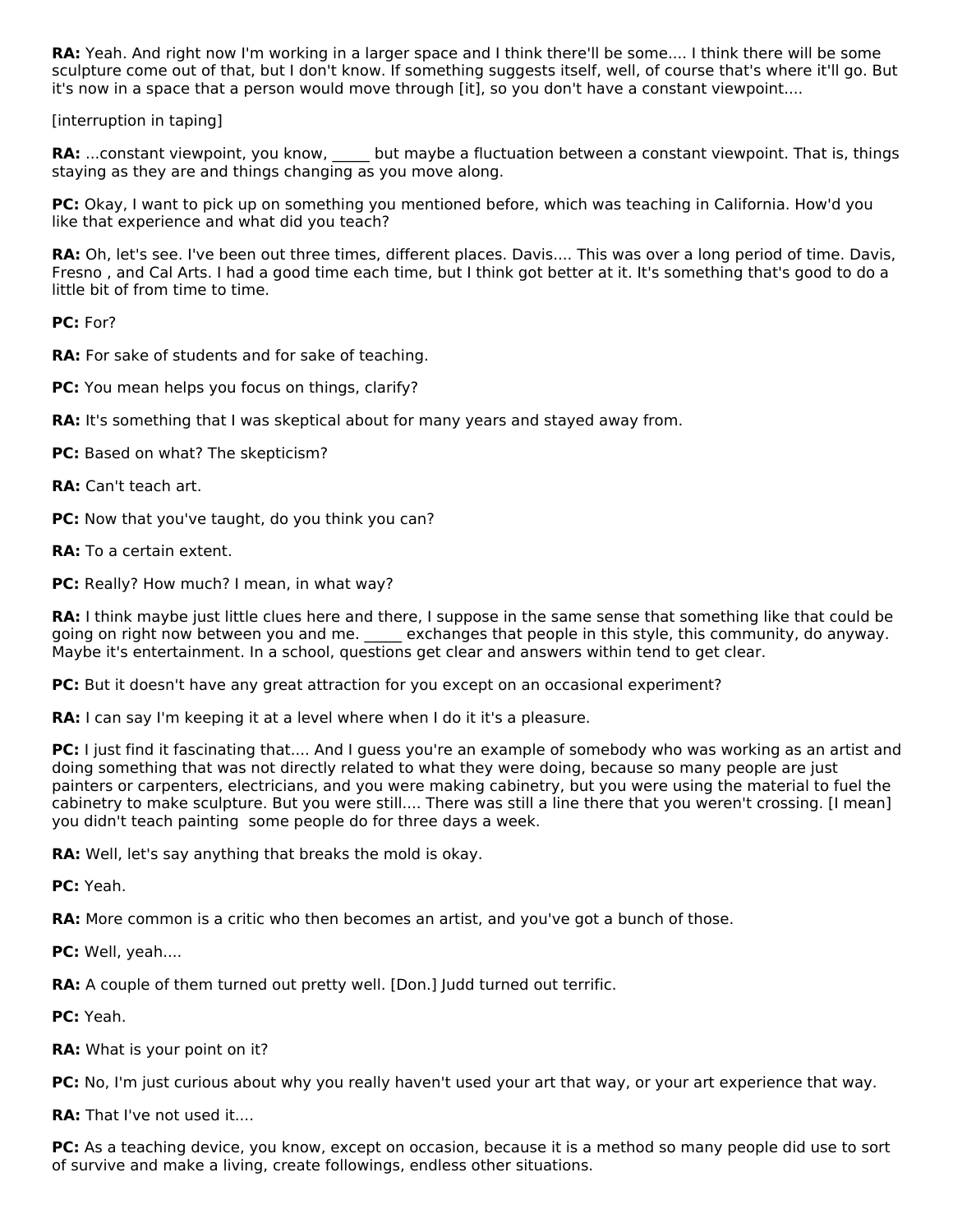**RA:** Well, it's a tough thing. [pauses] I think it's a good way to go down the drain for a lot of people.

**PC:** Yeah, I think that's true. It consumes so much idea and so much energy.

**RA:** You get.... If you're working, I think it's better to judge what you're working yourself, and to suspend that judgment as long as possible. To work I would say almost mindlessly for a time. This is the way it turns out for me anyway, that that notion surface)that the art surfaces before notion surfaces, or, if you will, the criticism comes after the art.

**PC:** Do you think about your pieces or look at them for long periods of time? Or make things, and sort of stand them around and think about them?

**RA:** I keep notebooks. I keep a fairly messy studio and fairly messy [head], because that's the way it turns out. It's not the kind of work where you all the time go from premises to conclusion.

**PC:** So things happen in the middle.

**RA:** Do indeed.

**PC:** So there's a certain amount of discovery of one kind or another on your part as the pace goes on. They're not preformed....

**RA:** How are you going to find out something that you don't know?

PC: Right. Because so many people I think who almost fully form what they're doing in their head and then execute it....

**RA:** Sometimes. I could say that Black Spot was that way, but as I've described it to you it wasn't [that] at all.

**PC:** Right.

**RA:** Wasn't at all.

**PC:** Right. Because you had to work it out in real terms.

**RA:** Yeah.

[Interruption in taping]

**PC:** You haven't written very much about your own work have you? I don't remember finding anything much.

**RA:** You mean a discourse?

**PC:** Yeah, a statement.

**RA:** Oh, there's statements....

**PC:** A few here and there.

**RA:** ...sprinkled here and around. I have.... Certainly not the way Bob Morris has done. I think hardly anybody writes about their own work. Where I've written, it's been made up out of a piece of work. [Like] writing would be sine qua non of a kind of work that is meshed in with other things. If you write an essay, it goes in among the advertisements, or the illustrations, flipping the pages, and always in a lively context. And in that sense I wrote a piece)oh, a long time, 10 years, was it 11 years, in '77 [means '67?)Ed.])which was of that nature, as a piece of work which.... All right, it was an essay, but a piece of art, which to a certain extent coopted its surrounding pages, and I think it was probably a landmark piece of that kind. There've been others since then.

**PC:** That was in....

**RA:** Arts Magazine, November '67.

**PC:** Arts Magazine, right. I keep thinking of something else.

**RA:** Nothing else published by [me]. Main Coop in Chicago put out a book, and I gave them something last year or the year before. And what else have I done?

**PC:** Did you have something in Tracks at one point?